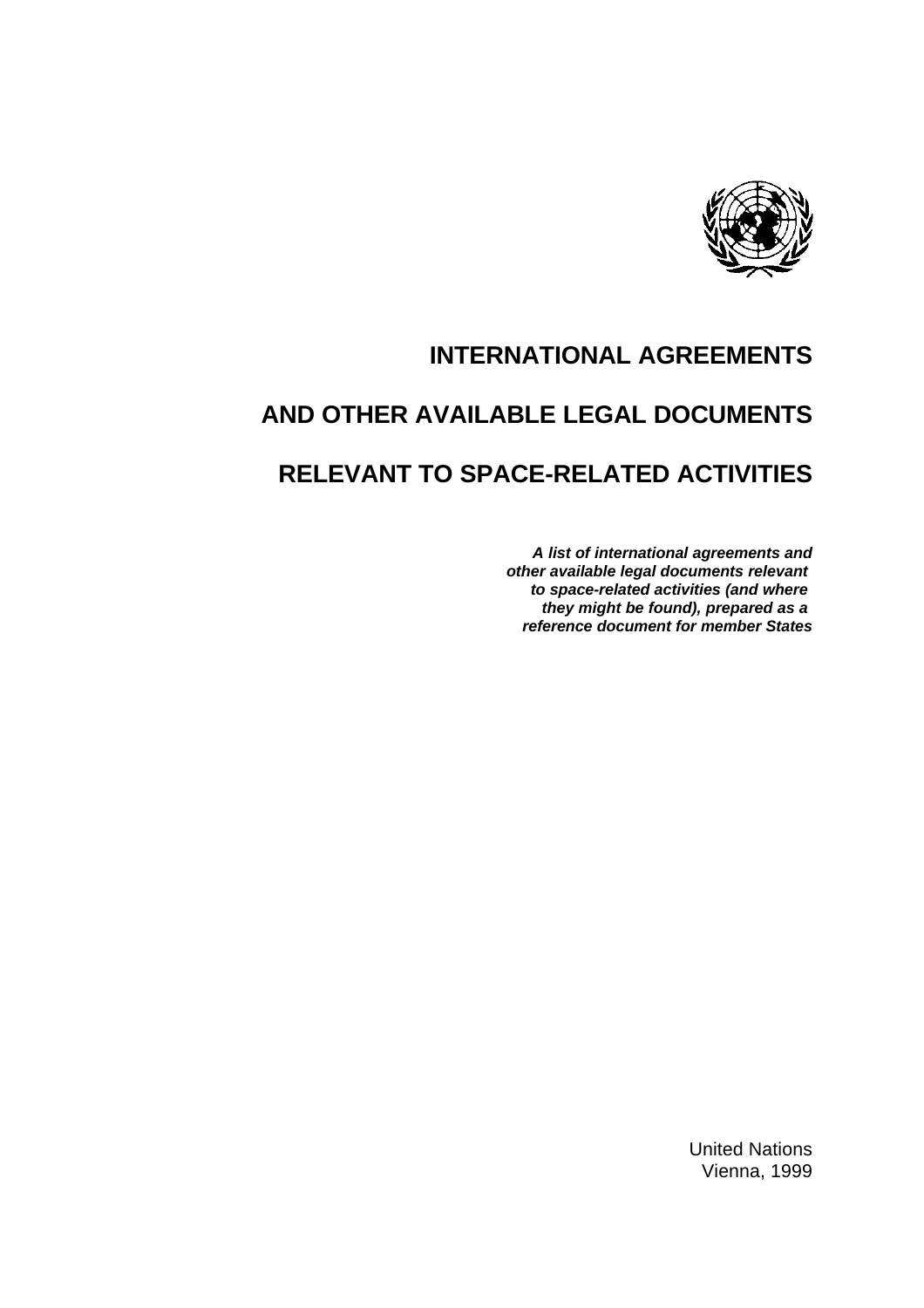**This publication has not been officially edited**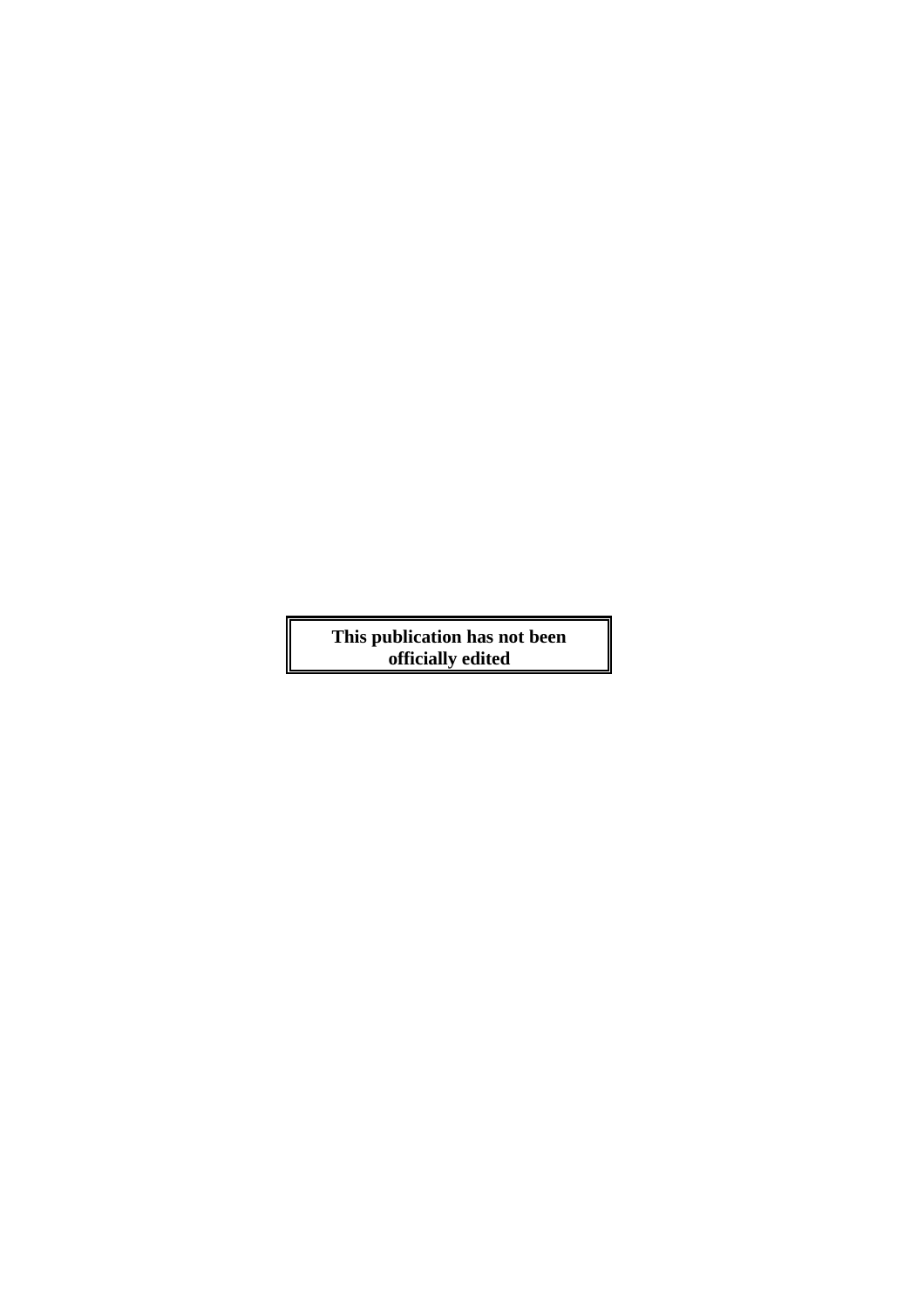# **TABLE OF CONTENTS**

| Establishment and Pronouncements of International |  |
|---------------------------------------------------|--|
|                                                   |  |
|                                                   |  |
|                                                   |  |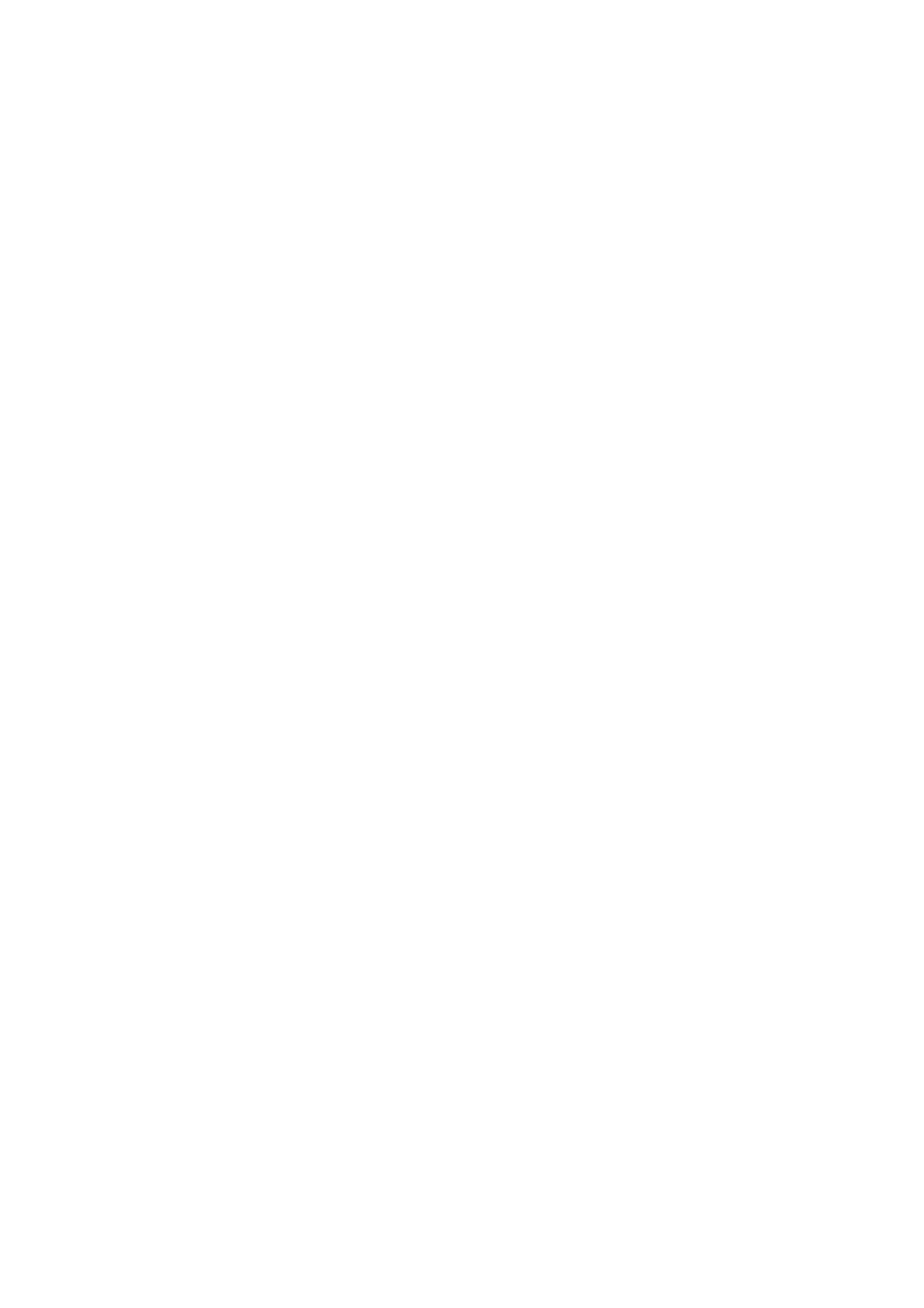# **INTRODUCTION**

1. At its thirty-seventh session in 1998, the Legal Subcommittee agreed that the Secretariat should be requested to prepare, within existing resources, a list of international agreements and other available legal documents relevant to space-related activities, indicating where they might be found, as a working document for member States. The Subcommittee also noted that , in preparing the list, the Secretariat might wish to seek assistance from member States (A/AC.105/698, para 59). The Committee subsequently endorsed this recommendation of the Legal Subcommittee at its forty-first session (A/53/20, para 144).

2. A preliminary list was prepared by the Secretariat in accordance with the above-mentioned request, and presented to the Legal Subcommittee at its thirty-eighth session in 1999 for consideration. It was anticipated that a revised version of this list, taking into account any comments of the Subcommittee, would be made available in electronic format and as an official document of the United Nations for the Third United Nations Conference on the Exploration and Peaceful Uses of Outer Space (UNISPACE III). In addition, following the thirty eighth session of the Legal Subcommittee Member States were requested by the Secretariat to list their national legislation and other legal documents relevant to space-related activities, and where they might be found, for inclusion within the list.

3. A revised version of the above-mentioned list, incorporating the comments and responses received from Member States has been published in this booklet for reference during the UNISPACE III Conference. Due to the existing resources available in light of preparations for the UNISPACE III Conference, it has not been possible to officially edit or translate this publication. An electronic version of the list may be obtained upon request from the United Nations Office for Outer Space Affairs.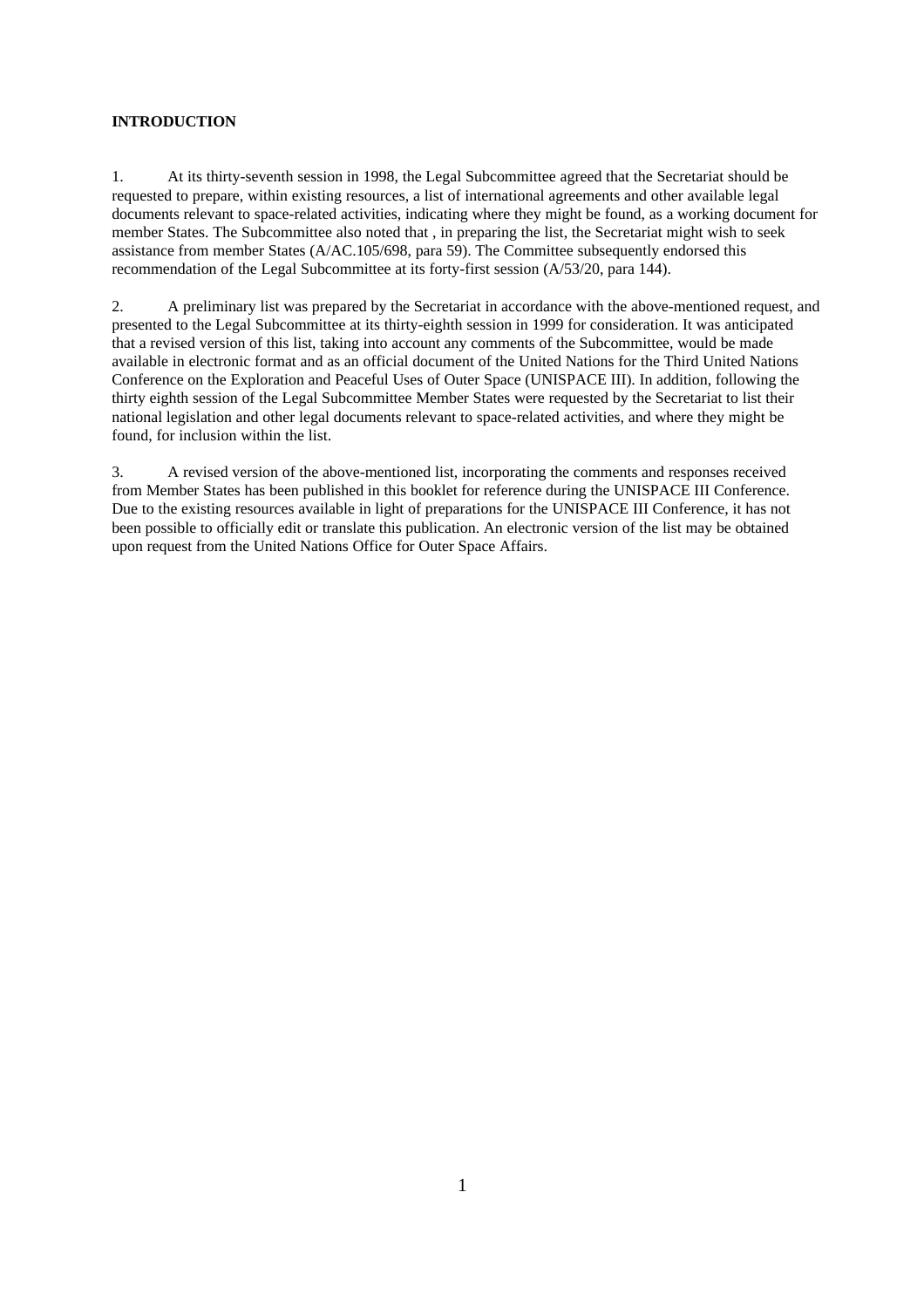# **MULTILATERAL LEGAL INSTRUMENTS**

#### **Principal United Nations Legal Instruments**

- Charter of the United Nations. 26 June 1945. (gopher) (UN)
- United Nations Resolution 1721 (XVI) B. Establishing the United Nations Registry of Launchings. Adopted 20 December 1961. (BB) (ESA)
- C United Nations Resolution 1962 (XVIII). Declaration of Legal Principles Governing the Activities of States in the Exploration and Use of Outer Space Adopted 13 December 1963. (BB) (OOSA) (ESA)
- C Treaty on Principles Governing the Activities of States in the Exploration and Use of Outer Space, Including the Moon and Other Celestial Bodies. 10 October 1967. (UN) (BB) (OOSA) (McG) (Arch) (Kon) (ESA) (Arg) (Aus) (Gor) (UK) (Peru) (NedMin) (NedTrb 1967, 31) (SopS 57/1967)
- Agreement on the Rescue of Astronauts, the Return of Astronauts and the Return of Objects Launched into Outer Space. 3 December 1968. (UN)(BB) (OOSA) (McG) (Arch) (Kon) (ESA) (Arg) (Aus) (Gor) (UK) (Peru) (NedMin) (NedTrb 1968, 134) (SopS 45/1970)
- Convention on International Liability for Damage Caused by Space Objects. 1 September 1972. (UN)(BB) (OOSA) (McG) (Arch) (Kon) (ESA) (Arg) (Aus) (Gor) (UK) (ILNE) (Peru) (NedMin) (NedTrb 1979, 20) (SopS 8-9/1977)
- C Convention on Registration of Objects Launched into Outer Space. 15 September 1976. (UN) (BB) (OOSA) (McG) (Arch) (Kon) (ESA) (Arg) (Aus) (Gor) (UK) (Peru) (NedMin) (NedTrb 1979, 19)
- C Agreement Governing the Activities of States on the Moon and Other Celestial Bodies. 11 July 1984. (UN) (BB) (OOSA) (McG) (Arch) (Kon) (ESA) (Aus) (Gor) (ILNE) (Peru) (NedMin) (NedTrb 1981, 40)
- United Nations Resolution 37/92. Principles Governing the Use by States of Artificial Earth Satellites for International Direct Television Broadcasting. Adopted 10 December 1982. (BB) (OOSA) (ESA)(Gor)(UN)
- C United Nations Resolution 41/65. Principles Relating to Remote Sensing of the Earth from Outer Space. Adopted without a vote, 3 December 1986. (BB) (OOSA) (Arch) (ESA)(Gor)(UN)
- C United Nations Resolution 47/68. Principles Relevant to the Use of Nuclear Power Sources in Outer Space. Adopted 14 December 1992 . (BB) (OOSA) (ESA)(Gor)(UN)
- C United Nations Resolution 51/122. Declaration on International Cooperation in the Exploration and Use of Outer Space for the Benefit and in the Interest of All States, Taking into Particular Account the Needs of Developing Countries. Adopted 13 December 1996. (OOSA) (ESA) (UN)

#### **Establishment and Membership of the Committee on the Peaceful Uses of Outer Space**

- C United Nations Resolution 1348 (XIII). Establishing the *Ad Hoc* Committee on the Peaceful Uses of Outer Space. Adopted 13 December 1958. (UN)
- C United Nations Resolution 1472 (XIV). Establishing the Committee on the Peaceful Uses of Outer Space. Adopted 12 December 1959. (UN)
- C United Nations Resolution 1721 (XVI). Increases Membership of the Committee to 28 States. Adopted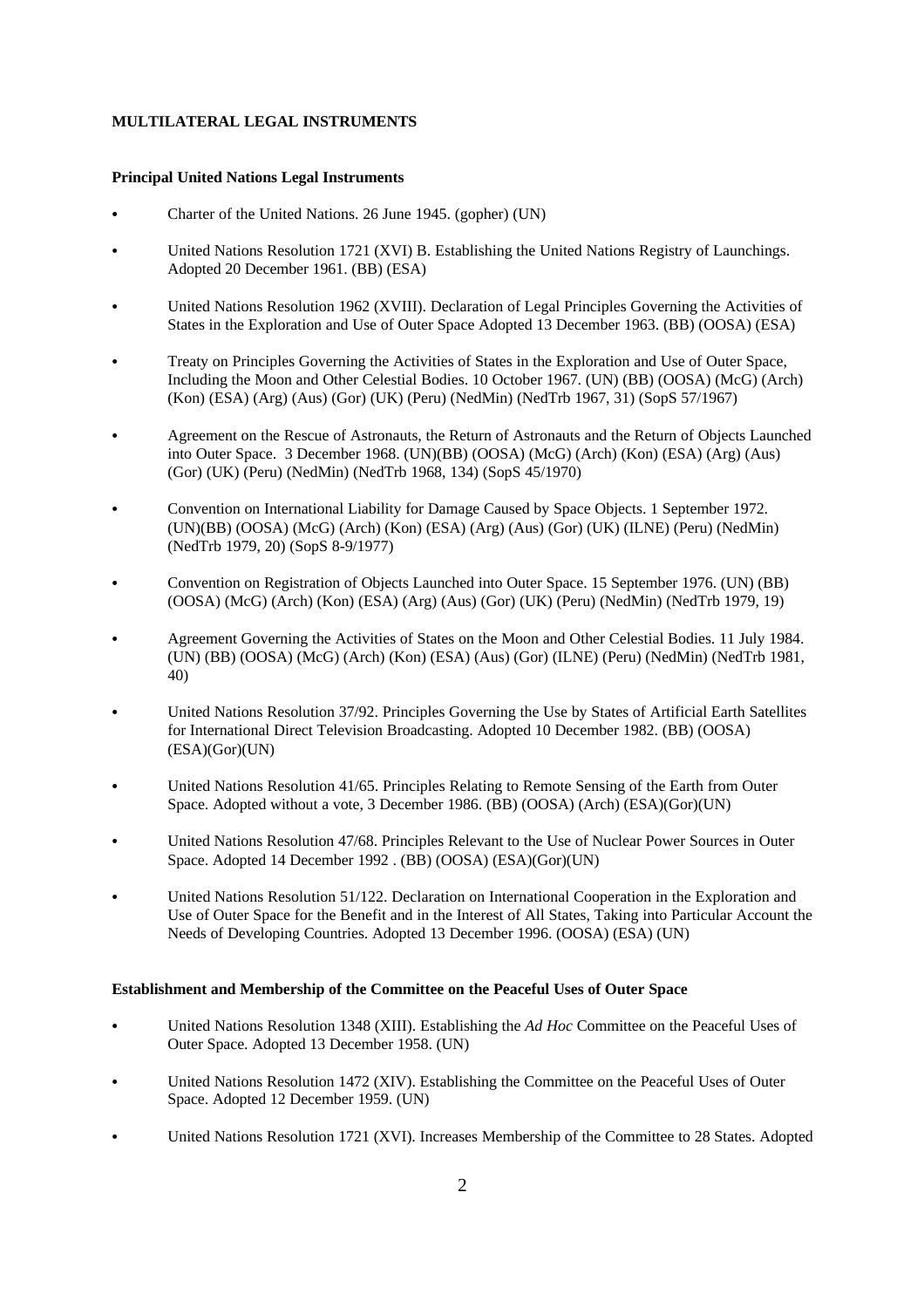20 December 1961. (UN)

- C United Nations Resolution 3182 (XXVIII). Increases Membership of Committee to 37 States. Adopted 18 December 1973. (UN)
- C United Nations Resolution 32/196. Increases Membership of Committee to 47 States. Adopted 20 December 1977. (UN)
- C United Nations Resolution 35/16. Increases Membership of Committee to 53 States. Adopted 3 November 1980. (UN)
- C United Nations Resolution 49/33. Increases Membership of Committee to 61 States. Adopted 9 December 1994. (UN)

#### **The Use of Outer Space For Peaceful Purposes / Disarmament**

- C Treaty Banning Nuclear Weapon Tests in the Atmosphere, in Outer Space and Under Water. 5 August 1963. (UN) (BB) (McG) (Arch) (Kon) (ESA) (gopher) (Arg) (Aus) (Gor) (UK) (ILNE) (NedMin) (NedTrb 1963, 122)
- C United Nations Resolution 1884 (XVIII). Question of General and Complete Disarmament. Adopted 17 October 1963. (BB) (ESA)(UN)
- C Convention on the Prohibition of Military or Any Other Hostile Use of Environmental Modification Techniques. 18 May 1977. (UN) (BB) (Kon) (ESA) (gopher) (Gor) (NedTrb 1977, 141)
- United Nations Resolution 36/97 C. Prevention of an Arms Race in Outer Space. Adopted 9 December 1981. (UN)
- C UNISPACE Report 1982 Vienna August 9 21, 1982 Recommendations 426 and 427 on the Prevention of an Arms Race in Outer Space. (BB)(UN)
- C United Nations Resolution 37/83. Prevention of an Arms Race in Outer Space. Adopted 9 December 1982. (BB) (Arch) (ESA) (UN)
- United Nations Resolution 37/99. General and Complete Disarmament, Section D: Prevention of an Arms Race in Outer Space and the Prohibition of Anti-Satellite Systems. Adopted 13 December 1982. (BB) (ESA) (UN)
- North Atlantic Assembly Resolution 145 on Ballistic Missile Defence. Adopted 27 October 1983. (BB)
- C United Nations Resolution 38/70. Prevention of an Arms Race in Outer Space. Adopted 15 December 1983. (BB) (Arch) (ESA) (UN)
- West European Union Recommendation 410 on the Military Use of Space of 21 June 1984. (BB)
- West European Union Recommendation 413 on the Military Use of Space (Part II) of 4 December 1984. (BB)
- C United Nations Resolution 39/59. Prevention of an Arms Race in Outer Space. Adopted 12 December 1984. (BB) (Arch) (ESA)(UN)
- North Atlantic Assembly Resolution 170 on Strategic Defence and the Alliance adopted in November 1985. (BB)
- West European Union Recommendation 428 on the West European Union and the Strategic Defence Initiative—The Strategic Defence Initiative (Defence Aspects) of 4 December 1985. (BB)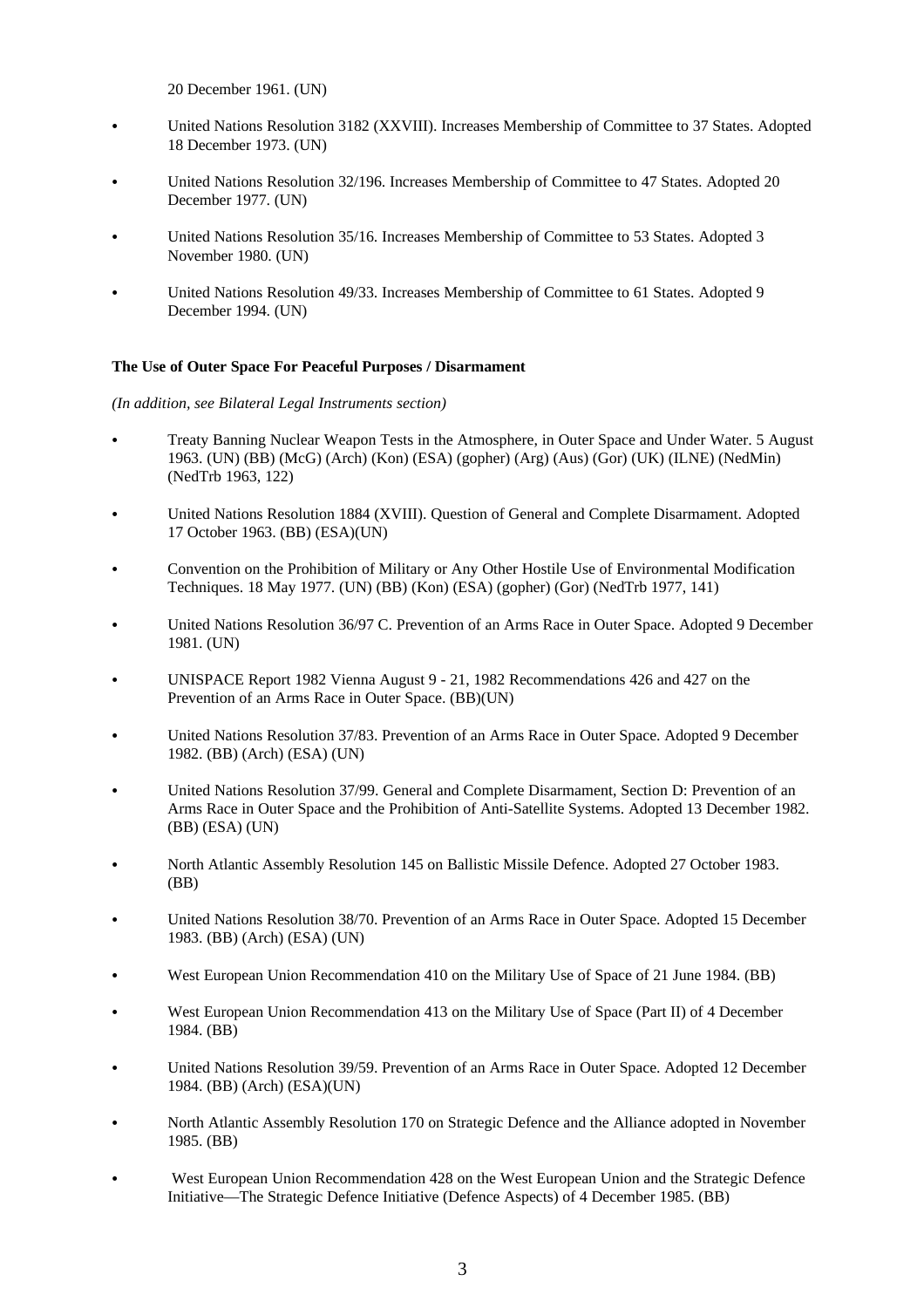- West European Union Recommendation 429 on the West European Union and the Strategic Defence Initiative—The European Pillar of the Atlantic Alliance of 4 December 1985. (BB)
- West European Union Recommendation 430 on the West European Union and the Strategic Defence Initiative—Guidelines drawn from the Colloquy on the Space Challenge for Europe (Proposals) of 4 December 1985. (BB)
- C United Nations Resolution 40/87. Prevention of an Arms Race in Outer Space. Adopted 12 December 1985. (BB) (Arch) (ESA)(UN)
- North Atlantic Assembly Resolution 182 on the ABM Treaty and the Participation in the Strategic Defence Initiative adopted in 1986. (BB)
- United Nations Resolution 41/53. Prevention of an Arms Race in Outer Space. Adopted 3 December 1986. (BB) (Arch) (ESA) (UN)
- C North Atlantic Assembly Resolution 193 on the Military Use of Space adopted in 1987. (BB)
- West European Union Recommendation 448 on European Space Policy Until 2000 of October 1987. (BB)
- C United Nations Resolution 42/33. Prevention of an Arms Race in Outer Space. Adopted 30 November 1987. (BB) (Arch) (ESA) (UN)
- West European Union Recommendation 466 on Scientific and Technical Aspects of Arms Control Verification by Satellite of December 1988. (BB)
- C United Nations Resolution 43/70. Prevention of an Arms Race in Outer Space. Adopted 7 December 1988. (BB) (Arch) (ESA) (UN)
- C United Nations Resolution 44/46. Prevention of an Arms Race in Outer Space. Adopted 8 December 1989. (Arch) (UN)
- C United Nations Resolution 44/112. Prevention of an Arms Race in Outer Space. Adopted 15 December 1989. (BB) (Arch) (ESA) (UN)
- United Nations Resolution 45/55. Prevention of an Arms Race in Outer Space and Confidence Building Measures in Outer Space. Adopted 4 December 1990. (BB) (Arch) (ESA)
- C United Nations Resolution 45/72. Prevention of an Arms Race in Outer Space. Adopted 11 December 1990. (Arch) (ESA) (UN)
- United Nations Resolution 46/33. Prevention of an Arms Race in Outer Space. Adopted 6 December 1991. (BB) (Arch) (UN)
- C United Nations Resolution 46/45. Prevention of an Arms Race in Outer Space. Adopted 9 December 1991. (Arch) (UN)
- United Nations Resolution 47/51. Prevention of an Arms Race in Outer Space. Adopted 9 December 1992. (BB) (Arch) (UN)
- C United Nations Resolution 48/74. Prevention of an Arms Race in Outer Space. Adopted 16 December 1993. (BB) (Arch) (UN)
- C United Nations Resolution 49/74. Prevention of an Arms Race in Outer Space. Adopted 15 December 1994. (BB) (UN)
- C United Nations Resolution 50/69. Prevention of an Arms Race in Outer Space. Adopted 12 December 1995. (UN)
- C Comprehensive Nuclear-Test-Ban Treaty (not yet in force). United Nations Resolution 50/245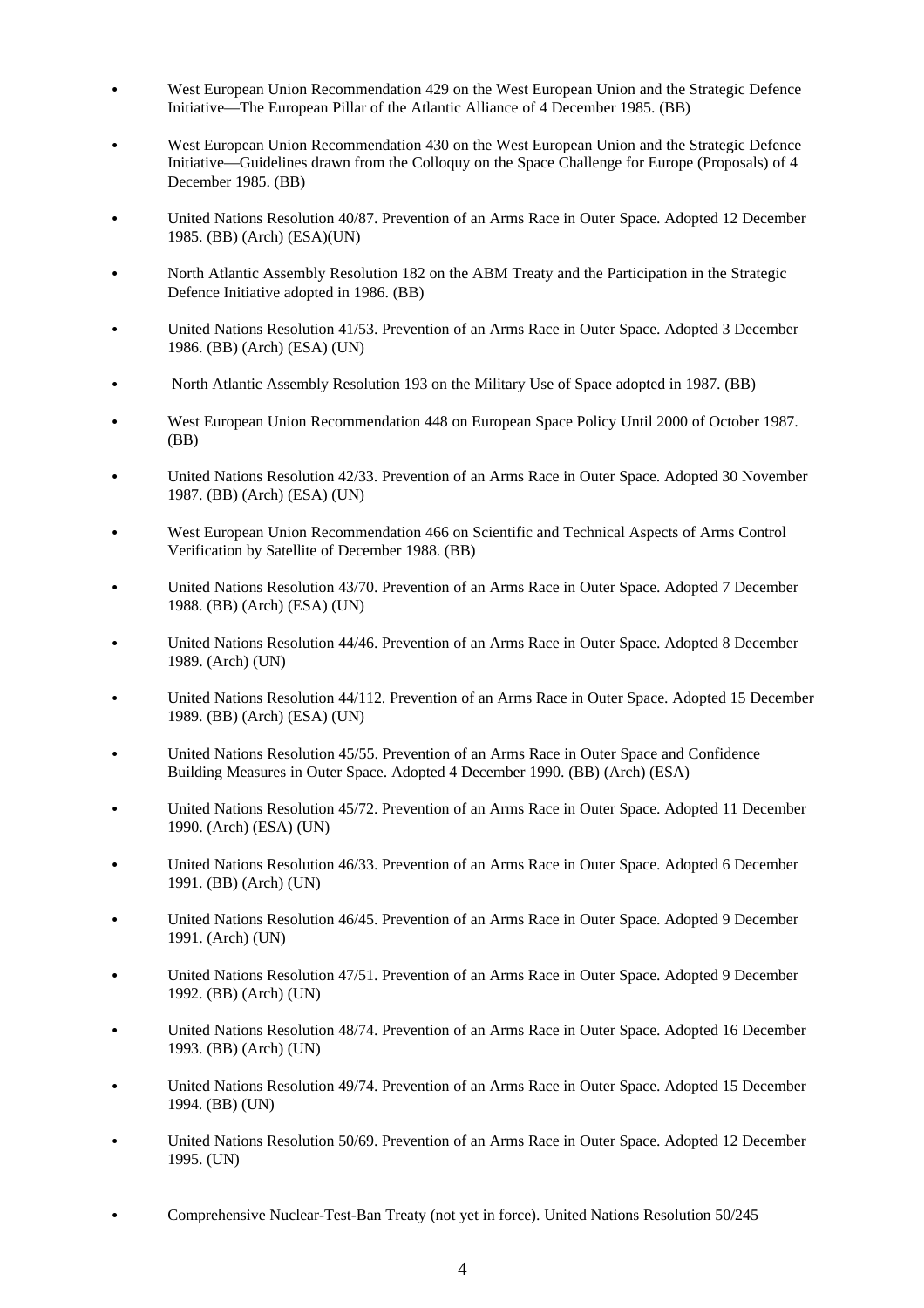Comprehensive Nuclear-Test-Ban Treaty. Adopted 10 September 1996. (CTBTO) (UN)

C United Nations Resolution 51/44. Prevention of an Arms Race in Outer Space. Adopted 10 December 1996. (Arch) (UN)

#### **International Cooperation in The Peaceful Uses of Outer Space**

- C United Nations Resolution 1348 (XIII). Question of the Peaceful Uses of Outer Space. Adopted 13 December 1958. (UN)
- United Nations Resolution 1472 (XIV). International Co-operation in the Peaceful Uses of Outer Space. Adopted 12 December 1959. (Arch)(UN)
- C United Nations Resolution 1721 (XVI). International Co-operation in the Peaceful Uses of Outer Space. Adopted 20 December 1961. (UN)
- C United Nations Resolution 1802 (XVII). International Co-operation in the Peaceful Uses of Outer Space. Adopted 14 December 1962. (UN)
- United Nations Resolution 1963 (XVIII). International Co-operation in the Peaceful Uses of Outer Space. Adopted 13 December 1963. (UN)
- United Nations Resolution 2130 (XX). International Co-operation in the Peaceful Uses of Outer Space. Adopted 21 December 1965. (UN)
- C United Nations Resolution 2223 (XXI). Report of the Committee on the Peaceful Uses of Outer Space. Adopted 19 December 1966. (UN)
- United Nations Resolution 2260 (XXII). International Co-operation in the Peaceful Uses of Outer Space: Report of the Committee on the Peaceful Uses of Outer Space. Adopted 3 November 1967. (UN)
- C United Nations Resolution 2453 (XXIII). International Co-operation in the Peaceful Uses of Outer Space. Adopted 20 December 1968. (UN)
- C United Nations Resolution 2600 (XXIV). International Co-operation in the Peaceful Uses of Outer Space. Adopted 16 December 1969. (UN)
- C United Nations Resolution 2601 (XXIV). International Co-operation in the Peaceful Uses of Outer Space. Adopted 16 December 1969. (UN)
- C United Nations Resolution 2733 (XXV). International Co-operation in the Peaceful Uses of Outer Space. Adopted 16 December 1970. (UN)
- C United Nations Resolution 2776 (XXVI). International Co-operation in the Peaceful Uses of Outer Space. Adopted 29 November 1971. (UN)
- C United Nations Resolution 2915 (XXVII). International Co-operation in the Peaceful Uses of Outer Space. Adopted 9 November 1972. (UN)
- C United Nations Resolution 3182 (XXVIII). International Co-operation in the Peaceful Uses of Outer Space. Adopted 18 December 1973. (UN)
- C United Nations Resolution 3234 (XXIX). International Co-operation in the Peaceful Uses of Outer Space. Adopted 12 November 1974. (UN)
- C United Nations Resolution 3388 (XXX). International Co-operation in the Peaceful Uses of Outer Space. Adopted 18 November 1975. (UN)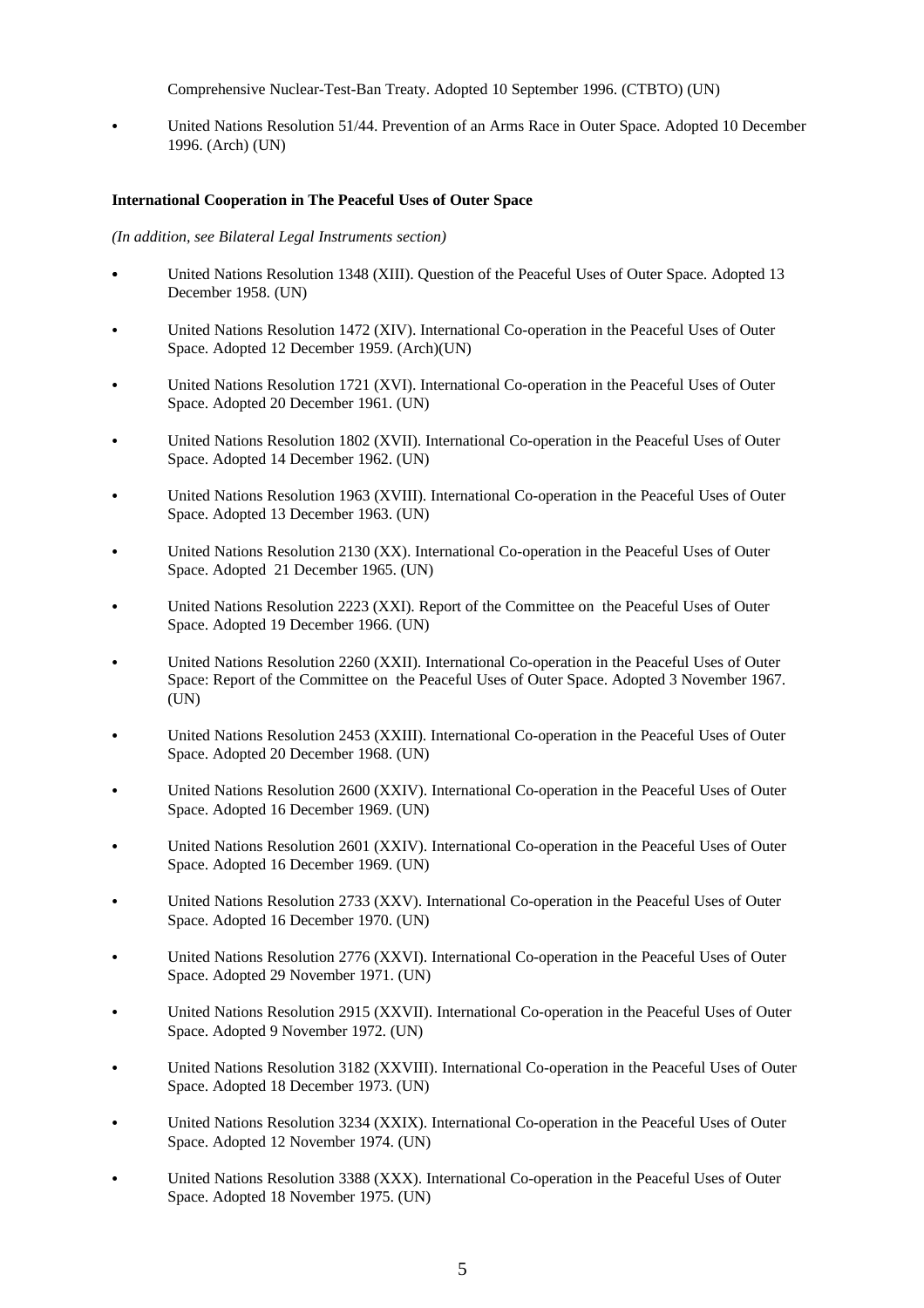- C United Nations Resolution 31/8. International Co-operation in the Peaceful Uses of Outer Space. Adopted 8 November 1976. (UN)
- United Nations Resolution 32/196. International Co-operation in the Peaceful Uses of Outer Space. Adopted 20 December 1977. (UN)
- United Nations Resolution 33/16. International Co-operation in the Peaceful Uses of Outer Space. Adopted 10 November 1978. (Arch)(UN)
- United Nations Resolution 34/66. International Co-operation in the Peaceful Uses of Outer Space. Adopted 5 December 1979. (UN)
- United Nations Resolution 35/14. International Co-operation in the Peaceful Uses of Outer Space. Adopted 3 November 1980. (UN)
- C United Nations Resolution 36/35. International Co-operation in the Peaceful Uses of Outer Space. Adopted 18 November 1981. (UN)
- C United Nations Resolution 37/89. International Co-operation in the Peaceful Uses of Outer Space. Adopted 10 December 1982. (Arch)(UN)
- C United Nations Resolution 38/80. International Co-operation in the Peaceful Uses of Outer Space. Adopted 15 December 1983. (UN)
- C United Nations Resolution 39/96. International Co-operation in the Peaceful Uses of Outer Space. Adopted 14 December 1984. (Arch)(UN)
- United Nations Resolution 40/162. International Co-operation in the Peaceful Uses of Outer Space. Adopted 16 December 1985. (UN)
- C United Nations Resolution 41/64. International Co-operation in the Peaceful Uses of Outer Space. Adopted 3 December 1986. (UN)
- United Nations Resolution 42/68. International Co-operation in the Peaceful Uses of Outer Space. Adopted 2 December 1987. (Arch)(UN)
- United Nations Resolution 43/56. International Co-operation in the Peaceful Uses of Outer Space. Adopted 6 December 1988. (Arch)(UN)
- United Nations Resolution 44/46. International Co-operation in the Peaceful Uses of Outer Space. Adopted 8 December 1989. (UN)
- United Nations Resolution 45/72. International Co-operation in the Peaceful Uses of Outer Space. Adopted 11 December 1990. (UN)
- United Nations Resolution 46/45. International Co-operation in the Peaceful Uses of Outer Space. Adopted 9 December 1991. (UN)
- United Nations Resolution 47/67. International Co-operation in the Peaceful Uses of Outer Space. Adopted 14 December 1992. (Arch) (ESA)(UN)
- C United Nations Resolution 48/39. International Co-operation in the Peaceful Uses of Outer Space. Adopted 10 December 1993. (Arch)(UN)
- United Nations Resolution 49/34. International Cooperation in the Peaceful Uses of Outer Space, including the Question of the Review of the Agreement Governing the Activities of States on the Moon and Other Celestial Bodies. Adopted 9 December 1994. (Arch)(UN)
- United Nations Resolution 50/27. International Co-operation in the Peaceful Uses of Outer Space. Adopted 6 December 1995. (Arch)(UN)
- United Nations Resolution 51/122. Declaration on International Cooperation in the Exploration and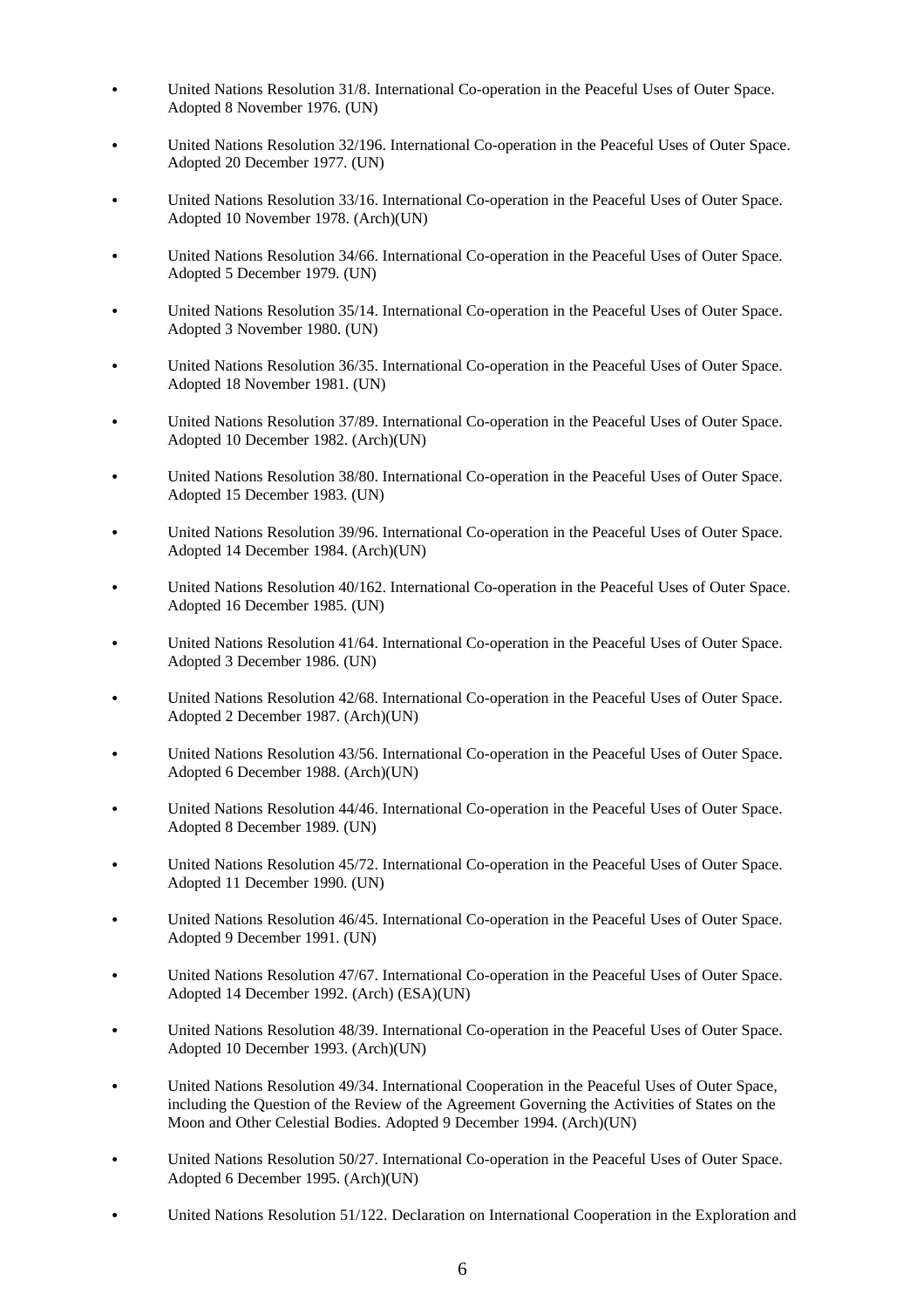Use of Outer Space for the Benefit and in the Interest of All States, Taking into Particular Account the Needs of Developing Countries. Adopted 13 December 1996. (OOSA) (ESA)(UN)

- United Nations Resolution 51/123. International Co-operation in the Peaceful Uses of Outer Space. Adopted 13 December 1996. (UN)
- United Nations Resolution 52/56. International Co-operation in the Peaceful Uses of Outer Space. Adopted 10 December 1997. (UN)
- United Nations Resolution 53/45. International Co-operation in the Peaceful Uses of Outer Space. Adopted 3 December 1998. (UN)

## **Telecommunications and Direct Broadcasting by Satellite**

#### *(In addition, see Bilateral Legal Instruments section)*

- International Convention Concerning the Use of Broadcasting in the Cause of Peace. 23 September 1936. (BB) (ESA) (Netherlands Staatsblad 1939, 16) (SopS 1/1939)
- C UNESCO Declaration of Guiding Principles on the Use of Satellite Broadcasting for the Free Flow of Information, the Spread of Education and Greater Cultural Exchange. Adopted 15 November 1972. (BB) (ESA)
- Agreement on the Implementation of a European Telecommunications project on the Topic "Aerial" Network with Phase Control". (SopS 40/1973)
- C Convention Relating to the Distribution of Programme-Carrying Signals Transmitted by Satellite. 21 May 1974. (UN) (BB) (ESA)(Aus)(Gor)
- C Constitution of the Asia-Pacific Telecommunity. Adopted by the United Nations Economic and Social Commission for Asia and the Pacific on 27 March 1976 and amended in 1981 and 1991. (UN)
- C Agreement establishing the Asia-Pacific Institute for Broadcasting Development. 12 August 1977. (UN)
- C United Nations Resolution 37/92. Principles Governing the Use by States of Artificial Earth Satellites for International Direct Television Broadcasting. Adopted 10 December 1982. (BB) (OOSA) (ESA)(Gor)(UN)
- C Tampere Convention on the Provision of Telecommunications Resources for Disaster Mitigation and Relief Operations. Adopted 18 June 1998. (UN)
- European Convention on Trans-frontier Television. 5 May 1989. (BB) (ESA) (NedTrb 1989, 103) (SopS 87/1994)

#### **Observation and Remote Sensing of The Earth From Outer Space**

- C Agreement concerning the Formation of a European Organization for Experimental Photogrammetric Research. (SopS 34/1974)
- Convention establishing the European Centre for Medium-Range Weather Forecasts. (SopS 45/1975)
- Convention on the Transfer and Use of Data of Remote Sensing of the Earth from Outer Space. 19 May 1978. (BB) (ESA)
- C United Nations Resolution 41/65. Principles Relating to Remote Sensing of the Earth from Outer Space. Adopted without a vote, 3 December 1986. (BB) (OOSA) (Arch) (ESA)(Gor)(UN)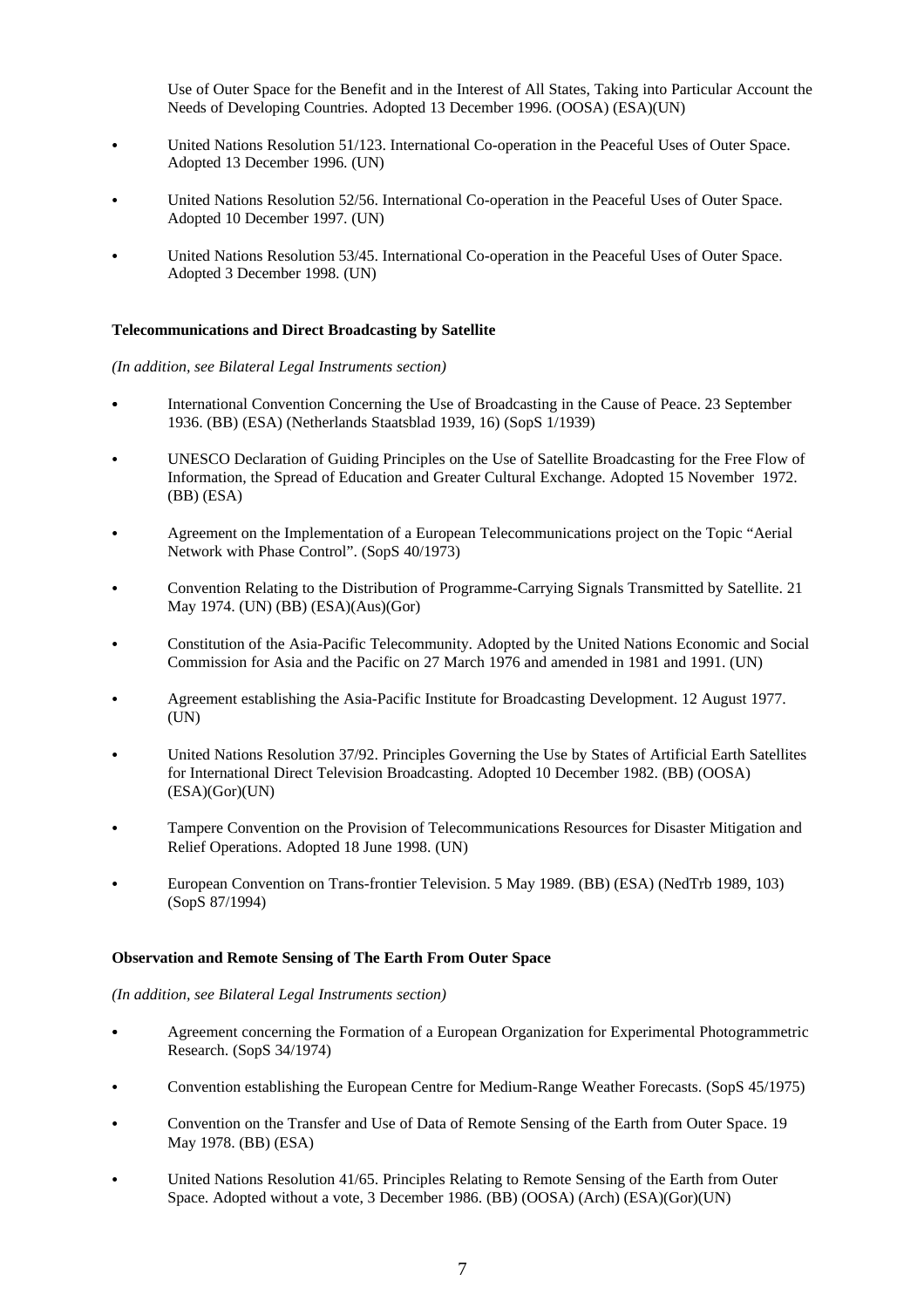- West European Union Recommendation 555 on the Development of a European Space-Based Observation System (Part II) of December 1993. (BB)
- West European Union Recommendation 570 on the Development of a European Space-Based Observation System (Part III). 30 November 1994. (BB)

#### **Protection of The Environment / The Use of Nuclear Power Sources in Outer Space**

- Declaration of the United Nations Conference on the Human Environment (Stockholm, 1972). (gopher) (IELP)
- C United Nations Resolution 33/16 No. 9. Relating to Information to be Furnished by States about Malfunctioning Nuclear Power Sources in Outer Space. Adopted 10 November 1978. (BB)(UN)
- Vienna Convention for the Protection of the Ozone Layer. 22 March 1985. (BB) (Kon) (ESA) (NedTrb 1985, 144) (SopS 51/1988)
- C Convention on Early Notification of a Nuclear Accident. 26 September 1986. (BB) (IAEA)(ILNE) (IELP) (NedTrb 1986, 125 & 164)
- Convention on Assistance in the Case of a Nuclear Accident or Radiological Emergency. 26 September 1986. (BB) (ESA) (IAEA) (ILNE) (IELP) (NedTrb 1986, 126 & 165)
- UNEP: Environmental Perspective to the Year 2000 and Beyond (1987). (UN Doc A/42/25 and Corr. 1) (IELP)
- C United Nations Resolution 42/186. Environmental Perspective to the Year 2000 and Beyond. Adopted without a vote, 11 December 1987. (UN) (IELP)
- United Nations Resolution 42/187. Report of the World Commission on Environment and Development. Adopted without a vote, 11 December 1987. (UN) (IELP)
- United Nations Resolution 44/228. United Nations Conference on Environment and Development. Adopted without a vote, 22 December 1989. (UN) (IELP)
- C Convention for the Protection of the Natural Resources and Environment of the South Pacific Region (SPREP). 22 August 1990. (Aus)
- Convention on Conservation of Nature in the South Pacific. 26 June 1990. (Aus)
- C Montreal Protocol on Substances that Deplete the Ozone Layer. 16 September 1987 (Adjusted and Amended 1990 and 1992). (BB) (SopS 65-66/1988)
- Report of the United Nations Conference on Environment and Development 3-14 June 1992, Rio de Janeiro, Brazil, A/CONF.151/26. 12 August 1992. (UN) (ESA)
- Rio Declaration on Environment and Development. 12 August 1992. (Infohabitat) (UNESCO)(EaChart)(UNEP)
- C Agenda 21. 12 August 1992. (Infohabitat) (UNESCO)(UNEP)
- C United Nations Resolution 47/68. Principles Relevant to the Use of Nuclear Power Sources in Outer Space. Adopted 14 December 1992. (BB) (OOSA) (ESA)(Gor)(UN)
- Agreement establishing the South Pacific Regional Environment Programme (SPREP) [as an intergovernmental organisation]. 31 August 1995. (Aus)
- Convention on Nuclear Safety. 24 October 1996. (IAEA)(FEK)

#### **Geostationary Orbit**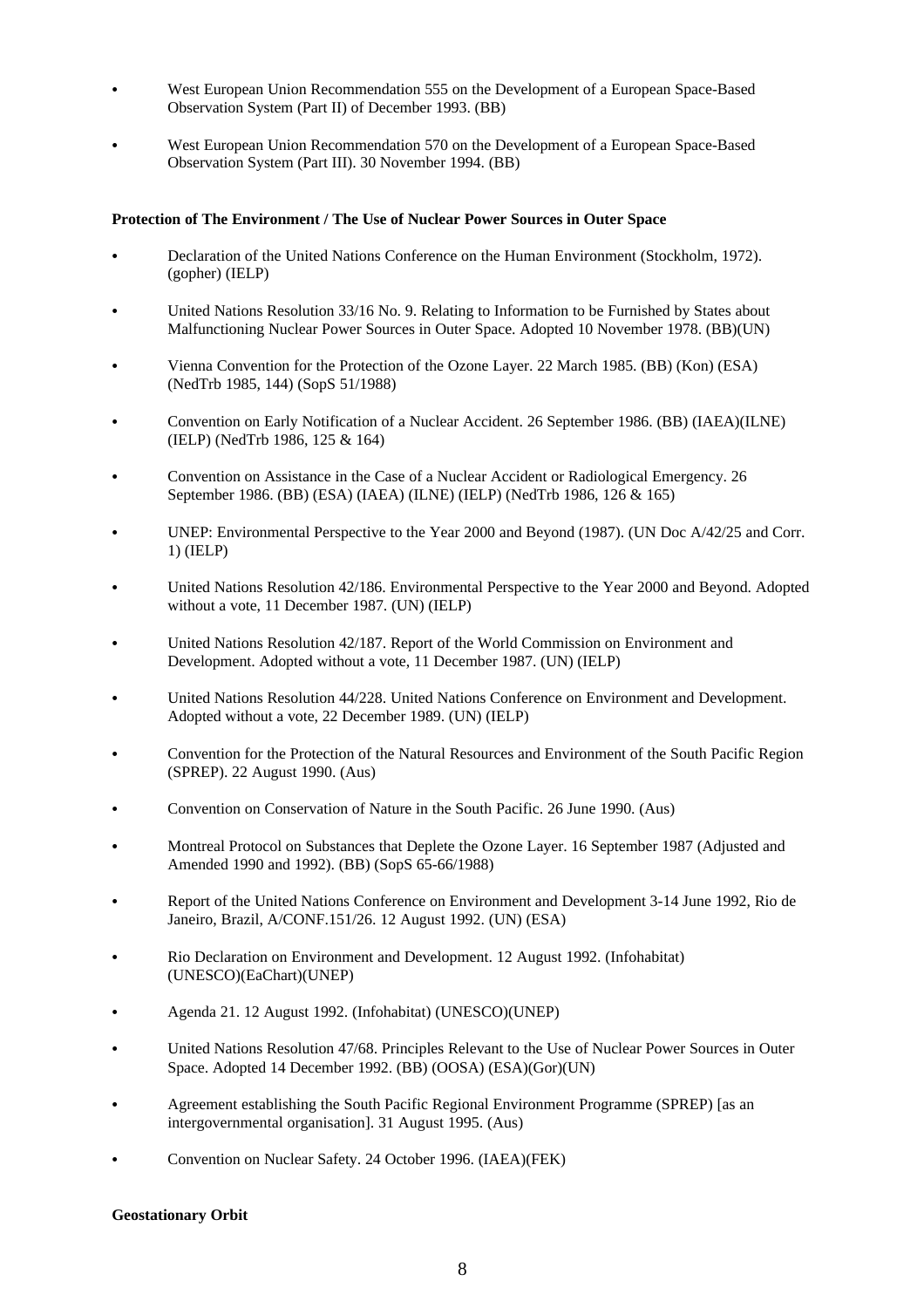*(In addition, see Establishment and Pronouncements of International Organizations and Bilateral Legal Instruments sections)*

- Declaration of the First Meeting of Equatorial Countries ('Bogota Declaration') of 3 December 1975. (BB) (ESA)
- Letter dated 16 October 1985 from the Secretary-General of the International Telecommunication Union addressed to the Secretary-General (of the United Nations). (BB)

## **UNISPACE Conferences**

- United Nations Resolution 2221(XXI). General Assembly decision to convene a United Nations Conference on the Exploration and Peaceful Uses of Outer Space. Adopted 19 December 1966. (UN)
- United Nations and Austria: Agreement regarding the arrangements for the United Nations Conference on the Exploration and Peaceful Uses of Outer Space. 25 May 1968. (UN)
- United Nations Resolution 33/16. General Assembly decision to convene a Second United Nations Conference on the Exploration and Peaceful Uses of Outer Space. Adopted 10 November 1978. (UN)
- United Nations and Austria: Exchange of Notes Constituting An Agreement Concerning the Arrangements for the Second United Nations Conference on the Exploration and Peaceful Uses of Outer Space (UNISPACE '82). 10 May 1982. (UN)
- Report of the Second United Nations Conference on the Exploration and Peaceful Uses of Outer Space, Vienna, 9-21 August 1982. (Gor) (UN) (OOSA2)
- United Nations Resolution 52/56. General Assembly decision to convene a Third United Nations Conference on the Exploration and Peaceful Uses of Outer Space as a special session of the Committee on the Peaceful Uses of Outer Space, open to all States Members of the United Nations. Adopted 10 December 1997. (UN)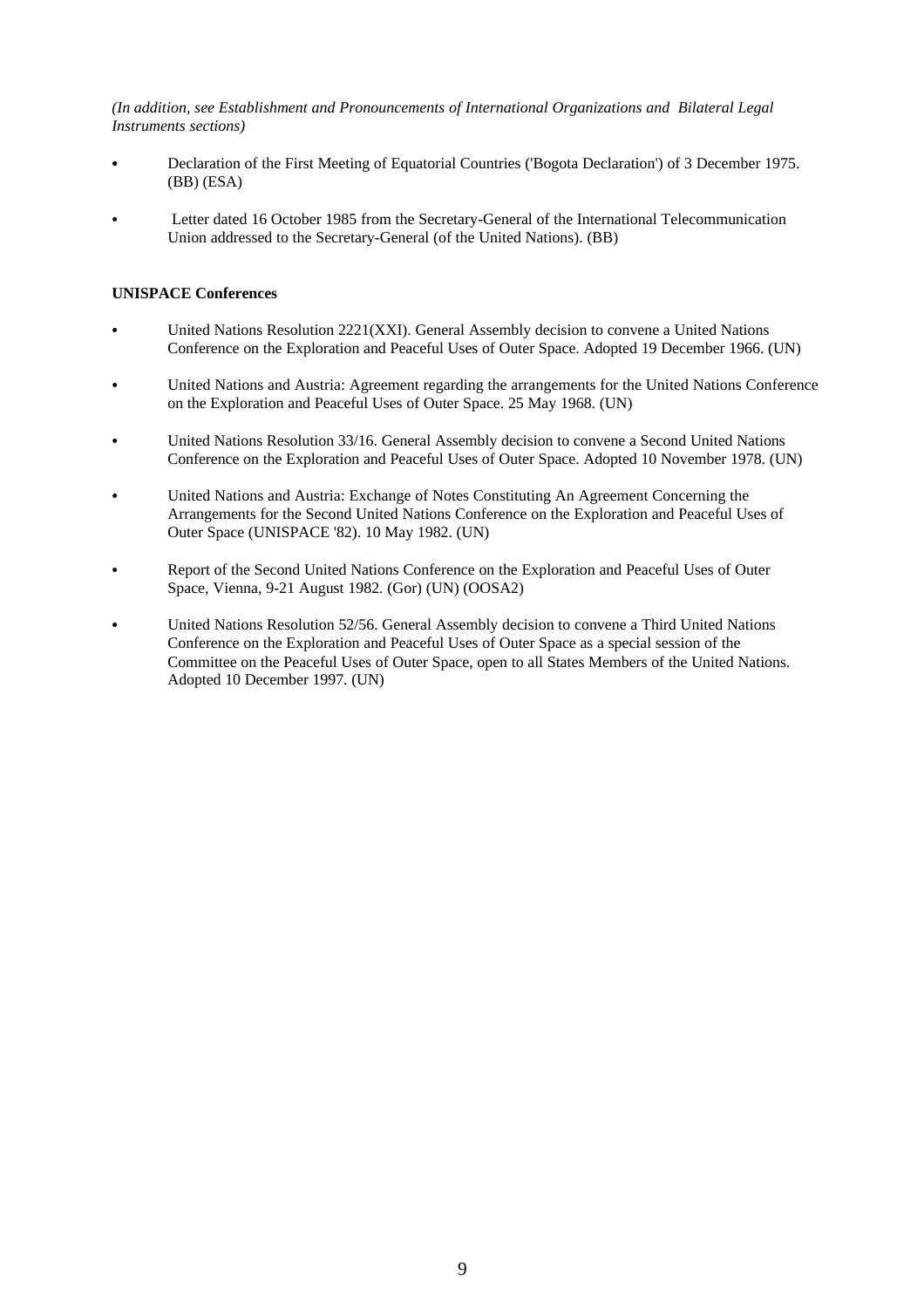# **ESTABLISHMENT AND PRONOUNCEMENTS OF INTERNATIONAL BODIES AND ORGANIZATIONS**

## **Arab Corporation for Space Communications (ARABSAT)**

Agreement of the Arab Corporation for Space Communications. 14 April 1976. (BB) (ESA)

## **European Union/ Community**

- European Communities, Court of Justice, Judgment of 30 April 1974 (Giuseppe Sacchi). (BB) (ESA)
- European Communities, Court of Justice, Judgment of 18 March 1980 (Procureur du Roi v. Marc I.V.C. Debauve and Others). (BB) (ESA)
- European Communities, Court of Justice, Judgment of 18 March 1980 (S.A. Compagnie Générale pour la Diffusion de la Television, Coditel, and Others). (BB)
- . C Council of Europe, Recommendation 957 of the Parliamentary Assembly on the Proposal for an International Satellite Monitoring Agency. 24 January 1983. (BB)
- The Adoption of Common Technical Specifications of the MAC/packet Family of Standards for Direct Satellite Television Broadcasting, European Union Council Directive 86/529/EEC, 3 November 1986. (ESA)
- C European Communities, Court of Justice, Judgment of 26 April 1988 (Bond van Adverteerders and Others v. The Netherlands State). (BB)
- Directive on Terminal Equipment: Commission Directive on competition in the markets in telecommunications terminal equipment, 88/301/EEC, of 16 May 1988. (ESA) (OJ L 131/73 (1988))
- European Communities, Council Directive on the Coordination of Certain Provisions Laid down by Law, Regulation or Administrative Action in Member States Concerning the Pursuit of Television Broadcasting Activities. 3 October 1989. (BB)
- C Council Directive on the establishment of the internal market for telecommunications services through the implementation of Open Network Provision, 90/387/EEC, of 28 June 1990. (ESA) (OJ L 192/1 (1990))
- Commission Directive on the competition in the markets of telecommunications services, 90/388/EEC, of 28 June 1990. (OJ L 192/10 (1990))
- C The Approximation of the Laws of the Member States Concerning Telecommunications Terminal Equipment, including the Mutual Recognition of their Conformity, European Union Council Directive 91/263/EEC, 29 April 1991. (ESA)
- The Development of the Common Market for Satellite Communications Services and Equipment, European Union Council Resolution. 19 December 1991 (ESA)
- C The Adoption of Standards for Satellite Broadcasting of Television Signals, European Union Council Directive 92/38/EEC, 11 May 1992. (ESA)
- C Council Directive on the coordination of certain rules concerning copyright and rights related to copyright applicable to satellite broadcasting and cable retransmission, 93183/EEC, of 27 September 1993. (OJ L 248115 (1993))
- C Council Directive 93/97/EEC of 29 October 1993, supplementing Directive 91/263/EEC in respect of Satellite Earth Station Equipment. (ESA)
- C The Introduction of Satellite Personal Communication Services in the Community, European Union Council Resolution 93/C 339/01, 7 December 1993. (ESA)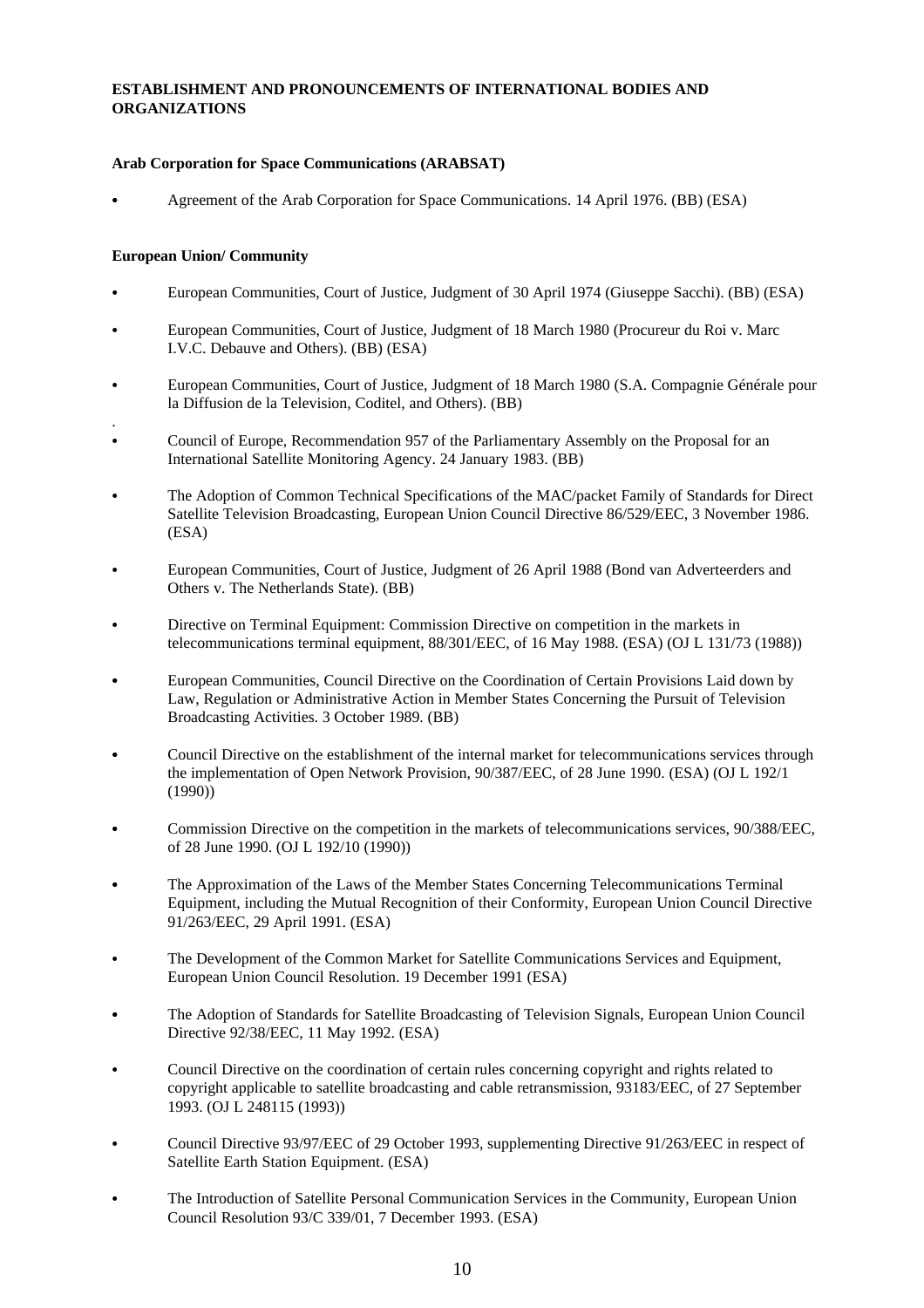- European Parliament Resolution on the Community and Space. Adopted 6 May 1994. (BB)
- European Parliament Report on the Community and Space Part B: Explanatory Statement. Adopted 16 May 1994. (BB)
- Commission Directive amending Directive 88/301/EEC and Directive 90/388/EEC in particular with regard to satellite communications, 94/46/EEC, of 13 October 1994. (ESA) (OJ L 268/15(1994))
- Commission Decision, IV/34.768- International Private Satellite Partners~ No. 94/895/EEC, of 15 December 1994. (OJ L 354/75(1994))
- Further Development of the Community's Satellite Communications Policy, European Union Council Resolution 94/C 379/04, 22 December 1994. (ESA)
- Commission Directive amending Directive 90/388/EEC with regard to the implementation of full competition in telecommunications markets, 96/19/EC, of 13 March 1996. (OJ L 74/13(1996))
- Decision of the European Parliament and of the Council on a coordinated authorization approach in the field of satellite personal communications systems in the Community, No. 710/97/EC, of 24 March 1997. (OJ L 105/4 (1997))
- Directive of the European Parliament and of the Council on a common framework for general authorizations and individual licenses in the field of telecommunications services, 97/13/EC, of 10 April 1997. ( OJ L 117/15(1997))
- Directive of the European Parliament and of the Council on interconnection in Telecommunications with regard to ensuring universal service and inter-operability through application of the principles of Open Network Provision, 97133/EC, of 30 June 1997. (OJ L 199/32 (1997))
- European Union Council Resolution on the European Union and Space Council Conclusions. Adopted 22 September 1997. (BB)

# **European Space Agency (ESA)**

- C Convention for the Establishment of a European Space Agency. 30 May 1975. (UN) (BB) (UK) (NedMin) (NedTrb 1975, 123)(SopS 2/1995)
- Agreement on Social Security between the European Space Agency and the Government of the French Republic. 1 January 1979. (ESA2)
- Agreement between the Government of the Federal Republic of Germany and the European Space Agency on the application of Article 20 of the Protocol of 31 October 1963 on Privileges and Immunities. Signed 25/29 January 1979 with retroactive effect from 14 June 1962. (ESA2)
- Agreement between the Republic of Austria and the European Space Agency concerning the association of Austria. 17 October 1979. (ESA2)
- C Memorandum of Understanding between the Commission of the European Communities and the European Space Agency. 14 November 1979. (ESA2)
- Association Agreement between Norway and the European Space Agency. 1 November 1981. (ESA2)
- European Space Agency: Agreement concerning the revision of the Association Agreement between the Agency and the Republic of Austria. 12 April 1984. (ESA2)
- European Space Agency: Protocol amending the Association Agreement of 2 April 1981 between Norway and the Agency. 24 October 1985. (ESA2)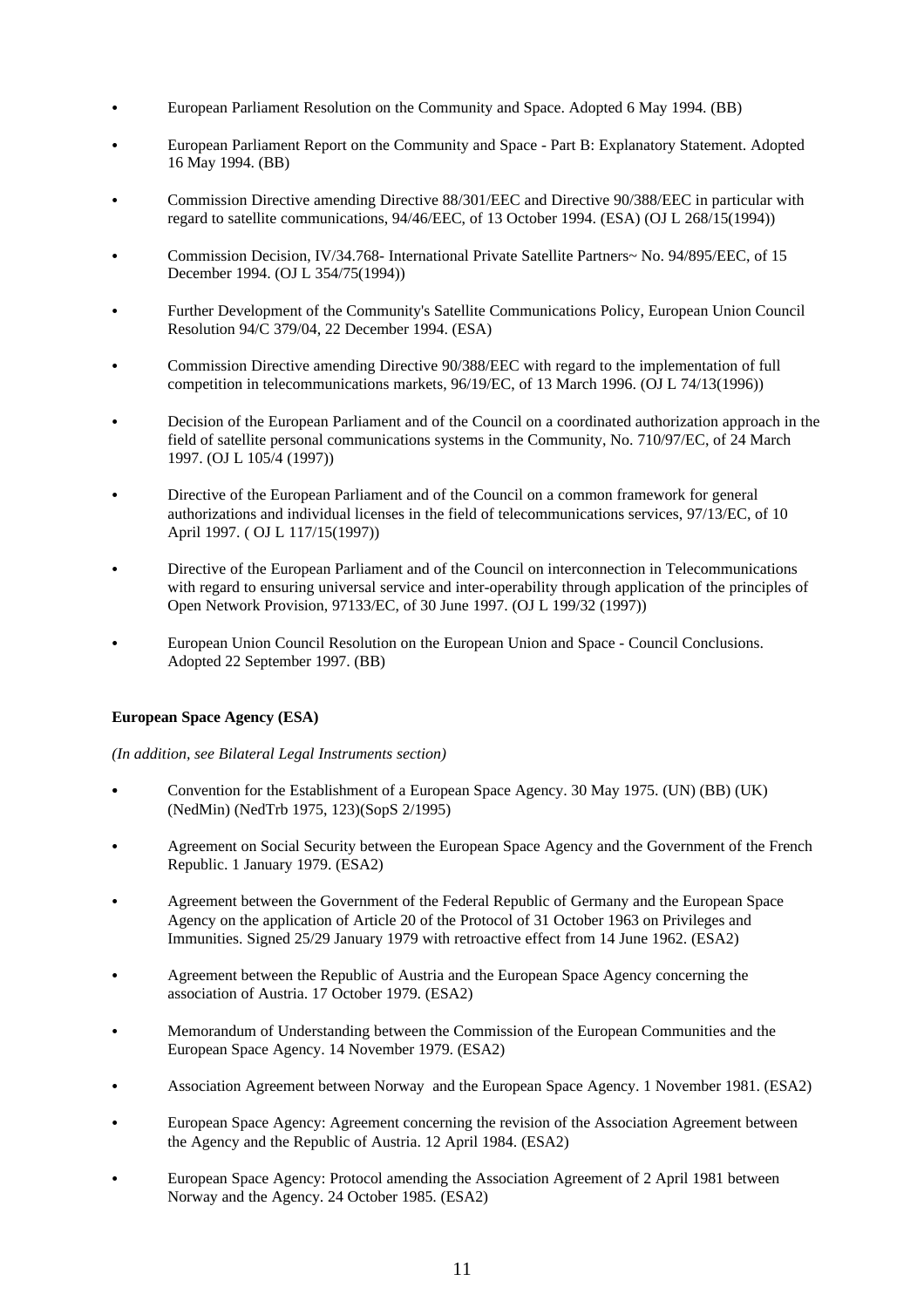- Agreement between the Republic of Austria and the European Space Agency on the Republic of Austria's Accession to the Convention of the European Space Agency and related terms and conditions. 1 April 1986. (ESA2)
- Agreement between the Government of the Kingdom of Norway and the European Space Agency concerning the Accession of Norway to the Convention of the European Space Agency and related terms and conditions. 1 November 1986. (ESA2)
- C Association Agreement between Finland and the European Space Agency. 1 January 1987.(ESA2)
- Agreement between the Federal Government of Austria and the European Space Agency on national income tax exemption for former European Space Agency staff members. 1 January 1989. (ESA2)
- C Cooperation Agreement between the Government of Canada and the European Space Agency. 1 January 1989. (ESA2)(CSA)
- Agreement between the Federal Republic of Germany and the European Space Agency concerning the European Astronauts Centre (EAC). 10 May 1990. (ESA2)
- C European Space Agency: Agreement on the extension of the participation of Finland in the Science Programme of the Agency. 31 May 1991. (ESA2)
- Extension of the Association Agreement between Finland and the European Space Agency. 31 May 1991. (ESA2)
- Agreement between the Government of Finland and the European Space Agency concerning the Accession of Finland to the Convention of the European Space Agency and related terms and conditions. 14 December 1994. (ESA2)
- Agreement between the European Space Agency and the Government of the Russian Federation on the Establishment of the European Space Agency Permanent Mission, and its status, in the Russian Federation. 10 April 1995. (ESA2)
- Protocol to the Agreement between the European Space Agency and the Government of the Russian Federation on the Establishment of the European Space Agency Permanent Mission. 29 July 1996. (ESA2)
- European Space Agency Council Resolution (C-M/CXXII/Res. 1) Concerning Decisions on Agency Programmes and Finances. Adopted 20 October 1996. (BB)
- C European Space Agency Council Resolution (C-M/CXII/Res. 2) on Directions for the Agency's Policy and Future Programmes. Adopted 20 October 1996. (BB)
- European Space Agency Council Resolution (C-M/CXXIX/Res. 1) on the European Space Agency's Industrial Policy. Adopted 4 March 1997. (BB)
- European Space Agency Council Resolution (C-M/CXXIX/Res. 2) on the Review of the Agency's System for Calculating the Scale of Contributions for Mandatory Activities. Adopted 4 March 1997. (BB)

## **European Space Research Organization**

- C Convention for the Establishment of a European Space Research Organisation (with annexed Financial Protocol) and Protocol concerning the financing of the European Space Research Organisation during its first eight years of existence. 20 March 1964. (UN)(UK)
- C Special Understanding between the Governments of the Netherlands and Italy on the meaning of Article XXI of the Convention for the Establishment of a European Space Research Organisation. 8/18 March 1964. (NedMin)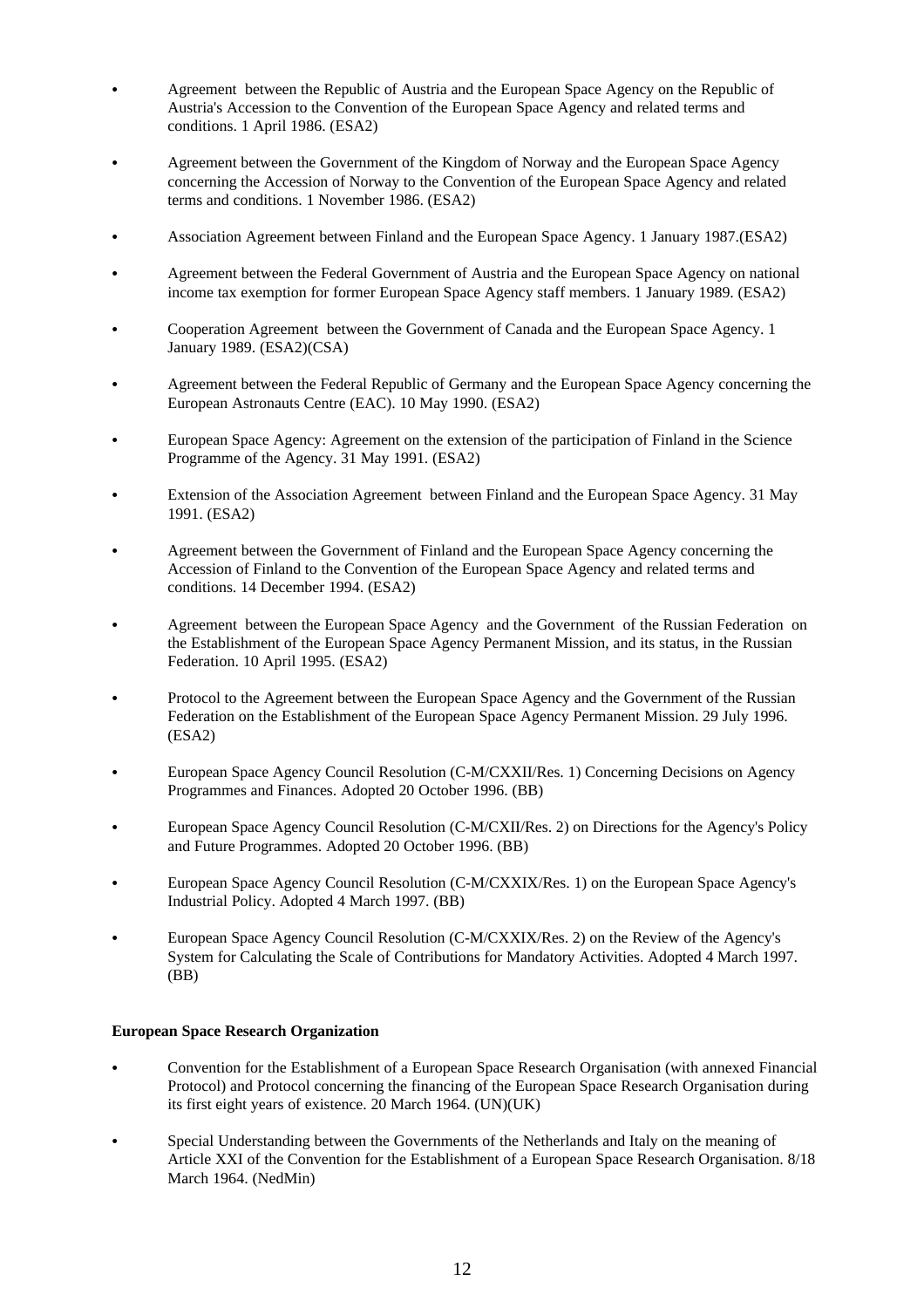- France and European Space Research Organization: Agreement Relating to Social Security Regulations Applicable to Staff Employed by the European Space Research Organization. 8 October 1965. (UN)
- Agreement between the Kingdom of the Netherlands And European Space Research Organisation on the Establishment and Operation of A European Space Technology Centre (with annexes, map and exchange of letters). 31 July 1967. (UN) (NedMin)
- Protocol on privileges and immunities of the European Space Research Organization. 23 February 1968. (UN) (UK) (NedMin)
- Sweden and European Space Research Organisation: Exchange of Letters Constituting An Agreement Complementing the Protocol of 31 October 1963 on Privileges and Immunities of the European Space Research Organisation. 22 April 1970. (UN)
- C Belgium and European Space Research Organisation: Exchange of Letters Constituting An Agreement Concerning the Application in Belgium of the Protocol of 31 October 1963 on Privileges and Immunities of the European Space Research Organisation. 13 January/15 February 1972. (UN)

## **European Organisation for the Development and Construction of Space Vehicle Launchers**

- C Australia, Belgium, France, Netherlands, United Kingdom of Great Britain and Northern Ireland, Federal Republic of Germany and Italy: Protocol (With Agreements Supplementary Thereto) Establishing a Preparatory Group with a View to the Creation of a European Organisation for the Development and Construction of Space Vehicle Launchers. 9 May 1962. (UN) (NedMin)
- C Australia, United Kingdom of Great Britain and Northern Ireland, Netherlands, France, Federal Republic of Germany, Italy and Spain: Convention for the Establishment of a European Organisation for the Development and Construction of Space Vehicle Launchers (With Annexes, Financial Protocol and Protocol Concerning Certain Responsibilities in Connection with the Initial Programme). 29 February 1964. (UN)
- Australia, United Kingdom of Great Britain and Northern Ireland and European Organization for the Development and Construction of Space Vehicle Launchers: Interim Agreement for the Conduct of the Phase I Firings of the Initial Programme of the Organisation. 6 May 1964. (UN)(UK)
- Protocol on privileges and immunities of the European Organization for the Development and Construction of Space Vehicle Launchers. 29 June 1964. (NedMin)
- C Supplementary Agreement to the Interim Agreement between United Kingdom of Great Britain and Northern Ireland, Australia and The European Organisation for the Development and Construction of Space Vehicle Launchers for the Conduct of the Phase I Firings of the Initial Programme of the Organisation. 13 July 1965. (UK)
- France and European Space Vehicle Launcher Development Organization: Exchange of Letters Constituting an Agreement Relating to Social Security Regulations Applicable to Staff Employed by the Organization. 4 May 1966. (UN)
- C Belgium and European Space Vehicle Launcher Development Organisation: Agreement with a View to the Use, Maintenance, Administration and Disposal of Property and Facilities. 29 September 1969. (UN)

## **European Telecommunications Satellite Organization (EUTELSAT)**

- Agreement on the establishment of the Interim EUTELSAT Telecommunications Satellite Organisation (Interim EUTELSAT). 30 June 1977. (ESA)
- Final Act of the Conference to establish the Maritime system of the Interim European Telecommunications Satellite Organisation (Interim EUTELSAT-Marots). 22 October 1977. (ESA)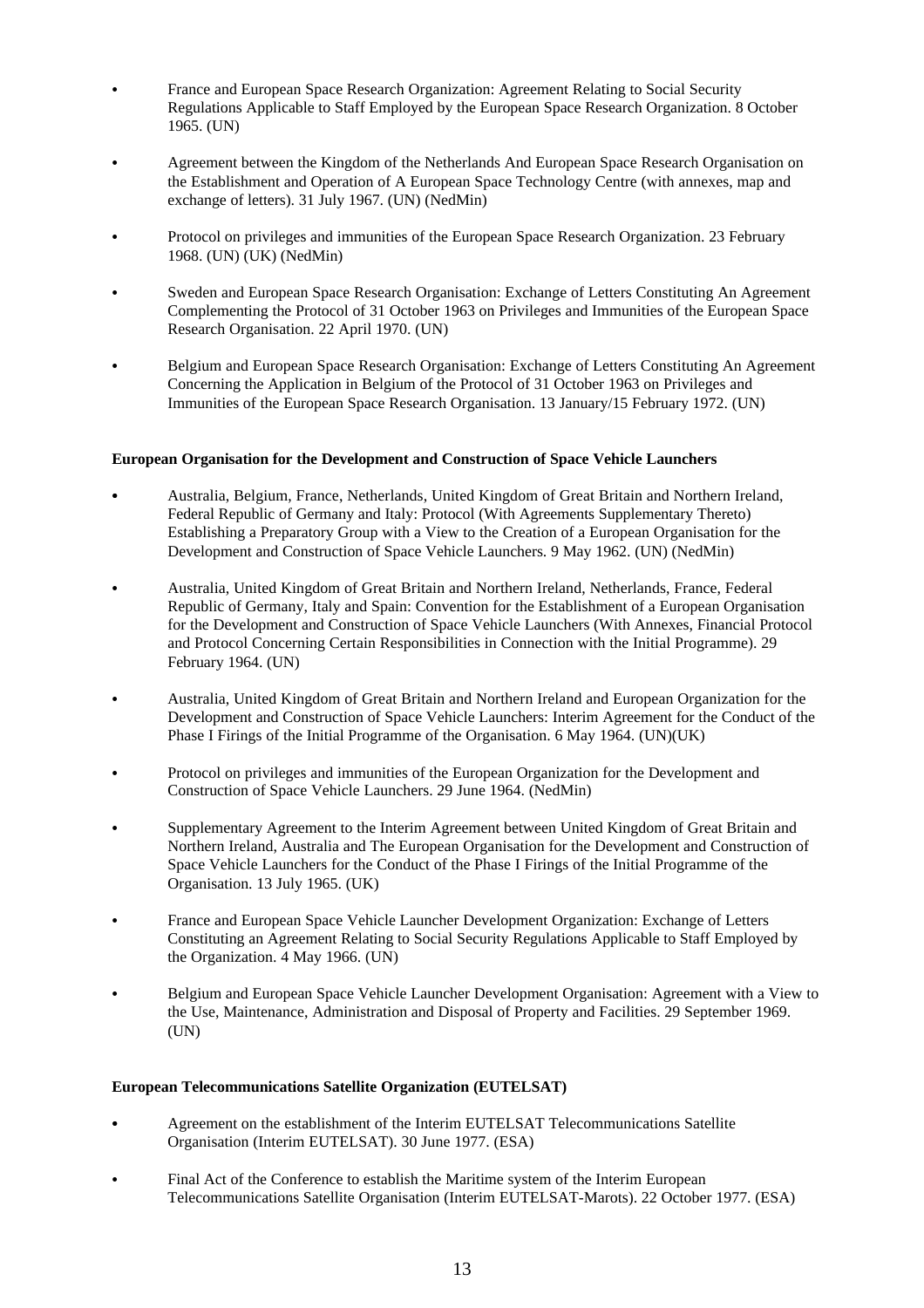- Final Act of the Conference to establish the European telecommunications satellite system for the fixed service of the Interim EUTELSAT Telecommunications Satellite Organisation (Interim EUTELSAT-ECS). 14 September 1978. (ESA)
- C Convention Establishing the European Telecommunications Satellite Organization (EUTELSAT). 15 July 1982. (as amended in 1995). (BB) (ESA) (NedMin) (NedTrb 1983, 96) (SopS 48/1985)
- C Operating Agreement Relating to the European Telecommunications Satellite Organization (EUTELSAT). 15 July 1982. (as amended in 1995). (BB) (ESA) (NedMin)
- C Protocol on the Privileges and Immunities of the European Telecommunications Satellite Organization (EUTELSAT). (SopS 54/1988)

## **European Organization For The Exploitation of Meteorological Satellites (EUMETSAT)**

- C Convention for the Establishment of a European Organization for the Exploitation of Meteorological Satellites (EUMETSAT). 24 May 1983. (ESA) (NedMin) (NedTrb 1983, 161) (SopS 54/1986)
- Protocol on the Privileges and Immunities of the Organization for the Exploitation of Meteorological Satellites (EUMETSAT). (SopS 63/1988)

## **Global Navigation Satellite System**

Agreement between European Community, the European Space Agency, and EUROCONTROL on a European Contribution to the Development of a Global Navigation Satellite System. 18 June 1998. (BB) (UK)

#### **International Mobile Satellite Organization (Inmarsat)**

- C Convention on the International Mobile Satellite Organization (Inmarsat). 3 September 1976 (as amended in 1985, 1989 and 1994). (Arch) (BB) (ESA) (UN) (Aus) (Gor) (NedTrb 1978, 122 and 1986, 50) (SopS 41/1979)
- C Operating Agreement on the International Mobile Satellite Organization (Inmarsat). 3 September 1976 (as amended in 1985, 1989 and 1994). (BB) (ESA) (Aus)(Gor)
- Protocol on the privileges and immunities of the International Mobile Satellite Organization (Inmarsat). 1 December 1981. (UN) (Arch) (SopS 85/1986)
- International Agreement on the Use of Inmarsat Ship Earth Stations within the Territorial Sea and Ports. 12 September 1993. (Aus) (Source: Government of Russian Federation) (SopS 71/1993)

## **International Telecommunications Satellite Organization (INTELSAT)**

- C Agreement Relating to the International Telecommunications Satellite Organization (INTELSAT). 20 August 1971. (BB) (Arch) (ESA) (UN) (Aus) (Gor) (NedTrb 1972, 65) (SopS 6/1973)
- C Operating Agreement Relating to the International Telecommunications Satellite Organization (INTELSAT). 20 August 1971. (BB) (ESA)(Gor)
- C United States of America and International Telecommunications Satellite Organisation: Headquarters Agreement. 22/24 November 1976. (UN)(Gor)
- Protocol on INTELSAT Privileges, Exemptions and Immunities. (SopS 42/1981)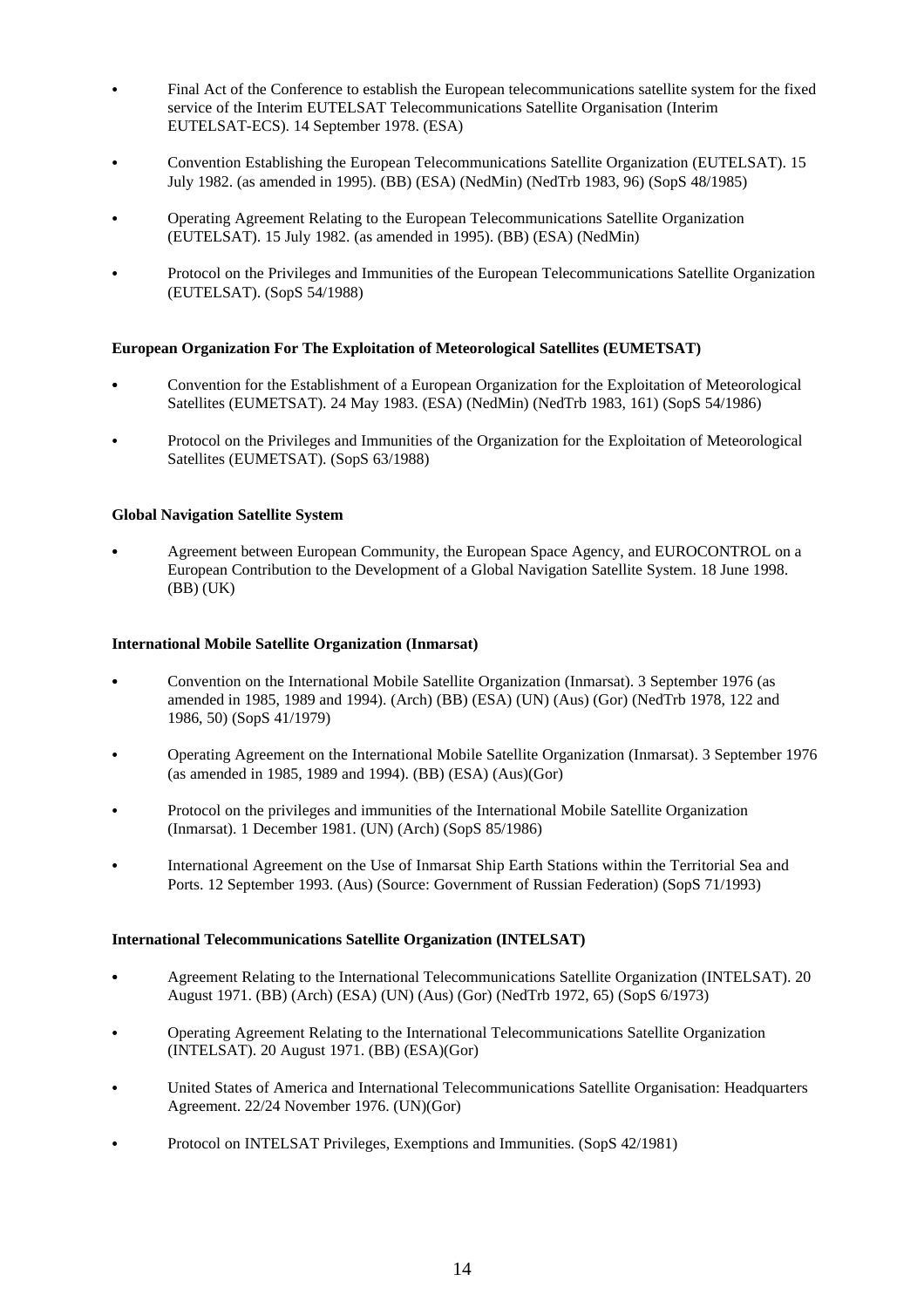# **INTERCOSMOS**

Agreement on Cooperation in the Exploration and Use of Outer Space for Peaceful Purposes ('INTERCOSMOS'-Agreement). 13 July 1976. (BB) (16 ILM 1)

## **International System And Organization of Space Communications (INTERSPUTNIK)**

- Agreement on the Establishment of the International System and Organization of Space Communications (INTERSPUTNIK). 15 November 1971. (ISPK)(UN) (BB)
- Agreement on Privileges and Immunities of the International System and Organization of Space Communications (INTERSPUTNIK). 20 September 1976. (ISPK)
- Special Protocol to the Foundation Agreement of the International System and Organization of Space Communications (INTERSPUTNIK). 15 August 1978. (ISPK)
- Protocol on the Amendments to the Agreement on the Establishment of the "INTERSPUTNIK" International System and Organization of Space Communications of November 1996. (ISPK)(BB)
- C Operating Agreement of the "INTERSPUTNIK" International Organization of Space Communications of November 1996. (ISPK)(BB)

# **International Telecommunication Union (ITU)**

- C United States of America and Denmark: Exchange of notes Constituting an agreement relating to registration with the International Telecommunication Union of frequencies used by the United States authorities in Greenland. 25 March / 4 April 1952. (UN)
- International Telecommunication Union and Switzerland: Agreement between the Swiss Federal Council and the International Telecommunication Union concerning the legal status of that organization in Switzerland. 22 July 1971. (UN)
- International Telecommunications Convention (with annexes, final protocol, additional protocols, resolutions, recommendations and opinions). 25 October 1973. (UN) (NedTrb 1983, 164)
- Resolution 2 Relating to the Equitable Use, by All Countries, with Equal Rights, of the Geostationary-Satellite Orbit and of Frequency Bands for Space Radiocommunication Services. Adopted 1979. (BB)
- Resolution 62. Relating to the Experimental Use of Radio Waves by Ionospheric Research Satellites. Adopted 1979. (BB)
- Resolution 4 (Rev. Orb-88) Period of Validity of Frequency Assignments to Space Stations Using the Geostationary Satellite Orbit. Adopted 1988. (BB)
- C ITU Radio Regulations, Edition of 1990 (Excerpts). (BB)(ITU)
- International Telecommunication Regulations. 1 July 1990. (Aus)
- C Constitution and Convention of the International Telecommunication Union with Annex. 22 December 1992 ( as amended in Kyoto on October 14, 1994). (BB)(ITU) (Aus) (NedTrb 1993, 138) (SopS 94/1996)
- C Optional Protocol to the ITU Constitution and Convention (Geneva 1992). (BB) (ITU)(Aus)
- Resolution 2. Establishment of a Forum to Discuss Strategies and Policies in the Changing Telecommunication Environment. Adopted 1994. (BB)
- Resolution 18. Review of the ITU's Frequency Coordination and Planning Framework for Satellite Networks. Adopted 1994. (BB)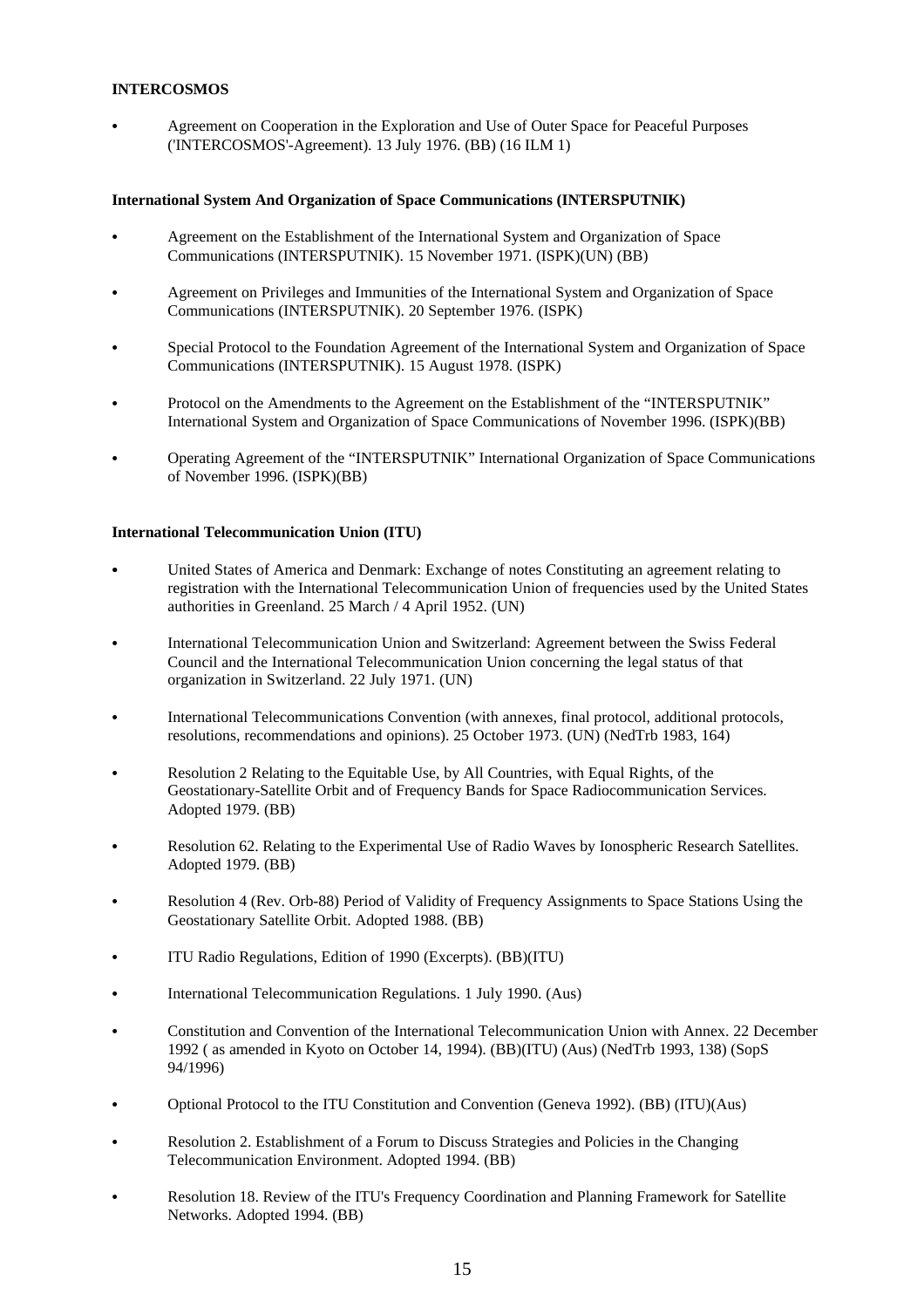- Resolution 24. Role of the ITU in the Development of World Telecommunications. Adopted 1994. (BB)
- Resolution 36. Telecommunications for Disaster Mitigation and Disaster Relief Operations. Adopted 1994. (BB)
- Recommendation 2. Unrestricted Transmission of News and the Right to Communicate. Adopted 1994. (BB)
- ITU-R Recommendations currently in force. (ITU)
- ITU-T recommendations currently in force. (ITU)

#### **Space Conferences of the Americas**

- Santiago Declaration, Adopted by the Second Space Conference of the Americas, Santiago, 26-30 April 1993. (Gor)
- Punta del Este Declaration, Adopted by the Third Space Conference of the Americas, Punta del Este, 4-8 November 1996. (Gor)(UN Doc. A/52/20, Annex II)

#### **International Court of Aviation and Space Arbitration**

• International Court of Aviation and Space Arbitration. French Law of 1 July 1901. (ESA)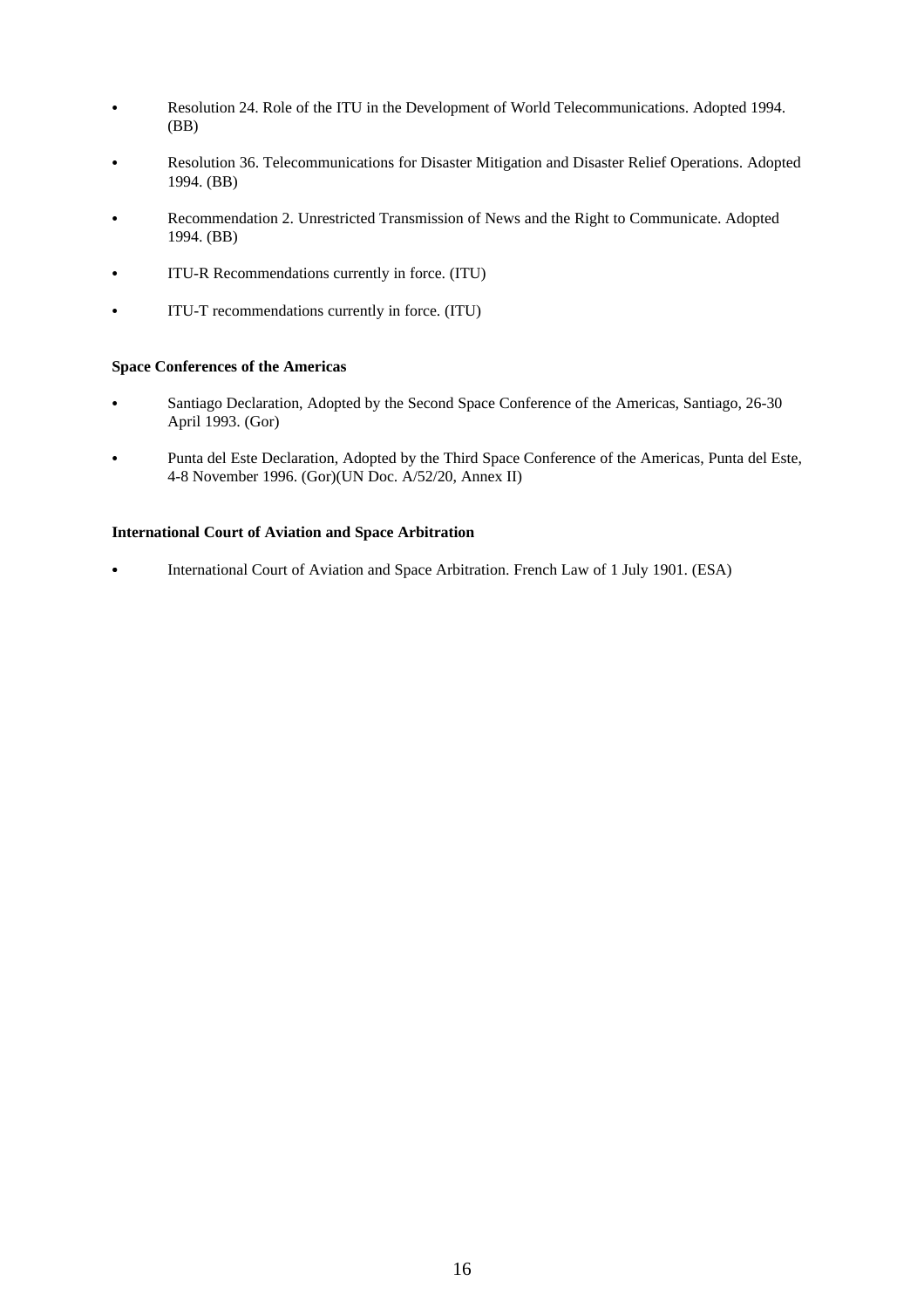# **BILATERAL LEGAL INSTRUMENTS**

## **The Use of Outer Space For Peaceful Purposes / Disarmament**

- Agreement Between the United States of America and the Union of Soviet Socialist Republics on Measures to Reduce the Risk of Outbreak of Nuclear War. 30 September 1971. (BB) (ESA)
- C Treaty Between the United States of America and Union of Soviet Socialist Republics on the Limitation of Anti-Ballistic Missile Systems. 26 May 1972. (BB) (ESA)
- C Interim Agreement Between the United States of America and the Union of Soviet Socialist Republics on Certain Measures with Respect to the Limitation of Strategic Offensive Arms. 26 May 1972. (BB) (ESA)
- Protocol to the Interim Agreement of 26 May 1972. (BB)
- Protocol of the Treaty Between the United States of America and the Union of Soviet Socialist Republics on the Limitation of Anti-Ballistic Missile Systems. 3 July 1974. (BB)

# **International Liability/Claims**

- Agreement between Canada and the United States of America on Liability for Loss or Damage from Certain Rocket Launches. 31 December 1974. (BB) (ESA)
- C Canadian Department of External Affairs, Communique No. 27 on the Settlement of Claim between Canada and the Union of Soviet Socialist Republics for Damages Caused by 'Cosmos 954'. Released on 2 April 1981. (BB)(ESA)
- Protocol between the Government of Canada and the Government of the Union of Soviet Socialist Republics. 2 April 1981. (BB)(ESA)
- C Memorandum of Agreement on Liability for Satellite Launches Between the Government of the United States of America and the Government of the People's Republic of China. 17 December 1988. (Gor) (28 ILM 609)

## **Satellite Broadcasting and Telecommunications**

- C United States and France: Agreement by exchange of letters on cooperation in the area of telecommunications tests by satellite. 31 March 1961. (RGTF - Directory of French Treaties,  $2<sup>nd</sup>$  series, vol. I, No. 219)
- C Quebec and France: Exchange of letters with Quebec regarding cooperation in the area of satellite communications. 24 January 1969. (RGTF Directory of French Treaties, 2<sup>nd</sup> series, vol. II, No. 733)
- Additional clause to the financial protocol of 6 June 1967 between the Government of the French Republic and the Government of the Federal Republic of Germany on the construction, launching and use of an experimental telecommunications satellite. 30 April 1971. (RTGF - Directory of French Treaties,  $2<sup>nd</sup>$  series, vol. III, No. 103)
- Arrangement between Interim EUTELSAT and the European Space Agency concerning the European communication satellite system for the fixed service. 15 May 1979. (ESA2)
- C Convention on technical and industrial cooperation in the area of radio-broadcasting satellites between the Government of the French Republic and the Government of the Federal Republic of Germany. 29 April 1980. (Fr. Official Gazette, 20.04.82, p1162) (RTAF - Directory of Treaties and Agreements Signed by France, 1982, p24)
- Agreement in the form of an exchange of letters between the Government of the French Republic and the Government of the Federal Republic of Germany pursuant to the Convention of 29 April 1980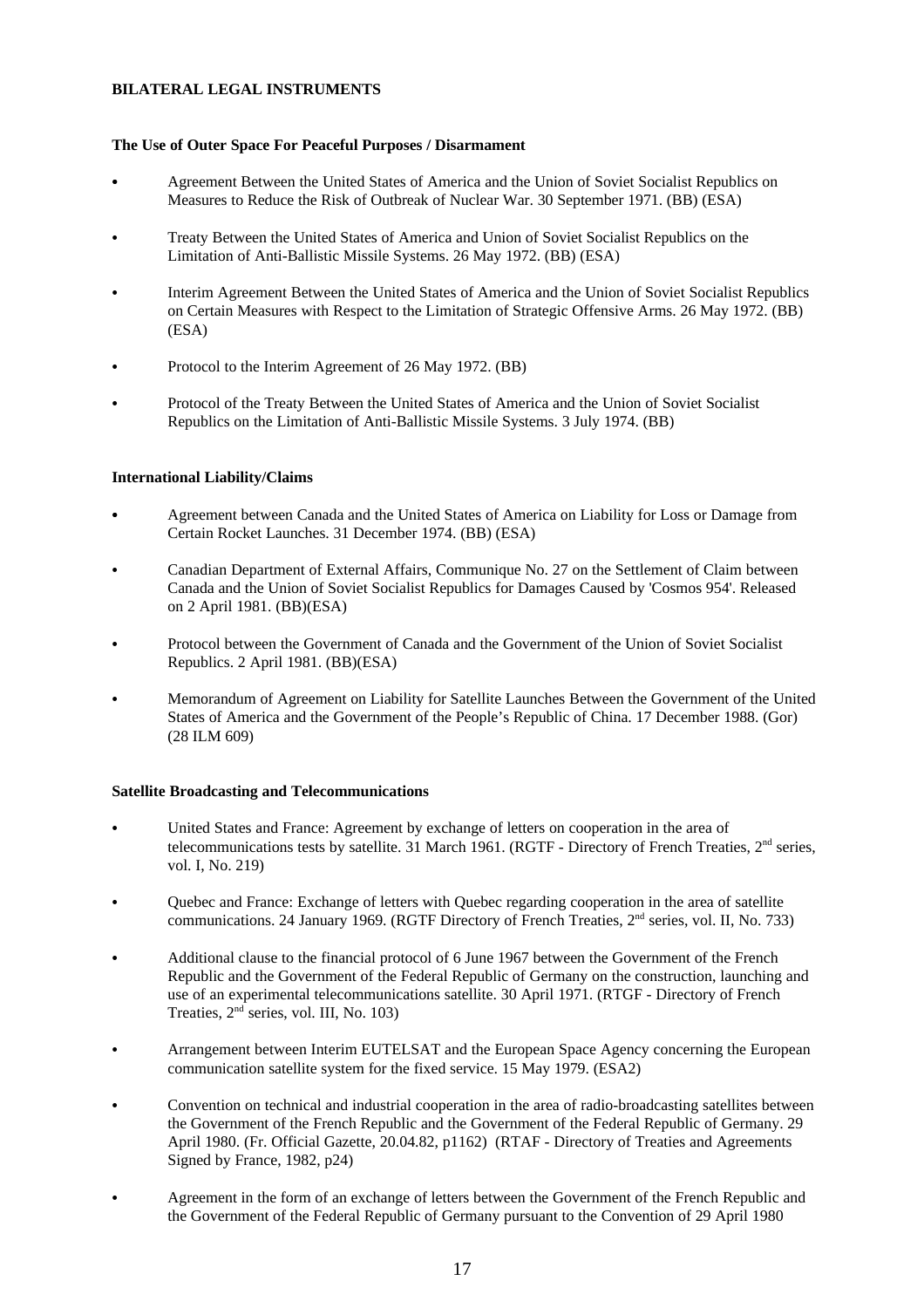concerning technical and industrial cooperation in the area of radio-broadcasting satellites. 22 September 1981. (Fr. Official Gazette, 19.04.82, p1162) (RTAF - Directory of Treaties and Agreements Signed by France, 1982, p24)

- Arrangement between Interim EUTELSAT and the European Space Agency concerning the European Telecommunications Satellite System for the Fixed Service. 14 November 1983. (ESA2)
- Arrangement between the Government of Norway and the European Space Agency concerning the participation of Norway in the preparatory programme for the future communication satellite programme. 10 May 1984. (ESA2)
- Agreement between the European Space Agency and Radiotelevisione Italiana (RAI) concerning the utilisation of an Olympus transponder. 23 November 1984. (ESA2)
- Agreement between the European Space Agency and the European Broadcasting Union (EBU) on the use of the Olympus satellite. 28 May 1985. (ESA2)
- C Arrangement between the European Telecommunications Satellite Organization (EUTELSAT) and the European Space Agency concerning the European telecommunications satellite system for the fixed service. 12 March 1986. (ESA2)
- Agreement between the Federal Government of Austria and the European Space Agency on the participation of Austria in the preparatory programme for a data relay satellite system. 28 November 1986. (ESA2)
- Sport Data Reception and Distribution Agreement Between Spot Image S.A, and the National Institute of Aeronautics And Space of the Republic of Indonesia (LAPAN). 26 October 1993. (LAPAN)
- Memorandum of Understanding between certain Member States of the European Space Agency and the European Space Agency concerning the execution of the MERCURE Project. 25 November 1994. (ESA2)
- Agreement between the European Space Agency and the United Nations concerning the procurement, installation and testing of the MERCURE Communication System. 25 November 1994. (ESA2)

## **Space-based Observation/Monitoring/Remote Sensing**

- Memoranda of Understanding between the United States National Aeronautics and Space Administration (NASA) and the European Space Agency concerning the Earth resources satellites, LANDSAT, NIMBUS-G, SEASAT-1. 7 October 1978. (ESA2)
- Sweden and France: Exchange of letters concerning a cooperation programme for observation of the Earth by satellite (SPOT). 24 October 1978. (Fr. Official Gazette, 08.03.79, p537) (RTAF - Directory of Treaties and Agreements Signed by France, 1979, p9)
- European Space Agency: Arrangement concerning the Canadian Government's participation in the European Preparatory Remote Sensing Satellite Programme. 31 March 1980. (ESA2)
- Arrangement concerning the participation of Norway in the preparatory European remote sensing satellite programme of the European Space Agency. 13 March 1981. (ESA2)
- European Space Agency: Memorandum of Understanding between the Agency and Telespazio concerning the use of the facilities at Fucino for the reception and preprocessing of data from remote sensing of the Earth by satellite. 22 April 1982. (ESA2)
- C European Space Agency: Arrangement concerning the participation of Canada in Phase B of the Remote Sensing Programme of the Agency. 7 February 1983. (ESA2)
- European Space Agency: Arrangement concerning the participation of Norway in Phase B of the Remote Sensing Programme of the Agency. 23 February 1983. (ESA2)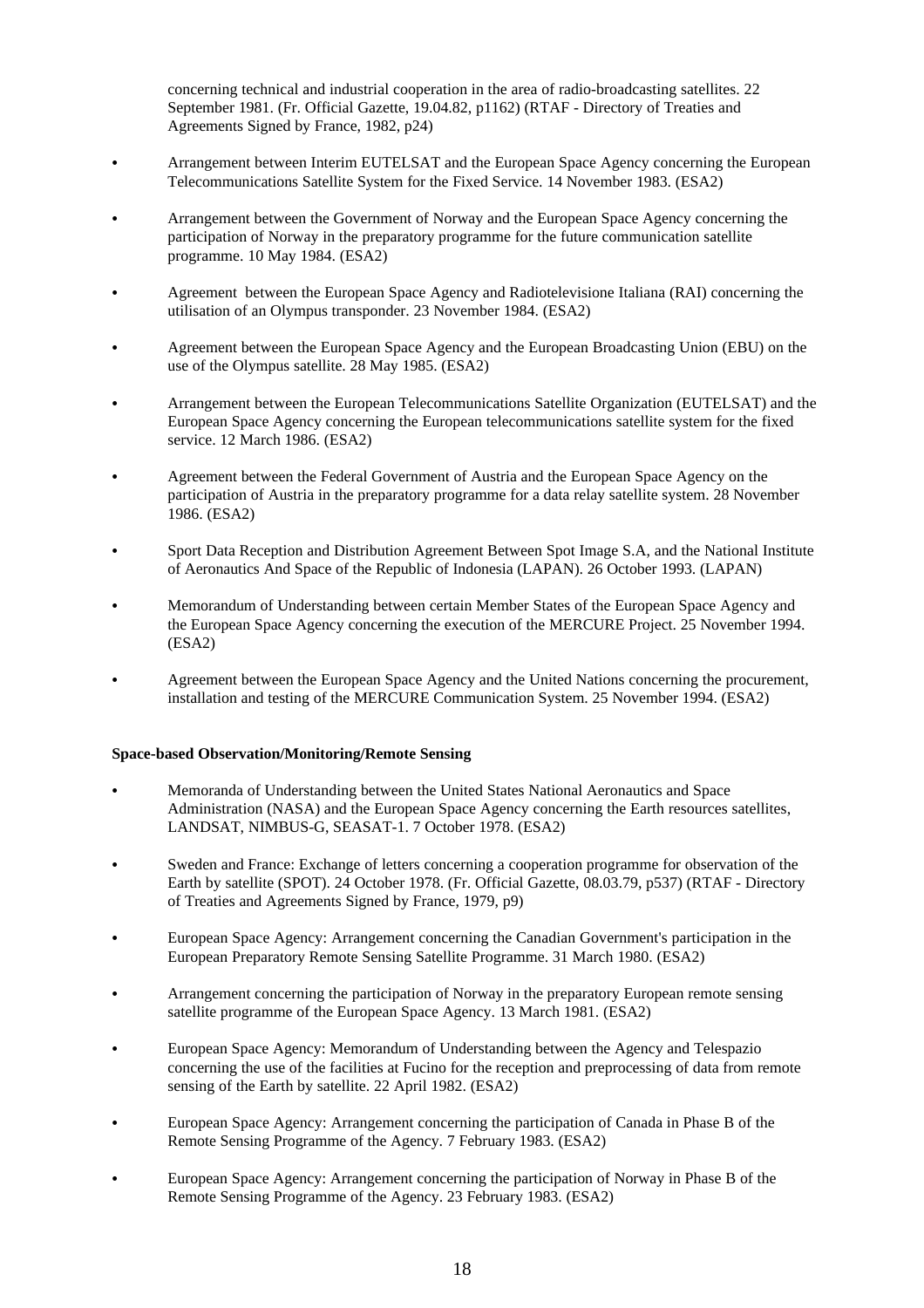- C United States and Japan: Memorandum of Understanding Relating to the Operation of the LANDSAT System, with Annex. 11 August 1983. (Gor)
- Memorandum of Understanding between the European Space Agency and the United States National Aeronautics and Space Administration (NASA) concerning ERS-1 SAR Data Acquisition at Fairbanks. 14 January 1986. (ESA2)
- Memorandum of Understanding between the National Space Development Agency of Japan (NASDA) and the European Space Agency for the direct reception and distribution of MOS-1 data. 3 February 1987. (ESA2)
- Arrangement between the Government of Canada and the European Space Agency concerning the participation of the Government of Canada in the Earth Observation preparatory programme. 15 May 1987. (ESA2)
- C Agreement between the European Space Agency and Instituto Nacional de Técnica Aérospacial (INTA) concerning the use of the Maspalomas station for the handling of data from remote sensing missions. 21 November 1988. (ESA2)
- C Memorandum of Understanding between the Philippines and Australia with regard to the implementation of the Remote Sensing Project. 8 February 1990. (Philippines)
- Agreement concerning Finland's participation in the DRTM Programme of the European Space Agency. 18 January 1991. (ESA2)
- Agreement concerning Finland's participation in the ASTP-4 Programme of the European Space Agency. 18 January 1991. (ESA2)
- European Space Agency: Arrangement concerning the participation of Canada in the preparatory programme of the first Polar orbit Earth Observation Mission (POEM-1) using the Polar Platform. 21 March 1991. (ESA2)
- Memorandum of Understanding between the European Space Agency and the National Space Development Agency of Japan (NASDA) concerning mutual access to data from the Japanese ERS- 1 and the European ERS- 1 missions. 20 June 1991. (ESA2)
- Agreement between the European Space Agency and NRSA (India) concerning the direct Reception, Archiving. Processing and Distribution of ERS-1 SAR Data. 25 June 1991. (ESA2)
- Agreement between the European Space Agency and Norwegian Space Centre concerning the direct Reception, Archiving, Processing and Distribution of ERS- 1 Data. 19 July 1991. (ESA2)
- Arrangement between the European Space Agency and Department of Energy, Mines and Resources (Canada) concerning the direct Reception, Archiving, Processing and Distribution of ERS- 1 Data. 5 August 1991. (ESA2)
- Agreement between the European Space Agency and Australia concerning the direct Reception, Archiving, Processing and Distribution of ERS-1 SAR Data. 26 August 1991. (ESA2)
- Agreement between the European Space Agency and the British National Space Centre (BNSC) concerning the direct Reception, Archiving, Processing and Distribution of ERS-1 Data. 30 August 1991. (ESA2)
- Agreement between the European Space Agency and Centro de Levantamientos Integrados de Recursos Naturales por Sensores Remotos (CLIRSEN) concerning the direct Reception, Archiving, Processing and Distribution of ERS-1 SAR Data. 29 November 1991. (ESA2)
- C Memorandum of Understanding between the European Space Agency and United States National Oceanic and Atmospheric Administration (NOAA) concerning access to low-bit rate fast delivery data and cooperation in the ERS-1 mission of the European Space Agency. 14 February 1992. (ESA2)
- Agreement between the European Space Agency and the Italian Space Agency (ASI) for Processing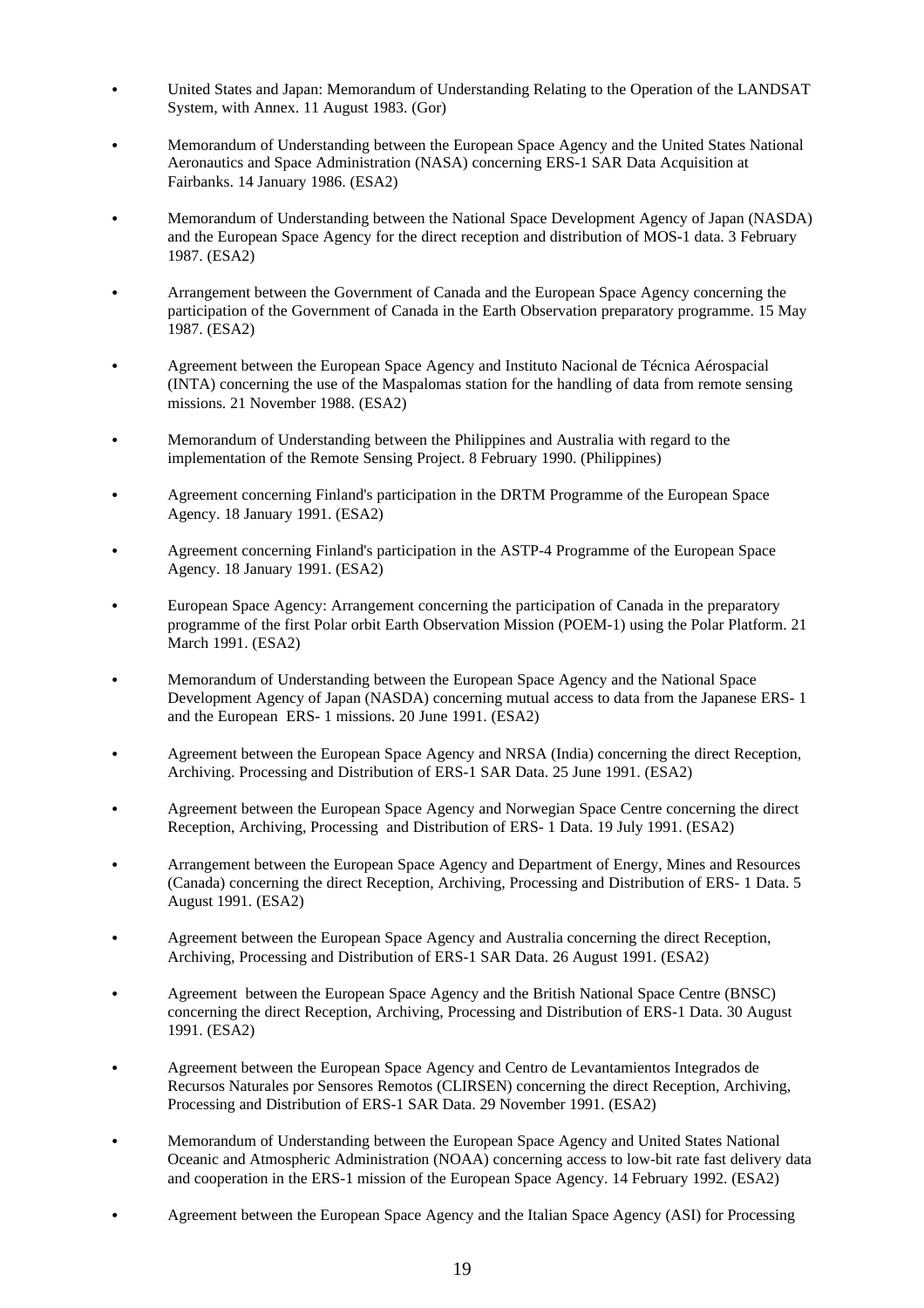and Archiving Facilities. 14 March 1992. (ESA2)

- Agreement between the European Space Agency and the German Aerospace Centre (DLR) for Processing and Archiving Facilities. 10 April 1992. (ESA2)
- Arrangement concerning the participation of Canada in the POEM-1 Programme of the European Space Agency. 25 June 1992. (ESA2)
- Agreement between the European Space Agency and the Institut français de recherche pour l'exploitation de la mer (IFREMER) for Processing and Archiving Facilities. 29 July 1992. (ESA2)
- Agreement concerning Finland's participation in the POEM-1 Programme of the European Space Agency. 4 September 1992. (ESA2)
- C United States and Mongolia: Memorandum of Understanding on Cooperation in the Collection of the 1 Kilometre Advanced Very High Resolution Readiometer Image Data. 9 March 1993. (Gor)
- Agreement between the European Space Agency the National Institute of Space Research (INPE) concerning the direct Reception, Archiving, Processing and Distribution of ERS-1 SAR Data. 16 November 1993. (ESA2)
- Agreement between the European Space Agency and the Council for Scientific and Industrial Research (CSIR) of South Africa concerning the direct reception, archiving, processing and distribution of ERS-1 SAR Data. 10 March 1994. (ESA2)
- Deed of Donation by the Australian Government to various agencies (PCASTRD/DOST, NAMRIA, UP Diliman, UP Los Banos, PAGASA) for equipment used in the Philippine-Australia Remote Sensing Project. 30 May 1994. (Philippines)
- Memorandum of Understanding Between The National Institute of Aeronautics And Space of The Republic of Indonesia (LAPAN) And the National Space Development Agency of Japan (NASDA) for the Cooperative Project of Utilization For Japanese Earth Resources Satellite-1 Data. 23 August 1994. (LAPAN)
- Memorandum of Understanding between the European Space Agency and the Institute of Space and Astronautical Science of Japan concerning cooperation on the Infrared Space Observatory Satellite Programme. 27 September 1994. (ESA2)
- United States and Japan: Memorandum of Understanding for Cooperation in the Advanced Earth Observing Satellite Program, with Appendix and Exchange Notes. 25 October 1994. (Gor)
- C United States and Canada: Memorandum of Understanding Concerning Cooperation in the Flight of the Canadian Measurements of Pollution in the Troposphere (MOPITT) Instrument on the United States National Aeronautics and Space Administration (NASA) Polar Orbiting Platform and Related Support for An International Earth Observing System, with Appendix. 15 November 1994. (Gor)
- C Collaborative Research Agreement Between The National Space Development Agency of Japan And The National Institute of Aeronautics And Space of The Republic of Indonesia (LAPAN) for Studies for Production of Fundamental Datasets for Earth Science and Technology Researches. 21 December 1994. (LAPAN)
- Agreement between the European Space Agency and the Earth Observation Satellite Company (EOSAT) concerning the direct reception, archiving, processing and distribution of ERS-1 SAR Data. 26 January 1995. (ESA2)
- Agreement between the European Space Agency and the Indonesian National Institute of Aeronautics and Space concerning the direct reception, archiving, processing and distribution of ERS-1 SAR Data. 1 February 1995. (ESA2)(LAPAN)
- Agreement between the European Space Agency and the Chinese Academy of Sciences concerning the direct Reception, Archiving, Processing and distribution of ERS-1 SAR Data. 2 May 1995. (ESA2)
- Memorandum of Understanding between the United States National Oceanic and Atmospheric Administration (NOAA) and the European Space Agency concerning access to low-bit rate fast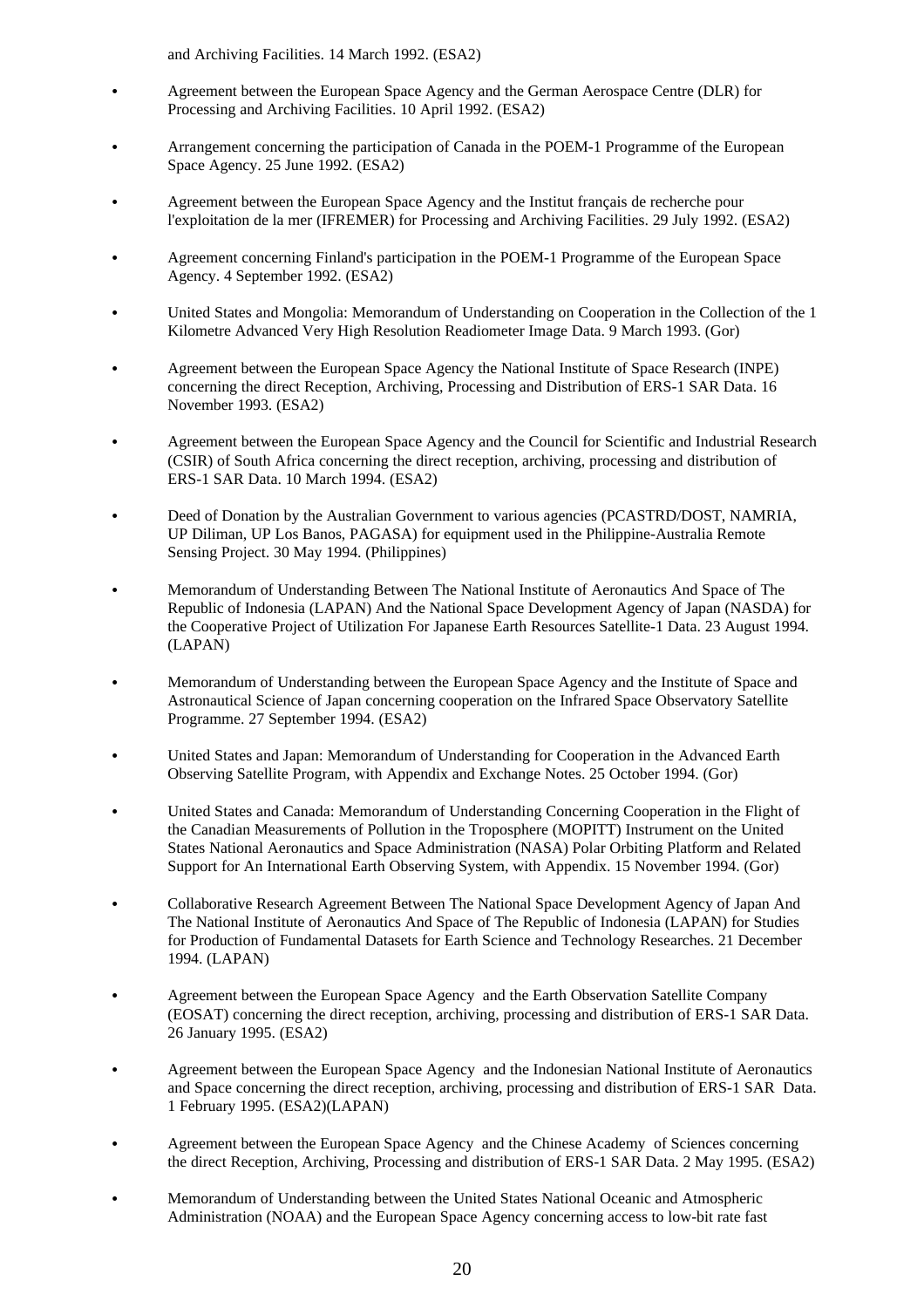delivery data and cooperation in the ERS-2 mission. 17 August 1995. (ESA2)

- Agreement between the United States National Aeronautics and Space Administration (NASA) and the European Space Agency concerning the direct Reception, Archiving, Processing and Distribution of ERS-2 SAR Data. 28 August 1995. (ESA2)
- Agreement between the European Space Agency and the German Aerospace Centre (DLR) concerning the direct Reception and Distribution of ERS-1 Data and modification for ERS-2. 19 October 1995. (ESA2)
- Agreement between the European Space Agency and National University of Singapore for direct Reception, Archiving, Processing and Distribution of ERS-1 and ERS-2 SAR Data. 3 March 1996. (ESA2)
- Agreement between the European Space Agency and the National Research Council of Thailand concerning the direct Reception, Archiving, Processing and Distribution of ERS-1 and ERS-2 SAR Data. 22 May 1996. (ESA2)
- Letter of Agreement between the Philippines and the United States National Aeronautics and Space Administration (NASA) for the collection of Airborne Synthetic Aperture Radar (AIRSAR) remote sensing data for research in Earth Sciences. Finalized in late 1996. (Philippines)
- Agreement between the European Space Agency and the Israel Space Agency concerning the Direct Reception, Archiving, Processing and Distribution of ERS-1 and ERS-2 SAR Data. 27 January 1997. (ESA2)
- Agreement between the European Space Agency and the National Space Development Agency of Japan (NASDA) concerning the Direct Reception, Archiving, Processing and Distribution of ERS-2 SAR Data. 1 April 1997. (ESA2)

## **Observation, Tracking, Telemetry, Communications and Other Ground-based Facilities**

- C United States of America and Ecuador: Agreement Relating to A Co-operative Program in Ecuador for the Observation and Tracking of Satellites and Space Vehicles. 24 February 1960. (UN)
- C Australia and United States of America: Exchange of Notes Constituting An Agreement Relating to Space Vehicle Tracking and Communications. 26 February 1960. (UN)
- C United States of America and Spain: Exchange of Notes Constituting An Agreement Relating to A Facility for Space Vehicle Tracking and Communications on the Island of Gran Canaria. Madrid, 11/18 March 1960. (UN)
- C United States of America and Chile: Exchange of Notes Constituting An Agreement Relating to A Temporary Tracking Station in Magallanes Province. 9/28 March 1960. (UN)
- C United States of America and Mexico: Exchange of Notes Constituting An Agreement Relating to A Facility for Space Vehicle Tracking and Communication. 12 April 1960. (UN)
- United States of America and Canada: Exchange of Notes (With Annex) Constituting An Agreement Relating to Co-operation for Tracking and Receiving Radio Signals From Space Vehicles. 24 August 1960. (UN)
- C Union of South Africa and United States of America: Exchange of Notes Constituting An Agreement for the Erection of Space Tracking Stations in South Africa. 13 September 1960. (UN)
- C United States of America and Nigeria: Agreement for the Establishment Within the Federation of Nigeria of A Station for Space Vehicle Tracking and Communications. 19 October 1960. (UN)
- C United States of America and United Kingdom of Great Britain and Northern Ireland: Exchange of Notes Constituting An Agreement Relating to the Establishment and Operation of Tracking Stations Within the United Kingdom. 20 January 1961. (UN)
- C United Kingdom of Great Britain and Northern Ireland and United States of America: Exchange of Notes Constituting An Agreement Concerning the Establishment for Scientific Purposes, of A Space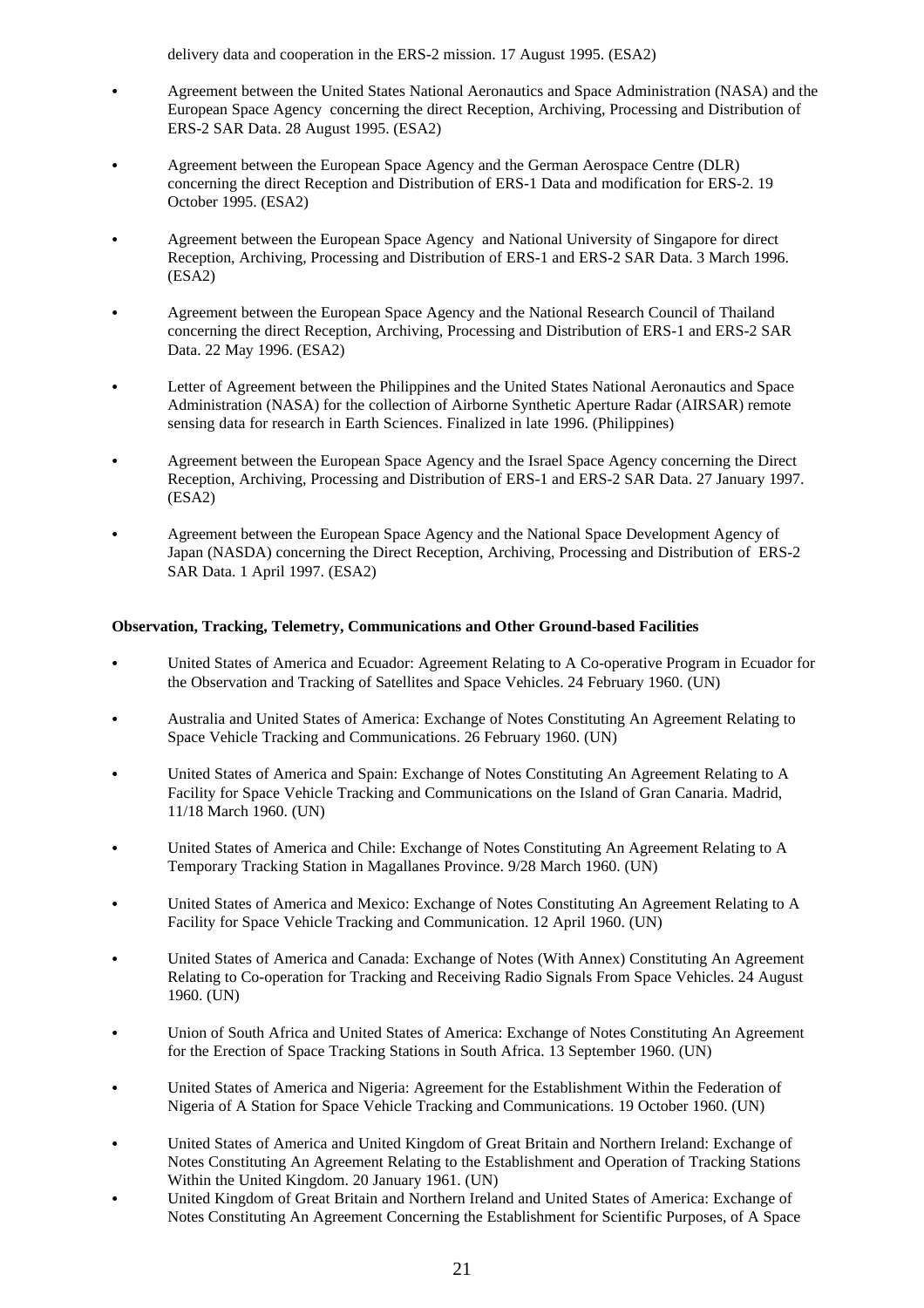Vehicle Tracking and Communications Station in Bermuda. 15 March 1961. (UN)

- C United Kingdom of Great Britain and Northern Ireland and United States of America: Exchange of Notes Constituting an Agreement Concerning the Establishment in Canton Island of A Space Vehicle Tracking and Communications Station. 6 April 1961. (UN)
- C United States of America and Argentina: Exchange of Notes Constituting an Agreement for the Continuation and Extension of the Co-operative Program Relating to Tracking Stations. 16 March 1962. (UN)
- C United States of America and Madagascar: Exchange of Notes Constituting an Agreement Relating to a Space Vehicle Tracking and Communications Station in Madagascar. 7 October 1963. (UN)
- South Africa and France: Protocol Concerning the Installation of a Scientific Space Tracking Station in South Africa (With Exchange of Notes Regarding the Interpretation of Article 2 of the Protocol). 6 January 1964. (UN)
- C United States of America and Spain: Exchange of Notes Constituting an Agreement Relating to Tracking Stations. 29 January 1964. (UN)
- C United States of America and Mexico: Exchange of Notes Constituting an Agreement Relating to the Continuation and Expanded Use of the Tracking and Communications Station at Empalme-Guaymas, Sonora. 27 February 1965. (UN)
- C United Kingdom of Great Britain and Northern Ireland and United States of America: Exchange of Notes Constituting an Agreement Concerning the Establishment on Ascension Island of an Additional Facility to be Operated for the United States National Aeronautics and Space Administration. 7 July 1965. (UN)
- C European Space Research Organisation and Norway: Agreement Concerning the Kongsfjord Telemetry Station on Svalbard. 21 September 1965. (UN)
- C United States of America and Spain: Exchange of Notes Constituting an Agreement Concerning the Continued Operation and Expansion of the Tracking Station on the Island of Gran Canaria. 14 April 1966. (UN)
- C United States of America and European Space Research Organisation: Exchange of Notes Constituting an Agreement Concerning the Establishment and Operation of a Satellite Telemetry / Telecommand Station Near Fairbanks, Alaska. 28 November 1966. (UN)
- C United Kingdom of Great Britain And Northern Ireland and United States of America: Exchange of Notes Constituting an Agreement Concerning the United States Tracking and Telemetry Facilities in the Island of Mahe in the Seychelles (With Agreed Minute). 30 December 1966. (UN)
- C United Kingdom of Great Britain and Northern Ireland and United States of America: Exchange of Notes Constituting an Agreement Replacing the Agreement of 20 January 1961 Concerning the Establishment and Operation of Space Vehicle Tracking Stations in the United Kingdom . 28 December 1966 and 1 January 1967. (UN)
- C United Kingdom of Great Britain and Northern Ireland and Trinidad and Tobago: Exchange of Notes Constituting an Agreement Concerning the Proposed Establishment of a Station for Space Vehicle Tracking and Communications on Antigua. 17/23 January 1967. (UN)
- C United States of America and Mexico: Exchange of Notes Constituting an Agreement for the Establishment of a Geodetic Satellite Observation Station. 27/28 January 1967. (UN)
- France and Spain: Exchange of Letters Constituting an Agreement Concerning Co-operation in Space Activities with a View to the Establishment at San Fernando (Cadiz Province) of a Satellite Tracking Station. 22 March 1968. (UN)
- France and European Organization for the Development and Construction of Space Vehicle Launchers: Exchange of Letters Constituting an Agreement Concerning the Installation of a Telemetry Station at Fortaleza. 28 May / 11 June 1968. (UN)
- France and Brazil: Exchange of Letters Constituting an Agreement Concerning the Installation of a Telemetry Station at Forlateza. 20 June 1968. (UN)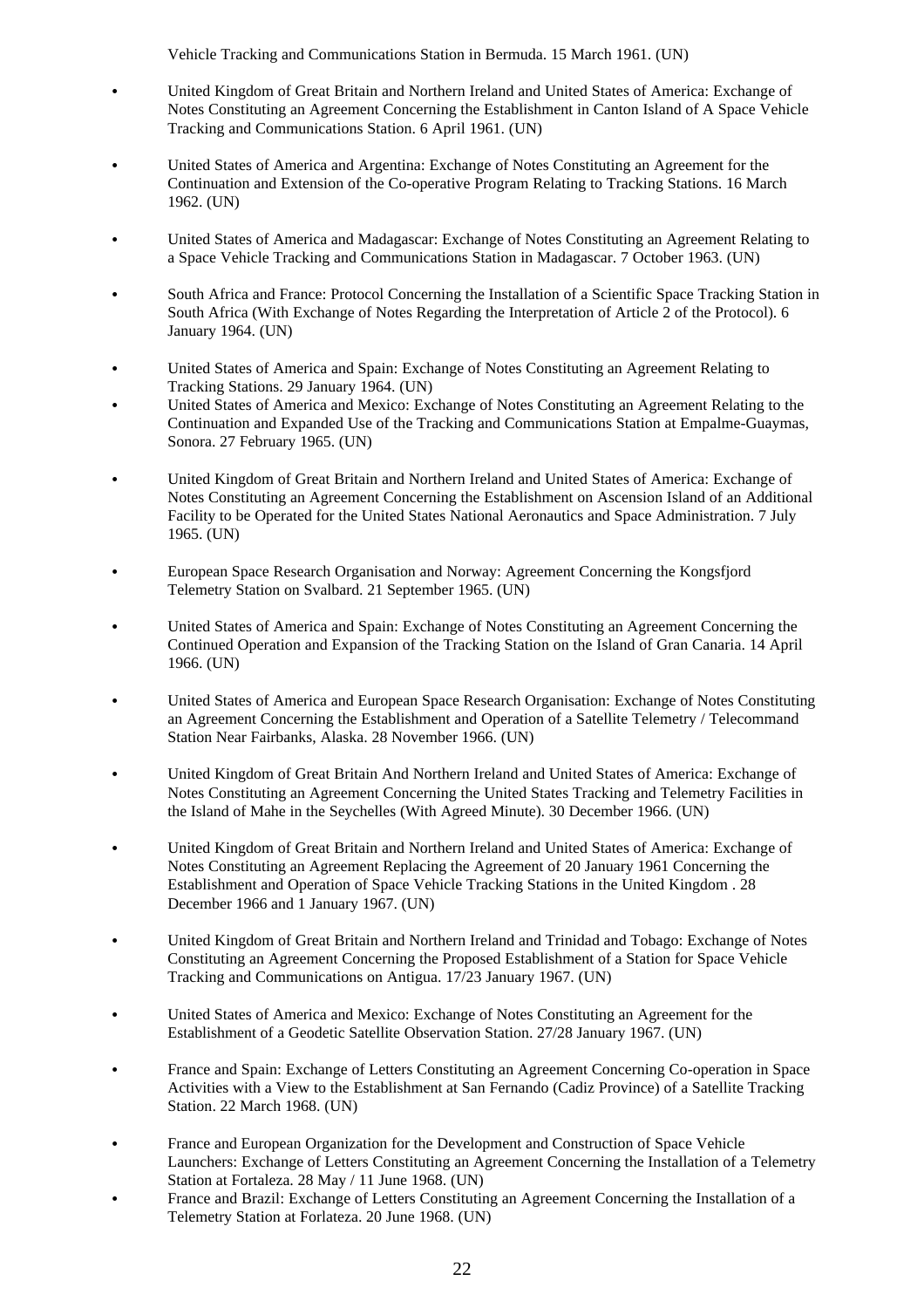- C New Zealand and United States of America: Exchange of Notes Constituting an Agreement Concerning the Provision of a Facility in New Zealand for a United States Programme Relating to Space Vehicle Tracking (With Memorandum of Understandings). 9 July 1968. (UN)
- C United States of America and Japan: Exchange of Notes Constituting an Agreement Regarding the Establishment and Operation of a Satellite Tracking Station in Okinawa. 2 September 1968. (UN)
- France and Union of Soviet Socialist Republics: Exchange of Notes Constituting an Agreement Regarding the Implementation in the Kerguelen Islands of a Project of Photographic Tracking of Space Objects and Confirming the Franco-Soviet Protocol on the Subject, Concluded on 12 October 1969 (With Said Protocol). 24 October 1969. (UN)
- C United States of America and Australia: Exchange of Notes Constituting an Agreement Concerning Space Vehicle Tracking and Communication Facilities. 25 March 1970. (UN)
- C United States of America and North Atlantic Treaty Organization: Agreement Concerning the NATO Satellite Communications Earth Terminal in the United States. 10 July and 20 August 1970. (UN)(Gor)
- C United States of America and Argentina: Exchange of Notes Constituting an Agreement Concerning an Omega Navigational Station to be Installed Jointly in Chubut Province, Argentina. 4 December 1970. (UN)
- C United Kingdom of Great Britain and Northern Ireland and European Space Research Organisation: Exchange of Letters Constituting an Agreement Concerning the Use by the United Kingdom of the ESRO Tracking and Telemetry Network (ESTRACK) for a Special Project. 29 June 1971. (UN)(UK)
- C United States of America and Canada: Exchange of Notes Constituting an Agreement Concerning the Establishment of a Temporary Space Tracking Facility for the Specific Purpose of Providing Telecommunications with Manned and Unmanned Spacecraft in Connection with the United States National Aeronautics and Space Administration (NASA) Project SKYLAB (With Annexes). 20 December 1971 and 23 February 1972. (UN)
- C United States of America and Brazil: Exchange of Notes Constituting an Agreement Relating to Tracking Stations. 4 December 1973 and 12 February 1974. (UN)
- C United States of America And Japan: Exchange of Notes Constituting an Agreement Relating to a Tracking Station on Kwajalein Island (With Enclosure). 27 March 1974. (UN)
- C United States of America and Ecuador: Agreement Relating to the Co-operative Program in Ecuador for the Observation and Tracking of Satellites and Space Vehicles. 18 September 1975. (UN)
- C United States of America and Seychelles: Agreement Relating to a Tracking Station on Mahe Island. 29 June 1976. (UN) (Gor)
- C United States of America and Australia: Exchange of Notes Constituting an Agreement Relating to the Establishment, Maintenance and Operation of a Solar Observatory at Learmonth, Western Australia. 14/27 October 1977. (UN)(Aus)
- Agreement between the European Space Agency and the Centre National d'Etudes Spatiales (CNES) on the making available to the Agency and the operation of the CNES telemetry and tracking station at Kourou. 1 January 1978. (ESA2)
- C Australia and the European Space Agency: Agreement for a Co-operative Space Vehicle Tracking Program. 15 June 1979. (UN) (Aus) (ESA2)
- C Australia and United States of America: Exchange of Notes Constituting an Agreement Superseding the Agreement of 25 March 1970 Concerning Space Vehicle Tracking and Communications Facilities, as amended. 29 May 1980. (UN)
- Brazil And the European Space Agency: Agreement on the Establishment and Use of Tracking and Telemetry Equipment to be Installed in the Brazilian Territory (With Implementing Protocols of 19 September 1977). 4 July 1980. (UN)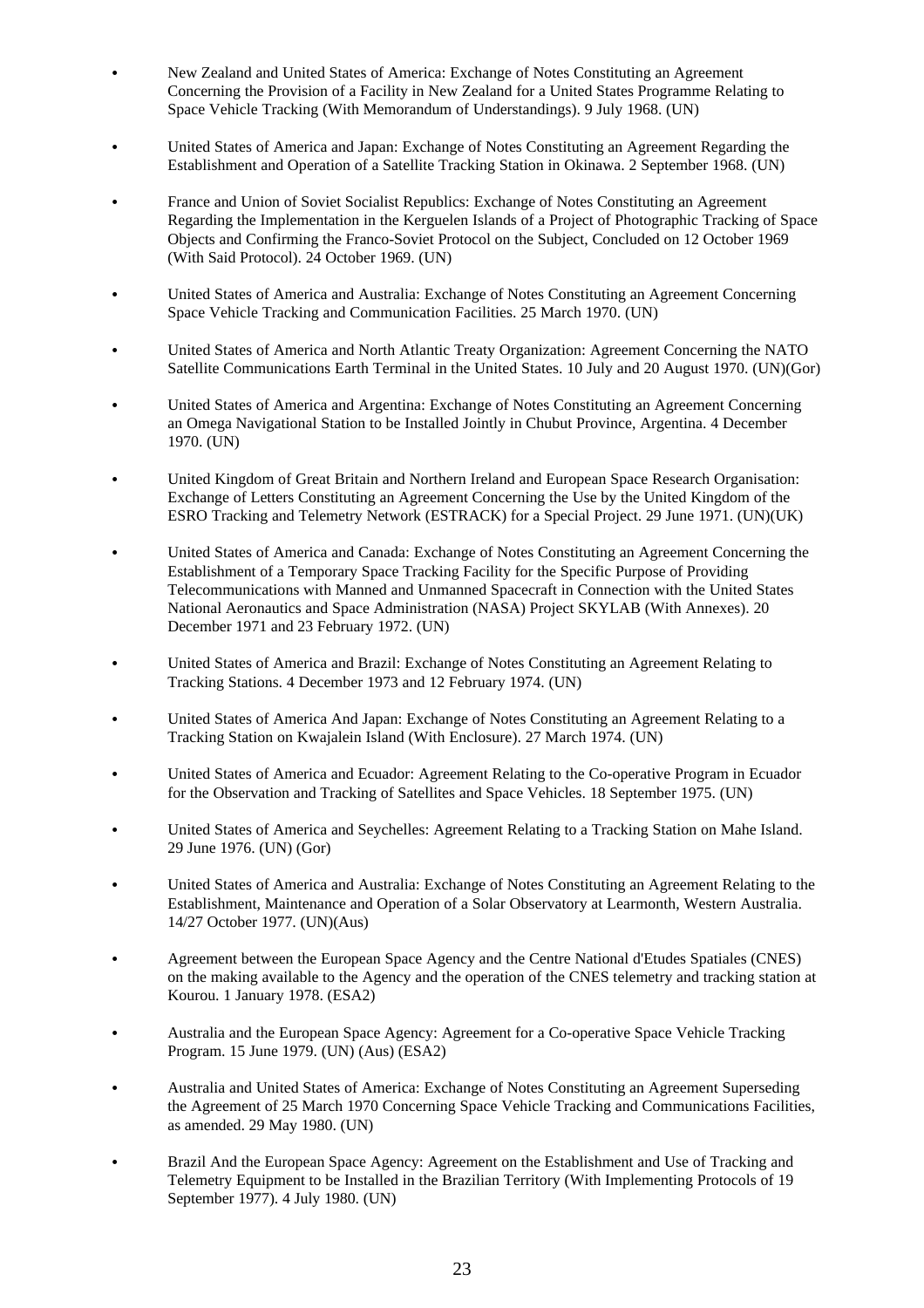- C United States of America and Botswana: Exchange of Notes Constituting An Agreement Concerning the Establishment and Operation of A Space Vehicle Communications Facility. 4 December 1980. (UN)
- C Agreement between the Instituto Nacional de Tecnica Aerospacial "Esteban Terradas" (INTA) and the European Space Agency on the maintenance and operation of the ground station at Villafranca del Castillo. 2 January 1981. (ESA2)
- C United States of America and Senegal: Exchange of Notes Constituting an Agreement Relating to Space Co-operation for a Vehicle Tracking and Communication Facility. 5 February 1981. (UN)
- C European Space Agency: Memorandum of Understanding between the Agency and the Swedish Board for Space Activities concerning use of the Kiruna LANDSAT station. 5 October 1982. (ESA2)
- C European Space Agency: Agreement between the Agency and the Centre National d'Etudes Spatiales (CNES) on use of the facilities of the CNES 2 Ghz network station in Guiana. 17 July 1985. (ESA2)
- European Space Agency: Agreement on tracking, telemetry and telecommand facilities and stations for the acquisition, processing and distribution of data at Kiruna (Sweden). 15 April 1986. (ESA2)
- European Space Agency: Agreement on Finland's participation in the Earth Observation Preparatory Programme. 19 September 1986. (ESA2)
- Exchange of Letters constituting an Agreement between the Government of Australia and the European Space Agency to amend the Agreement for a Co-operative Space Vehicle Tracking Program of 15 June 1979. 21 January 1987. (Aus)
- Memorandum of Understanding between the European Space Agency and the Department of Industry, Science and Commerce Concerning the Modalities for The Establishment and Operation of Certain Space Vehicle Tracking and Communication Facilities at Gnangara (Perth), Western Australia. 7 June 1988. (Aus) (ESA2)
- Agreement between the Government of the United Kingdom of Great Britain and Northern Ireland and the European Space Agency concerning the establishment and use of an Ariane Down Range Station on Ascension Island with Exchange of Letters. 11 December 1989. (UK)
- Exchange of Notes constituting an Agreement to amend and extend the Agreement between the Government of Australia and the Government of the United States of America concerning Space Vehicle Tracking and Communication Facilities of 29 May 1980. 2 May 1990. (Aus)
- C Agreement between the European Space Agency and the Instituto de Astrofisica de Canarias (IAC) concerning the Optical Ground Station Centre for optical data relay connections. 29 April 1994. (ESA2)
- Agreement between the Brazilian Government and the European Space Agency on the setting up and use of tracking and telemetry facilities in Brazil.3 May 1994. (ESA2)
- C Memorandum of Understanding between the National Institute of Aeronautics and Space (LAPAN) of the Republic of Indonesia and the Indian Space Research Organization (ISRO) of the Republic of India for Cooperation in the Establishment of Telemetry, Tracking and Command Station for Satellites and Launch Vehicles. 25 April 1997. (LAPAN)
- Agreement between the Government of Australia and the Government of the Federal Republic of Germany on the Establishment and Operation of a Mobile Ground Station in Australia for the "PRARE" Project. Tabled in Parliament on October 1997. Still under negotiation. (Aus)

## **Commercial Launch Services**

Memorandum of Understanding Between The Directorate General of Posts And Telecommunications of The Republic of Indonesia (Ditjen Postel) and the United States National Aeronautics and Space Administration (NASA) Concerning the Furnishing of Launching and Associated For PALAPA-B Space Craft. 9 April 1979. (Source: The Directorate General of Posts and Telecommunications of the Republic of Indonesia)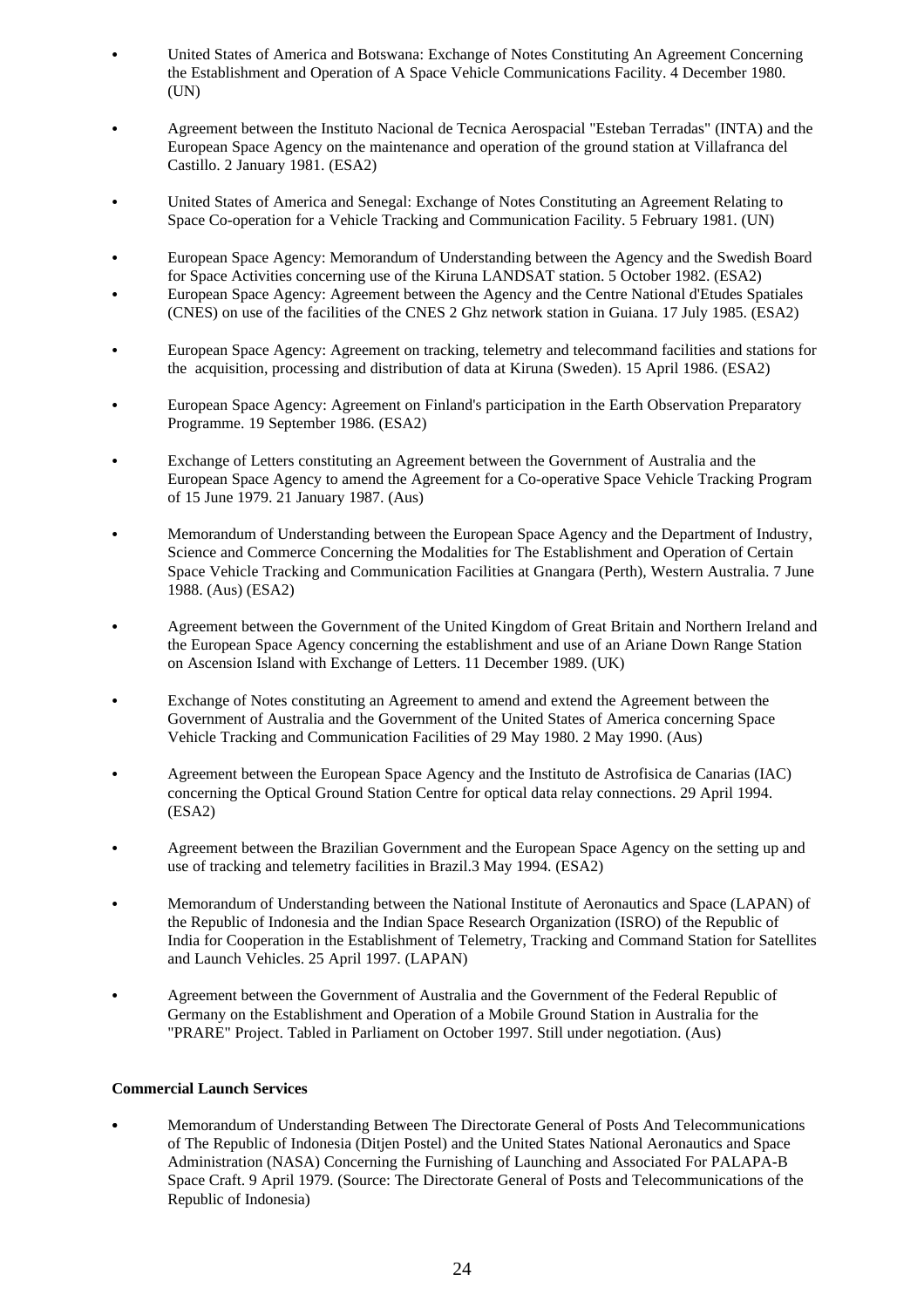- C Memorandum of Agreement of the United States of America and the Government of the Peoples Republic of China Regarding International Trade in Commercial Launch Services. 26 January 1989. (Gor) (28 ILM 599)
- Agreement between the Government of the United States of America and the Government of the Russian Federation Regarding International Trade in Commercial Space Launch Services. 2 September 1993. (Gor)
- Memorandum of Agreement Between the Government of the United States of America and the Government of the People's Republic of China Regarding International Trade in Commercial Launch Services. March 1995 (Issued 6/96). (Gor)
- Agreement Between the Government of the United States of .America and the Government of the Russian Federation to amend the Agreement Between the Government of the United States of America and the Government of the Russian Federation Regarding International Trade in Commercial Space Launch Services. 30 January 1996. (24 Journal of Space Law (1996), at 183.)
- Agreement Between the Government of the United States of America and the Government of Ukraine Regarding International Trade in Commercial Space Launch Services. 21 February 1996. (24 Journal of Space Law (1996), at 187)

# **International Cooperation Agreements**

- C Argentina and United States of America: Agreement by Exchange of Notes on Flight by the United States Air Force Squadron in the Upper Atmosphere. 28 April 1958. (Arg)
- C Union of Soviet Socialist Republics and France: Agreement on Co-operation in the Study and Exploration of Outer Space for Peaceful Purposes. 30 June 1966. (UN)
- C Australia and United States of America: Agreement Relating to the Establishment of a Joint Defence Space Research Facility. 9 December 1966. (UN)
- C Convention between the Government of the French Republic and the Government of the Federal Republic of Germany on the construction, launching and use of an experimental telecommunications satellite . 6 June 1967. (Fr. Official Gazette, 12.09.68, p8715, RTAF - Directory of Treaties and Agreements Signed by France, 1968, p59)
- Australia and France: Exchange of Notes Constituting an Agreement Relating to the Conduct of High-altitude Balloon Launchings in Australia (With Attached Memorandum). 8 November 1967. (UN)
- C Mauritius and United States of America: Agreement Regarding the Provision of Facilities for United States Air Force Aircraft at Plaisance Airfield in Connection with the Apollo Project (With Agreed Minute). 3 September 1968. (UN)
- France and Argentina: Exchange of Letters Constituting an Agreement Concerning the Installation and Operation of Launching Sites for the Implementation of the "EOLE" Project. 21 March 1969. (UN)
- United States of America and Italy: Exchange of Notes Constituting an Agreement Concerning the Conditions Under Which Launching and Associated Services for the United States National Aeronautics and Space Administration (NASA) Experimental Satellites will be furnished to NASA at the San Marco Range (With Memorandum of Agreement Dated 18 February 1969). 30 April / 12 June 1969. (UN)
- C United States of America and Japan: Exchange of Notes Constituting an Agreement Concerning Co-operation in Space Activities for Peaceful Purposes (With Attachment). 31 July 1969. (UN)
- Australia and United States of America: Exchange of Notes Constituting an Agreement Relating to the Launching of Three AEROBEE Rockets. 22 May 1970. (UN)
- C United States of America And Italy: Exchange of Notes Constituting an Agreement Concerning the Furnishing of Satellite Launching and Associated Services (With Memorandum of Understanding). 15/20 June 1970. (UN)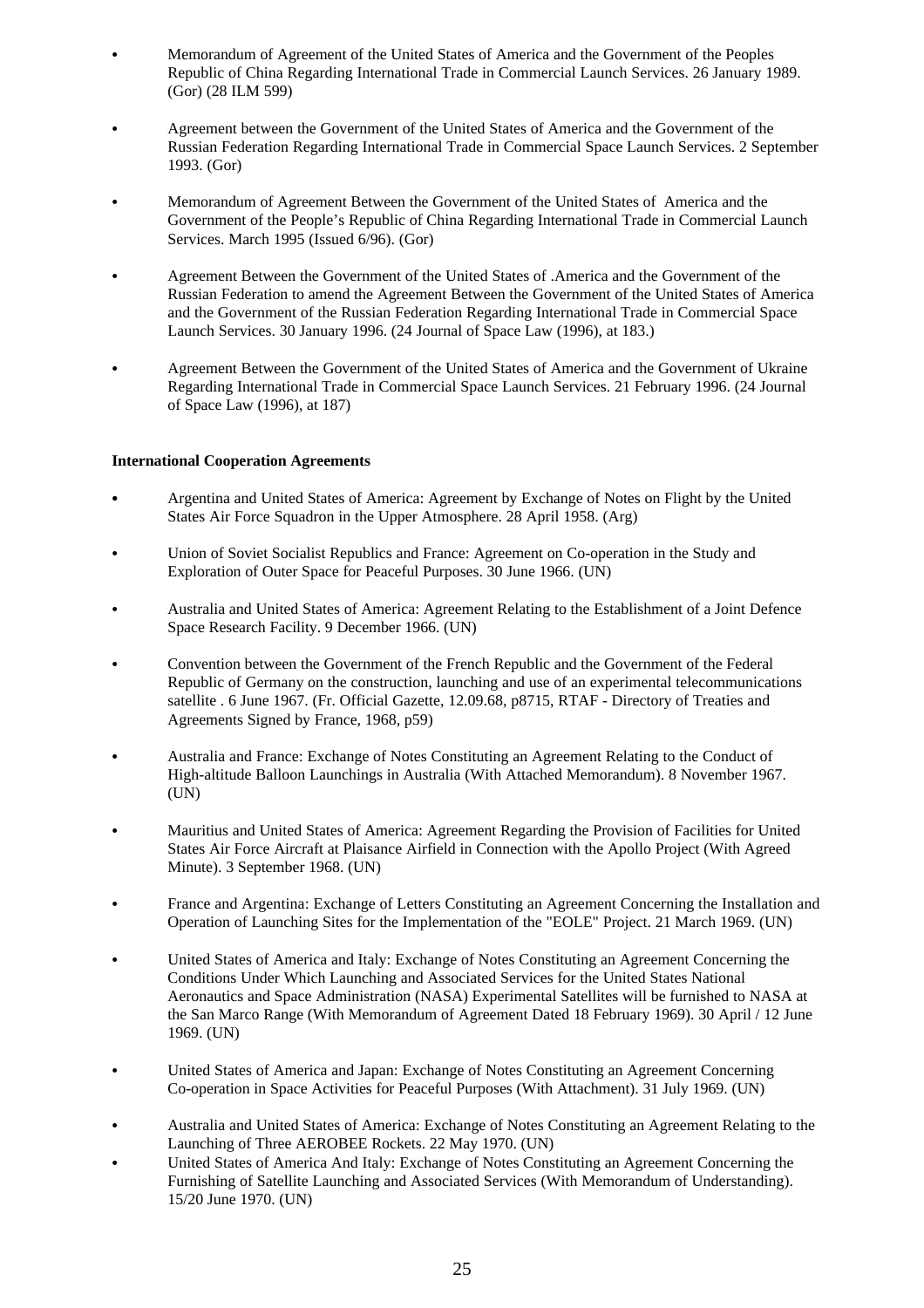- Exchange of letters adopting a Convention of 22 December 1970 concluded between the French National Centre for Space Studies and the Spanish National Aerospace Technology Institute. 3 February 1971. (Fr. Official Gazette, 03.08.71, p 7694, RTAF - Directory of Treaties and Agreements Signed by France, 1971, p 67)
- Agreement between the German Aerospace Centre (DLR) and the Centro Técnico Aerospacial, Brazil, Concerning the Cooperation in the Field of Aeronautics. 18 November 1971. (Germany)
- C United States of America and Union of Soviet Socialist Republics: Agreement Concerning Cooperation in the Exploration and Use of Outer Space for Peaceful Purposes. 24 May 1972. (UN)
- C United Kingdom of Great Britain and Northern Ireland and United States of America: Exchange of Notes Constituting an Agreement Confirming the Conditions Under Which Launches and Associated Services for United Kingdom Satellites will be furnished by the National Aeronautics and Space Administration (With Annexes). 17 January 1973. (UN)
- Argentina and Russia: Treaty in the Field of Research on and Use of Outer Space for Peaceful Purposes. 30 April 1974. (Arg)
- C Agreement between the Indian Space Research Organization (ISRO) and the German Aerospace Centre (DLR) concerning cooperation in the field of space research and space technology. 12 August 1974. (Germany)
- C United States of America And Japan: Exchange of Notes Constituting an Agreement Relating to the Furnishing of Satellite Launching and Associated Services (With Memorandum of Understanding of 22 May and 6 June 1975). 23 May 1975. (UN)
- C United States of America and Canada: Exchange of Notes Constituting an Agreement Relating to the Development and Procurement of a Space Shuttle Attached Remote Manipulator System (With Memorandum of Understanding Signed on 9 and 18 July 1975). 23 June 1976. (UN)(Gor)
- C United States of America and Union of Soviet Socialist Republics: Agreement Concerning Cooperation in the Exploration and Use of Outer Space for Peaceful Purposes (With Summary of Discussions on Space Cooperation Dated At Moscow on 21 January 1971, and Exchange of Letters of 5 February and 3 April 1974). 18 May 1977. (UN)
- India and France: Cooperation Agreement in the Field of Space Affairs. 21 June 1977. (Source: Government of France)
- C United States of America and India: Exchange of Notes Constituting an Agreement Relating to Launching and Associated Services for Indian Satellites (With Memorandum of Understanding). 18 July 1978. (UN)
- Agreement between the Comisión Nacional de Investigaciones Espaciales (CNIE), Argentina, and the German Aerospace Centre (DLR) concerning the cooperation in the fields of space research, alternative energies and remote sensing for exclusively peaceful purposes. November 1978. (Germany)
- Agreement concerning cooperation between the Government of Canada and the European Space Agency. 1 January 1979. (ESA2)
- Agreement between the provisional European satellite telecommunications organisation, Interim EUTELSAT, and the European Space Agency concerning use of the OTS satellite. 11 January 1979. (ESA2)
- Memorandum of Understanding between the United States National Aeronautics and Space Administration (NASA) and the European Space Agency on the International Solar/Polar Mission. 29 March 1979. (ESA2)
- C United States of America And Indonesia: Exchange of Notes Constituting an Agreement Concerning the Furnishing of Space Vehicle Launchings and Associated Services to Indonesia (With Memorandum of Understanding of 9 April 1979). 11 April 1979. (UN)
- Agreement between the French "Direction de la Météorologie Nationale" and the European Space Agency on the insertion of the Lannion station (HCMM - NIMBUS-G) into the European network,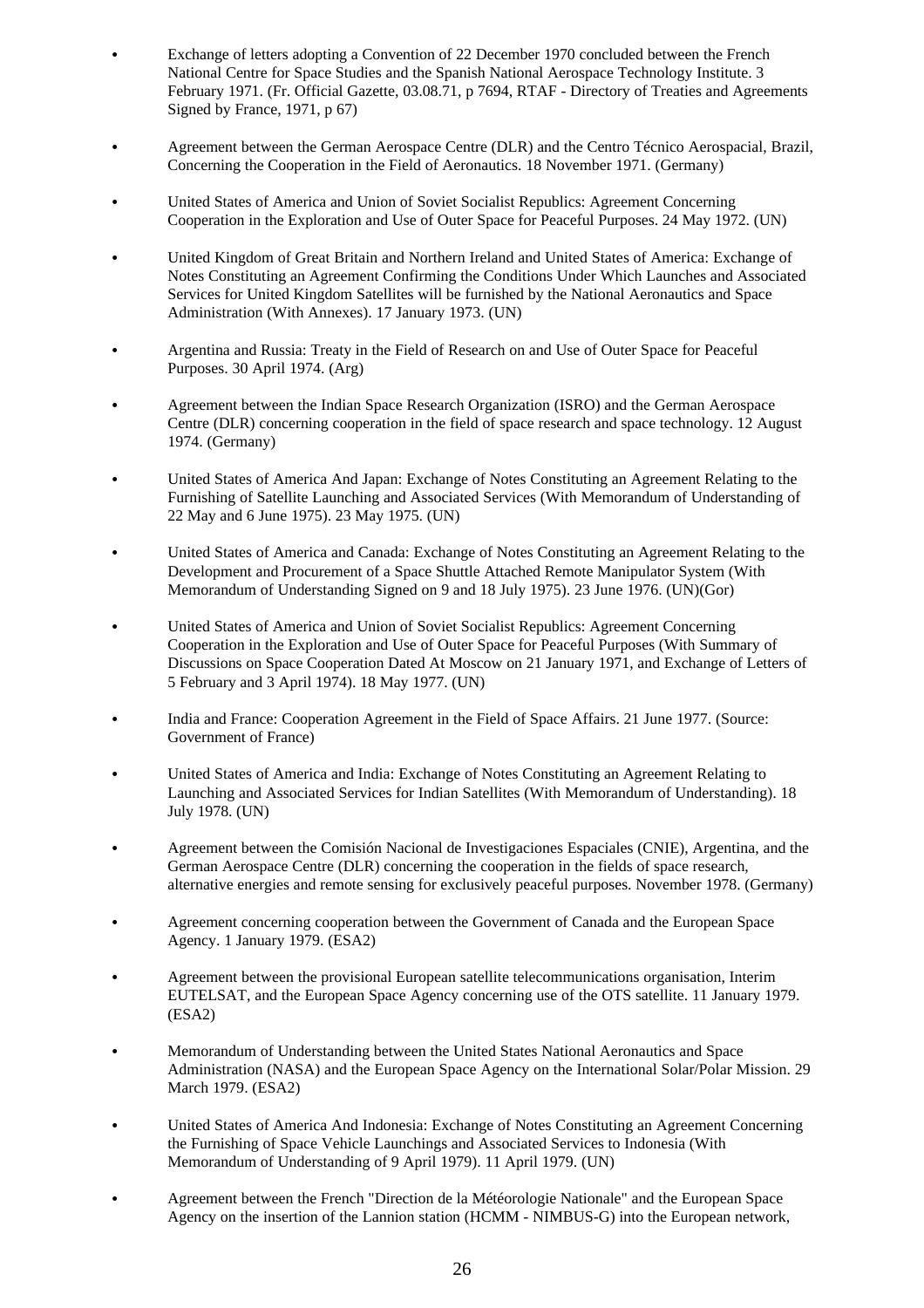"Earthnet". 27 April 1979. (ESA2)

- Memorandum of Understanding between the European Space Agency and the Comision Nacional de Investigacion del Espacio concerning the integration of the facilities of Maspalomas in the Earthnet system for the reception of SEASAT-A and NIMBUS-G data. 25 July 1979. (ESA2)
- European Space Agency: Arrangement concerning the participation of the Government of Canada in the L-SAT programme. 26 July 1979. (ESA2)
- C United States of America and Japan: Exchange of Notes Constituting an Agreement Relating to Space Co-operation in Shuttle Contingency Landing Sites. 28 January 1980. (UN)
- Agreement between the Indonesian National Institute of Aeronautics and Space (LAPAN) and the German Aerospace Centre (DLR) concerning the cooperation in the fields of satellite communications, remote sensing and wind energy. 10 April 1980. (Germany)
- Agreement Between the United States and Australia providing for the continuation of a cooperative program facilitating space flight operations. 29 May 1980 (as amended 21 July 1981). (Gor)
- European Space Agency: Cooperation Agreement with the National Commission for Science and Technology of the People's Republic of China. 11 July 1980. (ESA2)
- C United States of America And Japan: Exchange of Notes Constituting an Agreement Relating to Space Launch Assistance (With Exchange of Letters). 3 December 1980. (UN)
- Protocol extending the Agreement between the Government of the French Republic and the European Space Agency on the use of the French Guiana Space Centre. 1 January 1981. (ESA2)
- C United States and the United Kingdom: Memorandum of Understanding relating to a satellite-aided maritime distress alert system. 23 July 1981. (Gor)
- Agreement between the Republic of Austria and the European Space Agency concerning participation in the SIRIO-2 programme. 1 August 1981. (ESA2)
- European Space Agency: Agreement concerning the participation of Norway in the Agency's Advanced Systems and Technology Programme (ASTP) and the extension thereof. 11 February 1982. (ESA2)
- Agreement Between the United States and Brazil for the use of the geostationary operational environmental satellite in the Brazilian national plan for data collection platforms. 14 June 1982. (Gor)
- European Space Agency: Arrangement concerning the participation of the Government of Canada in the Development Phase of the L-SAT programme. 25 June 1982. (ESA2)
- C United States and the Federal Republic of Germany: Memorandum of Understanding on the Roentgensatellit program. 8 August 1982. (Gor)
- European Space Agency: Agreement concerning the participation of the Austrian Federal Government in the development phase of the L-SAT programme. 21 September 1982. (ESA2)
- European Space Agency: Agreement concerning the participation of the Austrian Federal Government in the SIRIO-2 (exploitation) programme. 21 September 1982. (ESA2)
- Argentina and Uruguay: Special Agreement on Cooperation in the Aerospace Field, Supplementing the Scientific and Technological Cooperation Convention. 10 December 1982. (Arg)
- European Space Agency: Agreement concerning the participation of Austria in the Agency's Advanced Systems and Technology Programme (ASTP). 13 December 1982. (ESA2)
- Memorandum of Understanding between the European Space Agency and the National Oceanic and Atmospheric Administration (NOAA). 1 February 1983. (ESA2)
- Agreement between the European Space Agency and the European Space Research Organization (ESRO) on the establishment and operation of the Space Telescope European Coordinating Facility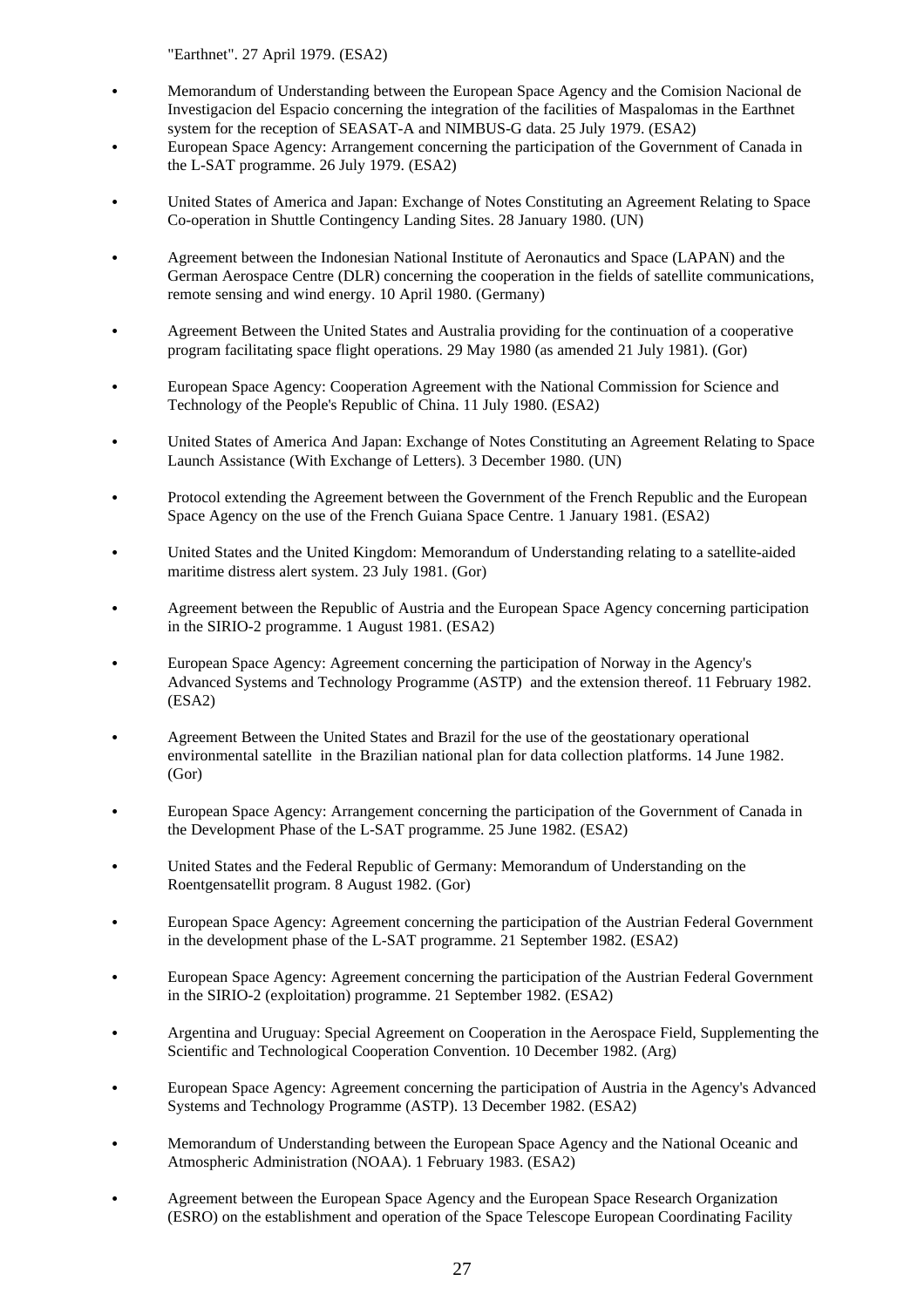(ST/ECF). 23 February 1983. (ESA2)

- European Space Agency: Arrangement concerning the participation of Norway in the PROSAT Programme. 23 February 1983. (ESA2)
- Arrangement between the Government of Portugal and the European Space Agency concerning the participation of Portugal in the METEOSAT Operational Programme. 24 March 1983. (ESA2)
- Arrangement between the Government of Finland and the European Space Agency concerning the participation of Finland in the METEOSAT Operational Programme. 24 May 1983. (ESA2)
- C Arrangement between the Government of Norway and the European Space Agency concerning the participation of Norway in the METEOSAT Operational Programme. 24 May 1983. (ESA2)
- Arrangement between the Government of Turkey and the European Space Agency concerning the participation of Turkey in the METEOSAT operational programme. 24 May 1983. (ESA2)
- Brazil and Argentina: Agreement on Co-operation in the Field of Outer Space Activities, Complementary to the Agreement on Scientific and Technological Co-operation. 20 October 1983. (UN) (Arg)
- Agreement between Canada and the European Space Agency concerning cooperation. 1 January 1984. (ESA2)
- Agreement between the French Government and the European Space Agency on the French Guiana Space Centre (period 1984-1986). 1 January 1984. (ESA2)
- Protocol for the implementation of the Agreement between the French government and the European Space Agency on the use of the French Guiana Space Centre. 1 January 1984. (ESA2)
- Agreement between the Government of the French Republic and the Government of the United States of America on the use for rescue purposes of the Hao joint service base (French Polynesia) by the United States space shuttle. 6 September 1984. (Fr. Official Gazette, 30.12.86, p15785, RTAF - Directory of Treaties and Agreements Signed by France, 1986, p99)
- Arrangement between the Government of Norway and the European Space Agency concerning Norway's participation in the Apollo programme. 19 October 1984. (ESA2)
- Agreement between the Government of Canada and the European Space Agency concerning the participation of Canada in the development and exploitation phases of the ERS-1 programme. 8 January 1985. (ESA2)
- Agreement between the European Economic Community and the European Space Agency on cooperation in the framework of the Apollo activities. 31 July 1985. (ESA2)
- C Cooperation Agreement between the Pan-African Telecommunications Union (PATU) and the European Space Agency. 16 September 1985. (ESA2)
- European Space Agency: Agreement between the Government of Norway and the Agency on Norway's participation in the Columbus preparatory programme. 24 October 1985. (ESA2)
- Agreement between the German Aerospace Centre (DLR) and the Instituto Nacional de Técnica Aérospacial "Esteban Terrades"(INTA), Spain. 24 March 1986. (Germany)
- European Space Agency: Agreement between the Federal Government of Austria and the Agency on the participation of Austria in the ASTP-3. 28 November 1986. (ESA2)
- European Space Agency: Agreement on Finland's participation in the Agency's Science Programme. 1 January 1987. (ESA2)
- Agreement between the French Government and the European Space Agency on the Guiana Space Centre (CSG). 1 January 1987. (ESA2)
- Protocol for the implementation of the Agreement between the French Government and the European Space Agency on the Guiana Space Centre (CSG). 1 January 1987. (ESA2)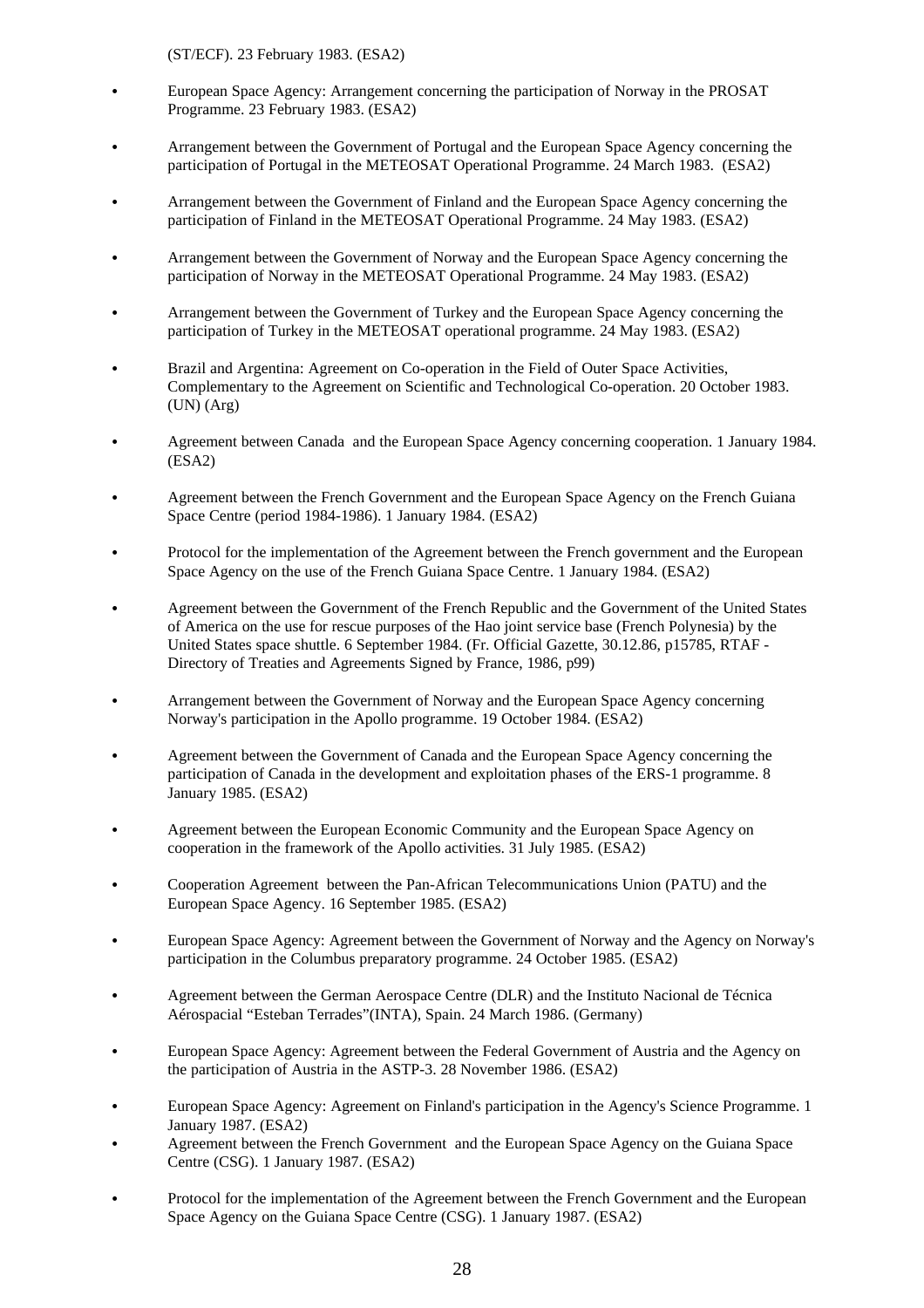- Agreement between the European Space Agency and the European Organization for the Exploitation(EUMETSAT) of Meteorological Satellites on the METEOSAT operational programme. 1 January 1987. (ESA2)
- Agreement between the European Space Agency and the European Telecommunications Satellite Organization (EUTELSAT) on the utilisation of Olympus. 25 February 1987. (ESA2)
- Agreement Between the United States of America and the Union of Soviet Socialist Republics Concerning Cooperation in the Exploration and Use of Outer Space for Peaceful Purposes. 5 April 1987. (Gor)
- Agreement between the European Space Agency and the Centre National d'Etudes Spatiales (CNES) on the execution of the Hermes preparatory programme. 16 April 1987. (ESA2)
- Arrangement between the Government of Canada and the European Space Agency concerning the participation of the Government of Canada in the Hermes preparatory programme of the Agency. 23 November 1987. (ESA2)
- Agreement between the Government of Australia and the Government of the Union of Soviet Socialist Republics on Co-operation in Space Research and the Use of Space for Peaceful Purposes. 1 December 1987. (Aus)
- Agreement between the Industrieanlagen-Betriebsgesellschaft (IABG) and the European Space Agency on the putting at the disposal of and utilisation by the European Space Agency of the IABG Coordinated Facilities. 1 January 1988. (ESA2)
- C Cooperative Agreement between the President of India represented by the Indian Space Research Organisation and the European Space Agency. 14 April 1988. (ESA2)
- European Space Agency: Agreement concerning Finland's participation in the ASTP 3 programme of the Agency. 28 April 1988. (ESA2)
- Argentina and China: Agreement on Cooperation in Research and Development in the Field of Aerospace Science. 16 May 1988. (Arg)
- C Agreement between the Deutsche Forschungs-und Versuchsanstalt für Luft-und Raumfahrt (DFVLR) and the European Space Agency concerning the utilisation of certain assets located at Lampoldshausen. 7 July 1988. (ESA2)
- Australia and United States of America: Agreement Relating to the Establishment of A Joint Defence Space Communications Station in Australia. 16 November 1988. (UN) (Aus)
- European Space Agency: Agreement concerning the participation of the Government of Finland in the additional slice to the APOLLO programme (the DIANA project). 21 December 1988. (ESA2)
- Supplementary Agreement between the European Organisation for the Exploitation of Meteorological Satellites (EUMETSAT) and the European Space Agency concerning the METEOSAT Operational programme. 1 February 1989. (ESA2)
- Arrangement supplementary to the technical and scientific cooperation agreement between the Government of the French Republic and the Government of the Federative Republic of Brazil in the areas of aeronautics and space. 15 February 1989. (Fr. Official Gazette, 04.05.89, p5715, RTAF - Directory of Treaties and Agreements Signed by France, 1989, p41)
- C Memorandum of Agreement on Satellite Technology Safeguards Between the Governments of the United States of America and the People's Republic of China. 16 March 1989. ( 28 ILM 604).
- Agreement between the European Space Agency and the Food and Agriculture Organisation on APOLLO/ DIANA Cooperation. 16 June 1989. (ESA2)
- C Argentina and Brazil: Joint Declaration on Bilateral Cooperation in the Peaceful Uses of Outer Space. 23 August 1989. (Arg)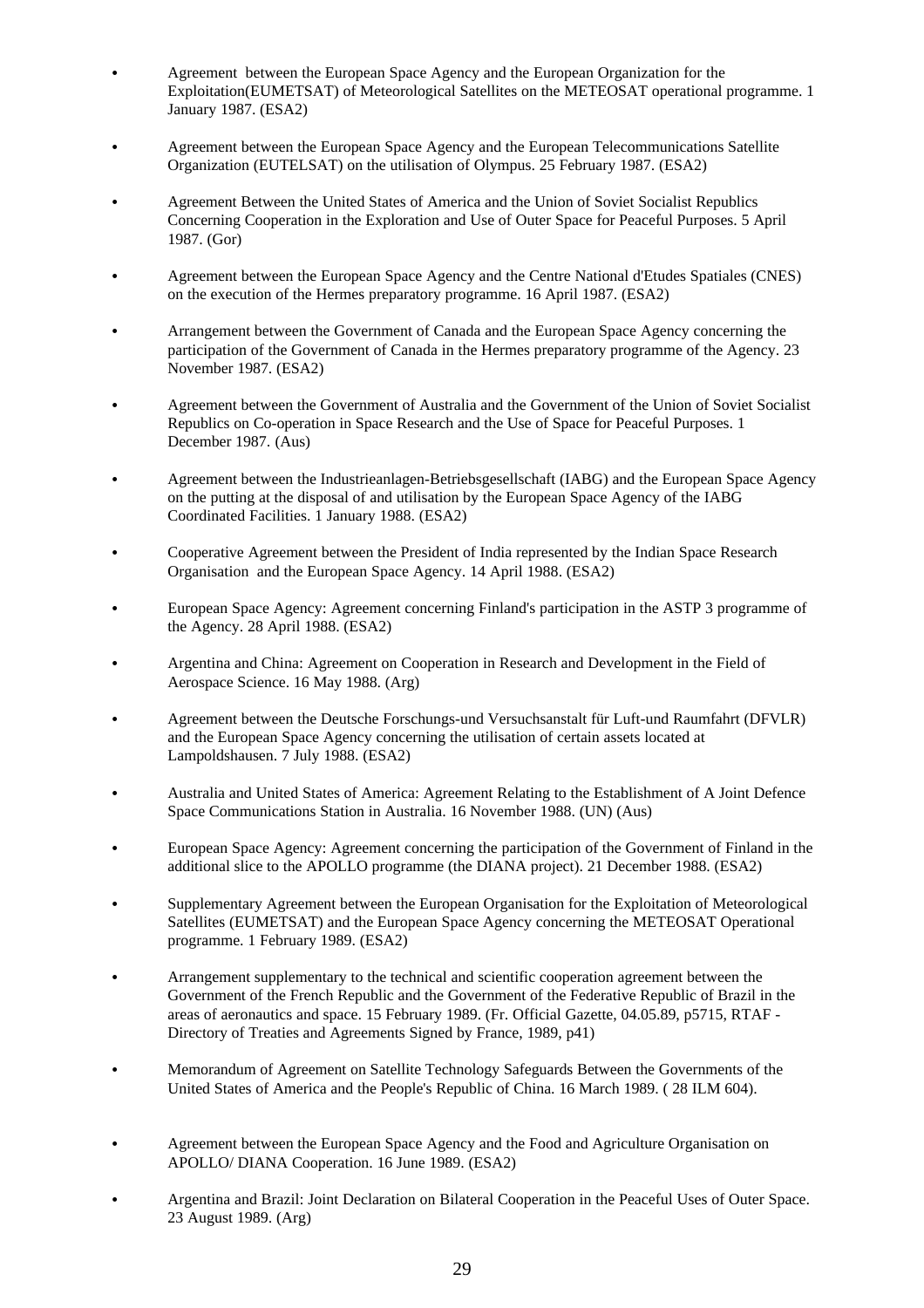- Agreement between the European Space Agency and the Government of the Union of Soviet Socialist Republics concerning cooperation in the field of the exploration and use of outer space for peaceful purposes. 25 April 1990. (ESA2) (BB)
- Exchange of Letters constituting an Agreement between the Government of Australia and the Government of Japan concerning Co-operation on the Project for the Geostationary Meteorological Satellite-4 System. 8 August 1990. (Aus)
- Argentina and Russia: Treaty in the Field of Research on and Use of Outer Space for Peaceful Purposes. 25 October 1990. (Arg)
- Agreement concerning Finland's participation in Phase E of the ERS-2 Programme of the European Space Agency. 18 January 1991. (ESA2)
- Agreement concerning Finland's participation in the POEM-1 Preparatory Programme of the European Space Agency. 18 January 1991. (ESA2)
- European Space Agency: Arrangement concerning the participation of Canada in the Advanced Systems and Technology Programme (ASTP- 4). 21 March 1991. (ESA2)
- European Space Agency: Arrangement concerning the participation of Canada in the Data Relay and Technology Mission (DRTM) Programme. 21 March 1991. (ESA2)
- Arrangement between the Government of Canada and the European Space Agency on participation by Canada in the Hermes Development Programme of the Agency. 21 March 1991. (ESA2)
- Agreement between the European Space Agency and the Government of the Republic of Hungary concerning Cooperation in the Field of the Exploration and Use of Outer Space for Peaceful Purposes. 10 April 1991. (ESA2)
- Agreement Between the Space Research Institute of the Union of Soviet Socialist Republics Academy of Sciences and German Space Agency Concerning Cooperation in the Exploration Programme of the Planet Mars. 26 April 1991. (BB)
- Argentina and United States of America: Agreement Between the National Commission for Space Activities of the Argentine Republic and the National Aeronautics and Space Administration of the United States of America for Cooperation in the Civil Uses of Space. 6 August 1991. (Arg)
- Argentina and United States of America: Memorandum of Understanding Between the Ministry of Science and Technology of the Argentine Republic and the National Aeronautics and Space Administration of the United States of America Concerning the SAC-B Astrophysics Mission Using an Engineering Satellite. 6 August 1991. (Arg)
- Agreement Between the United States of America and the Russian Federation Concerning Cooperation in the Exploration and Use of Outer Space for Peaceful Purposes. 17 June 1992. (BB)(Gor)
- Argentina and Italy: Agreement on Cooperation in the Field of Research on and Use of Outer Space. 6 October 1992. (Arg)
- Agreement between the Comisión Nacional de Actividades Espaciales (CONAE), Argentina, and the German Aerospace Centre (DLR) concerning the cooperation in the fields of alternative energies, remote sensing and space research, in particular for strengthening world-wide environmental protection for exclusively peaceful and non-military purposes on the basis of the 1978 agreement between CNIE and DLR. 12 October 1992. (Germany)
- Joint Statement on Space Cooperation by Director General of the European Space Agency and Director General of the Russian Space Agency. 12 October 1992. (ESA2)
- Agreement between the European Space Agency and the Government of Romania concerning space cooperation for peaceful purposes. 11 December 1992. (ESA2)
- Agreement between the Government of France and the European Space Agency concerning Centre Spatial Guyanais( CSG) (1993 - 2000). 1 January 1993. (ESA2)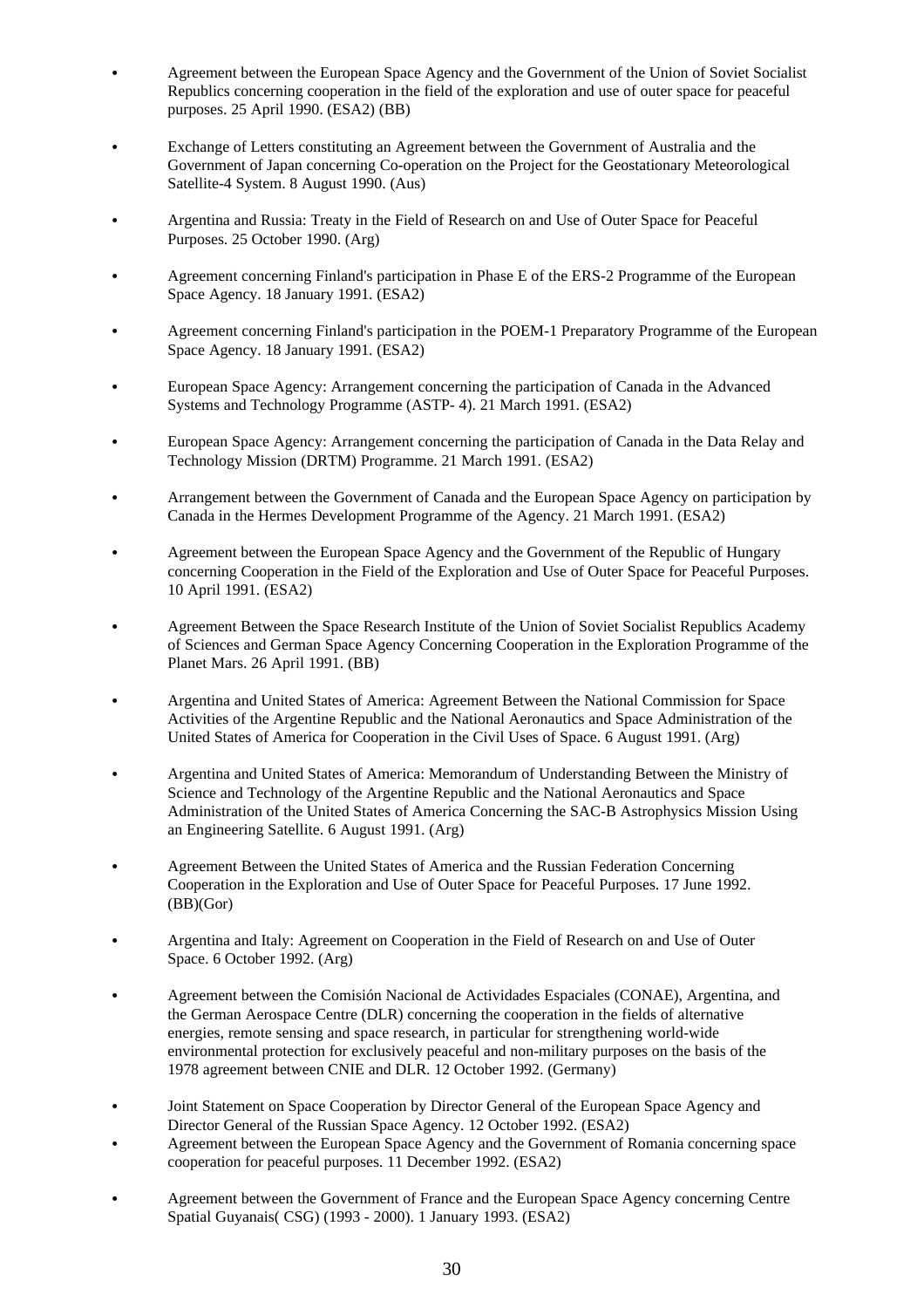- Agreement between the German Aerospace Centre (DLR) and the European Space Agency concerning installation and utilisation of certain assets located at Lampoldshausen. 1 January 1993. (ESA2)
- United States of America and the People's Republic of China: Memorandum of Agreement on Satellite Technology Safeguards. 11 February 1993. (Gor)
- Agreement between the German Aerospace Centre, DLR (formerly the German Space Agency, DARA) and the Russian Space Agency, RKA, on Cooperation in the Exploration and Peaceful Uses of Outer Space. 1 March 1993. (Germany)
- Argentina and United States of America: Charter of Agreement for the Installation of Interconnected Directories Between the National Commission for Space Activities and the National Aeronautics and Space Administration. 13 August 1993. (Arg)
- Agreement concerning Finland's participation in the Phase 1 of the General Support Technology Programme (GSTP) of the European Space Agency. 25 August 1993. (ESA2)
- Argentina and Italy: Memorandum of Understanding Between the Italian Space Agency and the National Commission for Space Activities for Cooperation in Relation to the "B" Scientific Applications Satellite. 14 October 1993. (Arg)
- C Cooperative Agreement between the Indian Space Research Organization and the European Space Agency. 11 November 1993. (BB) (ESA2)
- Agreement between the European Space Agency and the Government of the Republic of Poland concerning space cooperation for peaceful purposes. 28 January 1994. (ESA2)
- C United States of America and Japan: Agreement concerning collaboration in the Space Flyer Unit (SFU) program. 4 February 1994. (Gor)
- Agreement between the Government of Kazakhstan, the Government of the Russian Federation and the Government of the United States of America on the Technical Guarantees related to the launch of the Earth's artificial satellite INMARSAT. 14 February 1994. (Source: Government of Russian Federation.)
- Agreement between the European Organization for the Exploitation of Meteorological Satellites (EUMETSAT) and the European Space Agency concerning the METEOSAT Second Generation System. 17 February 1994.(ESA2)
- Agreement between the Hungarian Space Office and the National Space Agency of Ukraine on the cooperation in the field of exploration and utilisation of outer space for peaceful purposes. 27 May 1994. (Hungary)
- Agreement between the European Space Agency and the Government of the Hellenic Republic concerning space cooperation for peaceful purposes. 4 July 1994. (ESA2)
- Agreement on cooperation between the European Space Agency and the Russian Space Agency on the manned space infrastructure and space transport systems during the period 1993-95. 5 October 1994. (ESA2)
- Agreement between the Government of the French Republic and the Australian Government on a programme involving the installation and utilization in Australia of the DORIS beacon system for precise location of satellites. 18 October 1994. (Fr. Official Gazette, 27.02.95, p3139, RTAF - Directory of Treaties and Agreements Signed by France, 1995, p13)
- Agreement Between the United States of America and Ukraine Concerning Cooperation in the Exploration and Use of Outer Space for Peaceful Purposes. 22 November 1994. (Gor)
- Agreement between the Hungarian Space Office and the Russian Space Agency on the Cooperation in the Field of Exploration and Utilization of Outer Space for Peaceful Purposes. 11 January 1995. (Hungary)
- Agreement between the German Aerospace Centre, DLR (formerly the German Space Agency,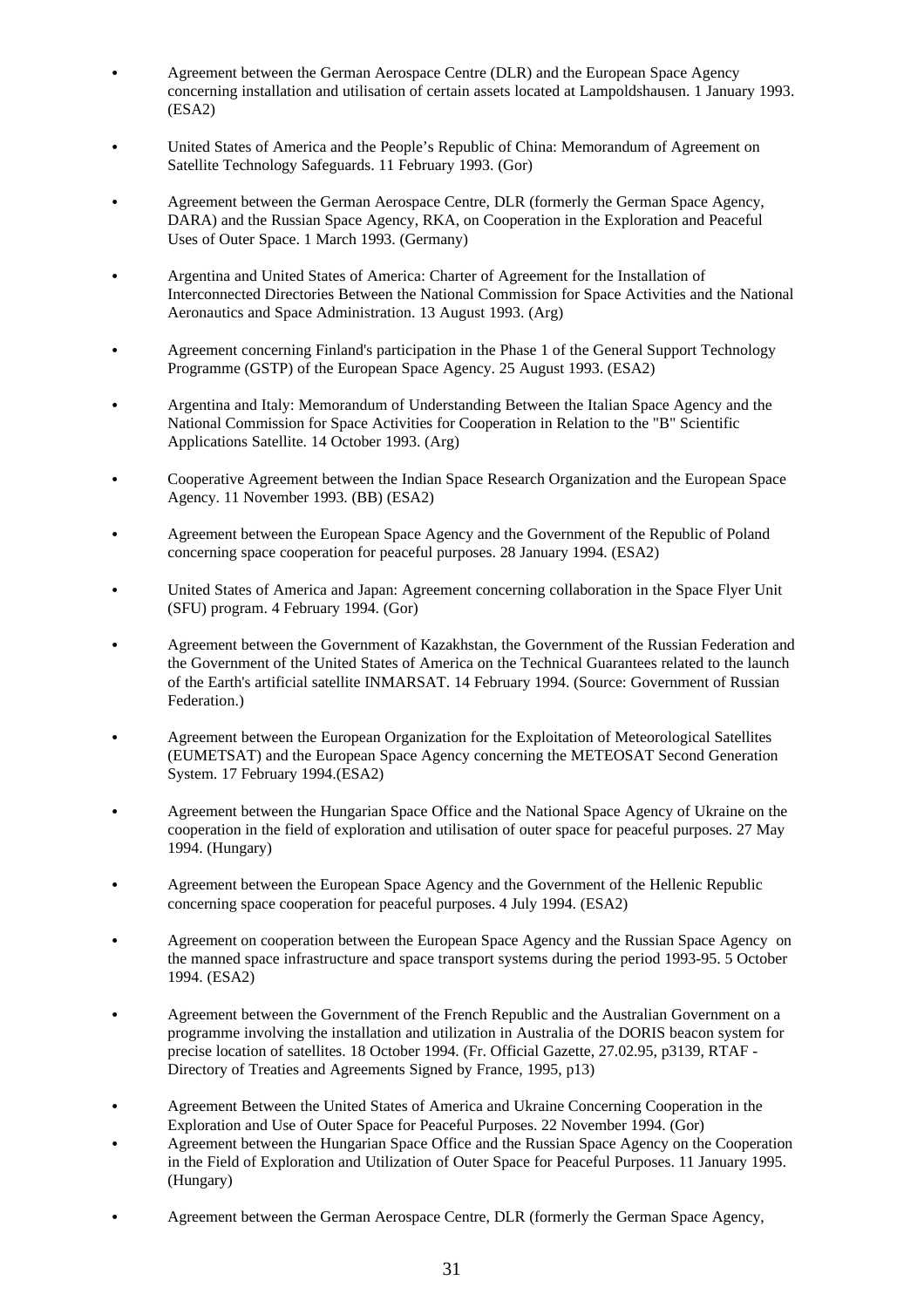DARA) and the China National Space Administration, CNSA, on Cooperation in the Exploration and Peaceful Uses of Outer Space. 23 June 1995. (Germany)

- C Argentina And Canada: Declaration of Intent Relating to Cooperation in Space Affairs. 26 June 1995. (Arg)
- Rider to the Agreement between the European Space Agency and Europropulsion regarding the installation and utilisation of certain Agency assets in Kourou. 11 July 1995. (ESA2)
- Protocol between the European Space Agency and the Government of the Republic of Italy and the Government of the Republic of Kenya on the setting up and operation of the European Space Agency Equipment within the perimeter of the San Marco satellites Tracking and Launching Station in Malindi, Kenya, and on the co-operation between the Government of the Republic of Kenya and the European Space Agency for peaceful purposes. 13 September 1995. (ESA2)
- Agreement between the Hungarian Space Office and the Indian Space Resource Organisation on Cooperation in the Field of Exploration and Utilization of Outer Space for Peaceful Purposes. 27 October 1995. (Hungary)
- Agreement between the German Aerospace Centre DLR (formerly the German Space Agency, DARA) and the Israel Space Agency, ISA, on Cooperation in the Exploration and Use of Outer Space for Peaceful Purposes. 4 December 1995. (BB)
- C Argentina And France: Framework Cooperation Treaty in the Field of Space Activities Between the National Commission for Space Activities and the National Centre for Space Studies. 26 February 1996. (Arg)
- Argentina and United States of America: Agreement Extending the Agreement Between the National Commission for Space Activities of the Argentine Republic and the National Aeronautics and Space Administration of the United States of America for Cooperation in the Civil Uses of Space of 6 August 1991. 29 February 1996. (Arg)
- C Argentina And Brazil: Framework Agreement on Cooperation in the Peaceful Application of Space Science and Technology. 9 April 1996. (Arg)
- C European Space Agency: Arrangement concerning Canada's participation in the Phase 1 of the General Support Technology Programme. 10 July 1996. (ESA2)
- Arrangement between the Government of Canada and the European Space Agency concerning participation by the Government of Canada in the Advanced Research in Telecommunications systems (ARTES) programme. 10 July 1996. (ESA2)
- Agreement between the Government of the Portuguese Republic and the European Space Agency concerning space cooperation for peaceful purposes. 24 July 1996. (ESA2)
- Agreement between the European Organization for the Exploitation of Meteorological Satellites (EUMETSAT) and the European Space Agency concerning the MSG, Second and Third Satellites. 16 October 1996. (ESA2)
- Argentina and United States of America: Memorandum of Understanding Between the National Aeronautics and Space Administration and the National Commission for Space Activities in Relation to the "C-Earth Observation Mission" Scientific Applications Satellite. 28 October 1996. (Arg)
- Agreement between the European Space Agency and the Government of the Czech Republic concerning Cooperation in the Exploration and Use of Outer Space for Peaceful Purposes. 7 November 1996. (ESA2)
- C Inter-Agency Agreement between the Centre National d'Etudes Spatiales (CNES) of France and the National Space Development Agency (NASDA) of Japan concerning the Preparation of a Long Term Cooperation in the Field of Space Programs. 18 November 1996. (BB)
- C Argentina And Belgium: Declaration of Interest Relating to Cooperation in Space Affairs. 1 April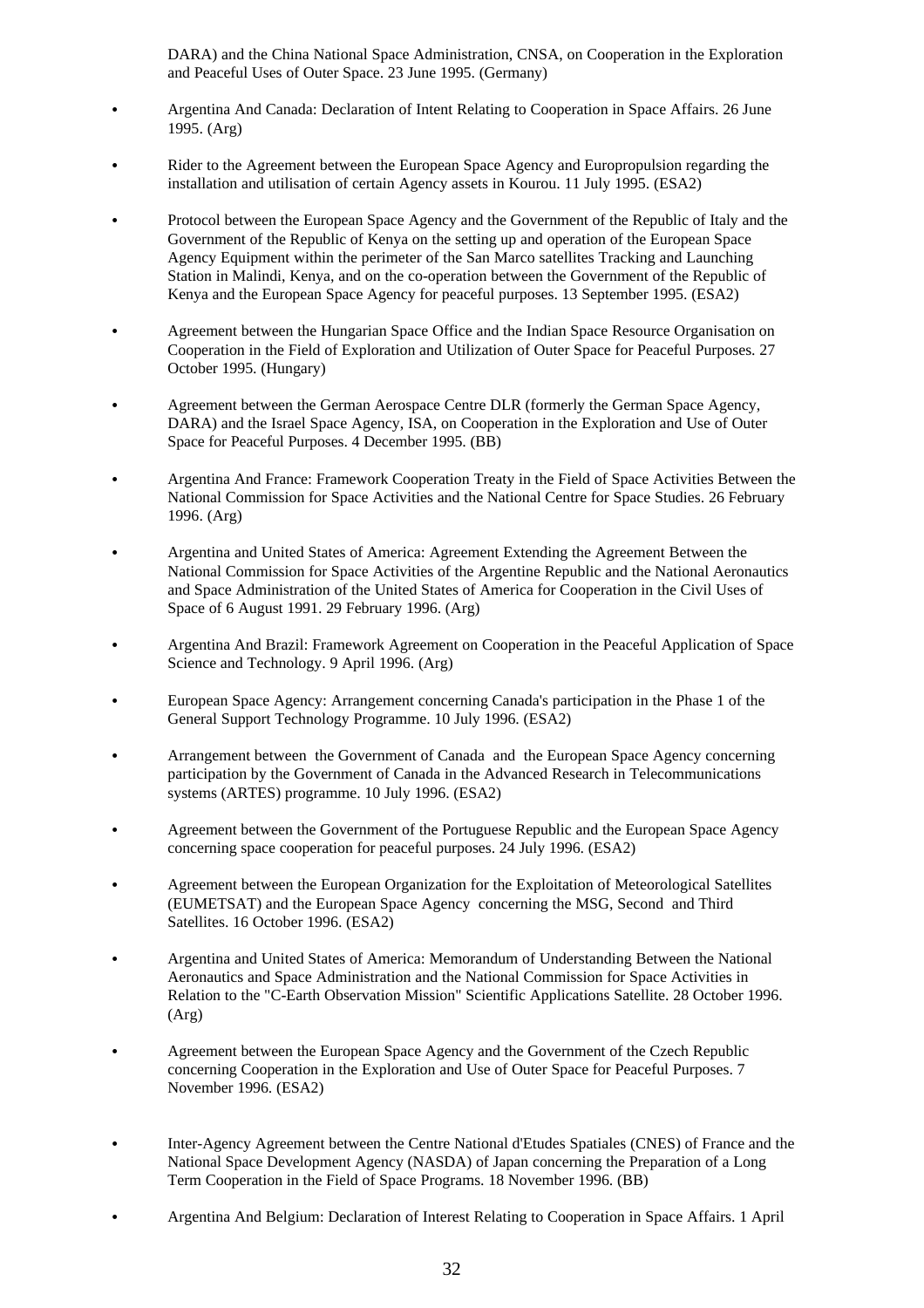1997. (Arg)

- Memorandum of Understanding between the European Space Agency and the National Space Development Agency of Japan (NASDA) concerning the launch of ARTEMIS. 18 April 1997. (ESA2)
- Agreement on Cooperation in the Field of Exploration and Utilisation of Outer Space for Peaceful Purposes Between the Hungarian Space Office and the Polish Academy of Sciences. 27 May 1997 (Hungary)
- Argentina And Belgium: Treaty on Cooperation and the Field of Space Activities Between the National Atomic Energy Commission (CONEA) and the Federal Services for Scientific, Technical and Cultural Affairs, in Implementation of the Declaration of Interest Relating to Cooperation in Space Affairs. 3 October 1997. (Arg)
- Argentina And United States of America: Memorandum of Understanding Between the National Aeronautics and Space Administration and the National Commission for Space Activities in Relation to the "C-Earth Observation Mission" Scientific Applications Satellite. 15 October 1997. (Arg)
- C Argentina And United States of America: Memorandum of Understanding Between the National Aeronautics and Space Administration and the National Commission for Space Activities in Relation to the "A" Scientific Applications Satellite. 15 October 1997. (Arg)
- C Argentina And United States of America: Memorandum of Understanding Between the National Commission for Space Activities of the Argentine Republic and the National Aeronautics and Space Administration of the United States of America on the Scientific Applications Satellite. 16 October 1997. (Arg)
- C Argentina And United States of America: Memorandum of Understanding Between the National Commission for Space Activities of the Argentine Republic and the National Aeronautics and Space Administration of the United States of America in Relation to the Flight of the SAC-A Mission. 16 October 1997. (Arg)
- Agreement between the Government of the French Republic and the Government of the Federative Republic of Brazil regarding cooperation in the exploration and utilization of outer space for peaceful purposes. 27 November 1997. (Source: Government of France)
- Argentina And Italy: Agreement by Exchange of Notes Regarding the Extension of Force by Five Years As From 5 October 1997 of the Agreement on Cooperation in the Field of Research on and Use of Outer Space of 6 October 1992. 3 December 1997. (Arg)
- Exchange of Notes constituting an Agreement between the Government of Australia and the Government of Japan concerning Cooperation on the Geostationary Meteorological Satellite-5 System. 22 December 1997. (Aus)
- C Memorandum of Understanding between the Comision Nacional de Investigacion y Desarrollo Aerospacial (CONIDA) and the Indian Space Research Organization (ISRO) on Cooperation in the Area of Space Activities. 30 April 1998. (Peru)
- C Argentina And Canada: Memorandum of Understanding Between the Canadian Armed Forces and the Argentine Air Force Relating to Exchange of Aerospace Training and Assistance for Aerospace Training. 2 June 1998. (Arg)
- C Cooperation Agreement on the exploration and peaceful use of outer space between Hungarian Space Office and the Romanian Space Agency. 8 June 1998. (Hungary)

## **International Cooperation in Space Science Research, Testing & Education**

Italy, Netherlands, Norway, Spain, Sweden, Belgium, Denmark, Federal Republic of Germany,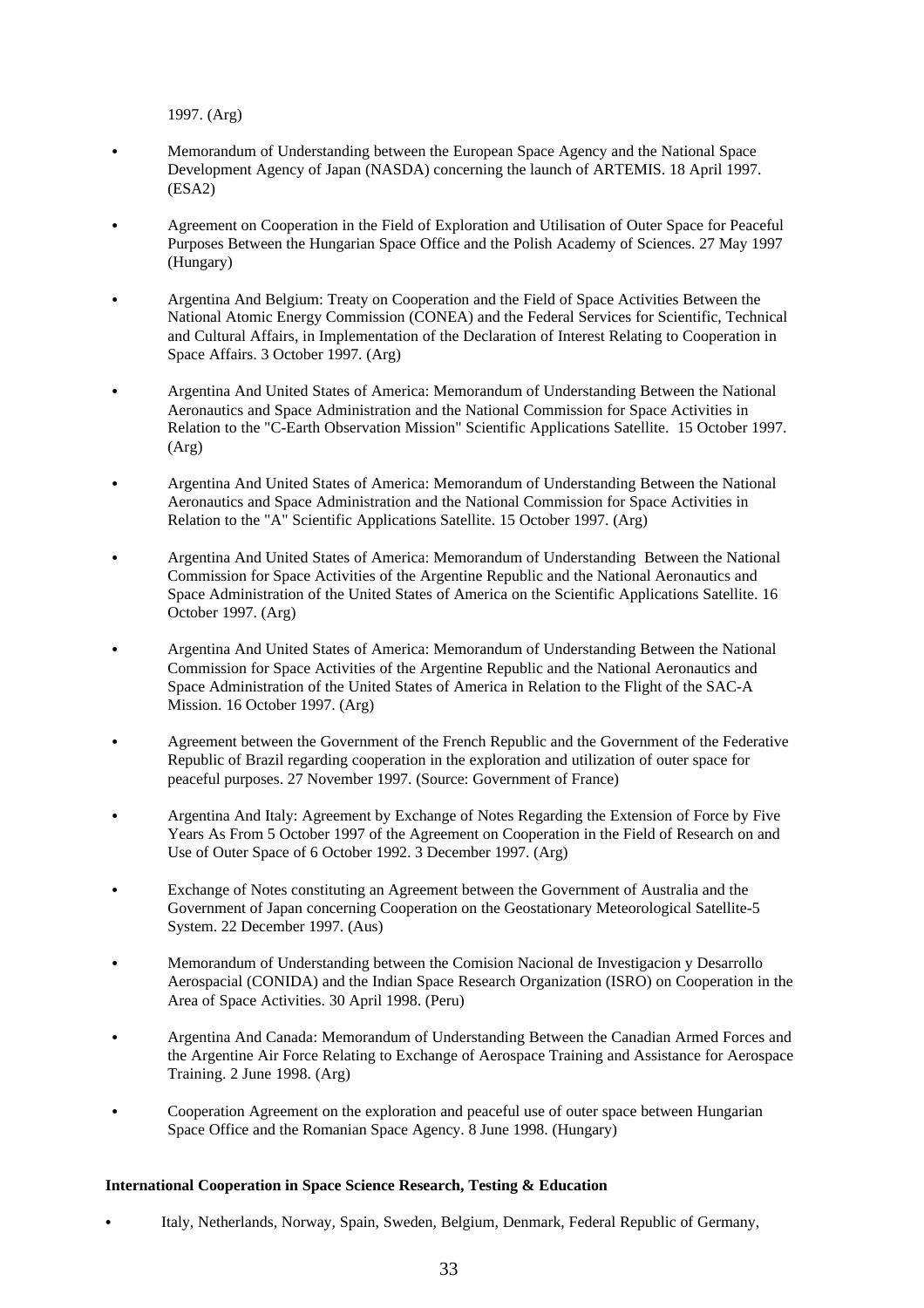Norway, Netherlands, Sweden, United Kingdom of Great Britain and Northern Ireland, France, Switzerland, Spain and Italy: Agreement (With Annex) Setting Up A Preparatory Commission to Study the Possibilities of European Collaboration in the Field of Space Research. 1 December 1960. (UN)(UK)

- C United States of America and Australia: Exchange of Notes Constituting An Agreement Relating to A Program for A Joint Ultra-violet Survey of the Southern Skies. 22 May 1961. (UN)
- C United States of America And United Kingdom of Great Britain And Northern Ireland: Exchange of Notes Constituting An Agreement Relating to A Space Research Program. 8 September 1961. (UN)
- C Protocol Prolonging the Agreement Setting Up A Preparatory Commission to Study the Possibilities of European Collaboration in the Field of Space Research. 21 February 1962. (UK)
- C United States of America and Italy: Exchange of Notes (With Memorandum of Understanding Dated 31 May 1962) Constituting An Agreement Relating to A Space Science Research Program. 5 September 1962. (UN)
- C United States of America And Japan: Exchange of Notes Constituting an Agreement Relating to the Intercontinental Testing of Experimental Communications Satellites. 6 November 1962. (UN)
- C United States of America And Italy: Exchange of Notes Constituting an Agreement Relating to the Intercontinental Testing of Experimental Communications Satellites. 26 February / 14 November 1962. (UN)
- C Second Protocol Prolonging the Agreement Setting Up a Preparatory Commission to Study the Possibilities of European Collaboration in the Field of Space Research. 19 April 1963. (UK)
- C Third Protocol Prolonging the Agreement Setting Up a Preparatory Commission to Study the Possibilities of European Collaboration in the Field of Space Research. 21 June 1963. (UK)
- C United States of America, Denmark, Norway and Sweden: Exchange of Notes Constituting an Agreement Relating to Intercontinental Testing in Connection with Experimental Communications Satellites Launched by the United States. Stockholm, 5 and 25 July 1963, Oslo, 8 July and 11 September 1963, and Copenhagen, 2 July and 14 August 1963. (UN)
- United States of America And Canada: Exchange of Notes Constituting an Agreement Relating to Testing of Experimental Communications Satellites (With Enclosed Memorandum of Understanding). 13 / 23 August 1963. (UN)
- Fourth Protocol Prolonging the Agreement Setting Up a Preparatory Commission to Study the Possibilities of European Collaboration in the Field of Space Research. 13 December 1963. (UK)
- C United States of America And Australia: Exchange of Notes Constituting an Agreement Relating to the Establishment of Facilities in the Perth Area for the Purpose of Studying Aero-space Disturbances and Their Effect on Radio Communications. 3 January 1964. (UN)
- C United States of America and Canada: Exchange of Notes (With Memorandum of Understanding) Constituting an Agreement Relating to Ionospheric Research by Means of Satellites. 6 May 1964. (UN)
- European Space Research Organisation and Italy: Agreement Concerning the Co-operation Between the European Space Research Organisation and Italy. 23 May 1964. (UN)
- European Space Research Organisation And Sweden: Agreement Concerning the Kiruna Launching Range (With Annexes). 29 July 1964. (UN)
- European Space Research Organisation and France: Exchange of Letters Constituting An Agreement for the Firing of Rockets From the Ile Du Levant by the European Space Research Organisation. 15 August 1964. (UN)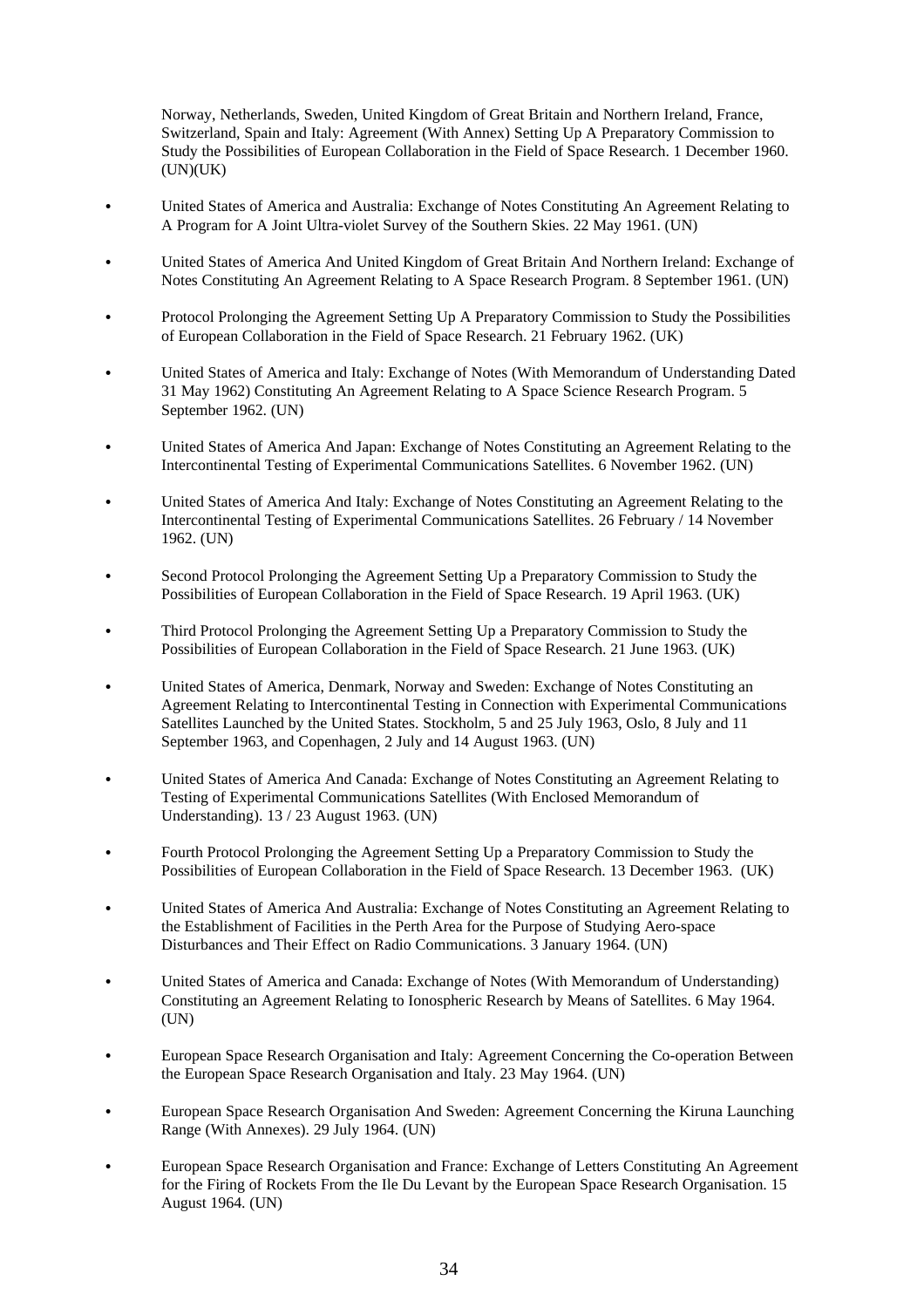- United States of America and Mexico: Exchange of Notes Constituting An Agreement Relating to Space Research Programs. 27 February 1965. (UN)
- European Space Research Organisation and Norway: Agreement Concerning the Launching of Sounding Rockets From the Andoya Range in Norway. 31 January 1966. (UN)
- C Australia, United Kingdom of Great Britain and Northern Ireland and United States of America: Memorandum of Arrangement to Cover Re-entry Experiments in Australia in Connection with Project Sparta (With Exchange of Notes Between the United States of America and Australia, and United States of America Aide-memoire). 30 March 1966. (UN)
- C United States of America and Spain: Exchange of Notes (With Memorandum of Understanding Dated 14 January 1966) Constituting an Agreement Relating to Space Research Projects. 14 April 1966. (UN)
- European Space Research Organisation And Italy: Agreement Concerning the Launching of Sounding Rockets From the Salto-di-Quirra Range At Sardinia (With Annexes). 31 May 1967. (UN)
- Arrangement between certain member States of the European Space Research Organisation and the European Space Research Organisation concerning the execution of a special TD project (with annexes). 9 October 1968. (UN) (NedMin)
- C Canada and Federal Republic of Germany: Exchange of Notes Constituting An Agreement Concerning the Use of the Churchill Research Range. 15 November 1968. (UN)
- C Canada And Federal Republic of Germany: Agreement Concerning the Use of the Churchill Research Range. 8 July 1969. (UN)
- C United States of America and Italy: Exchange of Notes Constituting An Agreement Concerning A Cooperative Satellite Research Project (With Memorandum of Understanding Dated 22 May 1969). 9 August / 11 September 1969. (UN)
- United Kingdom of Great Britain And Northern Ireland And European Space Research Organisation: Exchange of Letters Constituting An Agreement Concerning the Use by the United Kingdom of Esrange for a Special Project. 19 December 1969. (UN)
- India And Union of Soviet Socialist Republics: Memorandum of Understanding on Collaboration in the Organisation of Rocket Sounding of the Atmosphere by Soviet Meteorological Rockets At Thumba Equatorial Rocket Launching Station (India). 14 May 1970. (UN)
- European Space Research Organisation And Australia: Agreement for the Provision and Operation of Trials Facilities At Woomera for Launching Skylark Rockets. 13 October 1970. (UN)
- C United States of America And Canada: Exchange of Notes Constituting an Agreement Concerning Activities of the United States at the Churchill Research Range Following the Expiration of the Agreement of 11 June 1965 (With Annex). 16 November / 18 December 1970. (UN)
- C United States of America And Canada: Exchange of Notes Constituting an Agreement Regarding an Experimental Communications Technology Satellite Project (With Memorandum of Understanding). 21 / 27 April 1971. (UN)
- Arrangement Between Certain Member States of the European Space Research Organisation and the European Space Research Organisation Concerning the Execution of an Aeronautical Satellite Programme (With Annexes). 9 December 1971. (UN) (UK) (NedMin)
- C Canada And European Space Research Organisation: Exchange of Notes Constituting an Agreement Concerning Co-operation on Advanced Space Technology (With Memorandum of Understanding). 18 May 1972. (UN)
- Arrangement between certain Member States of the European Space Research Organisation and the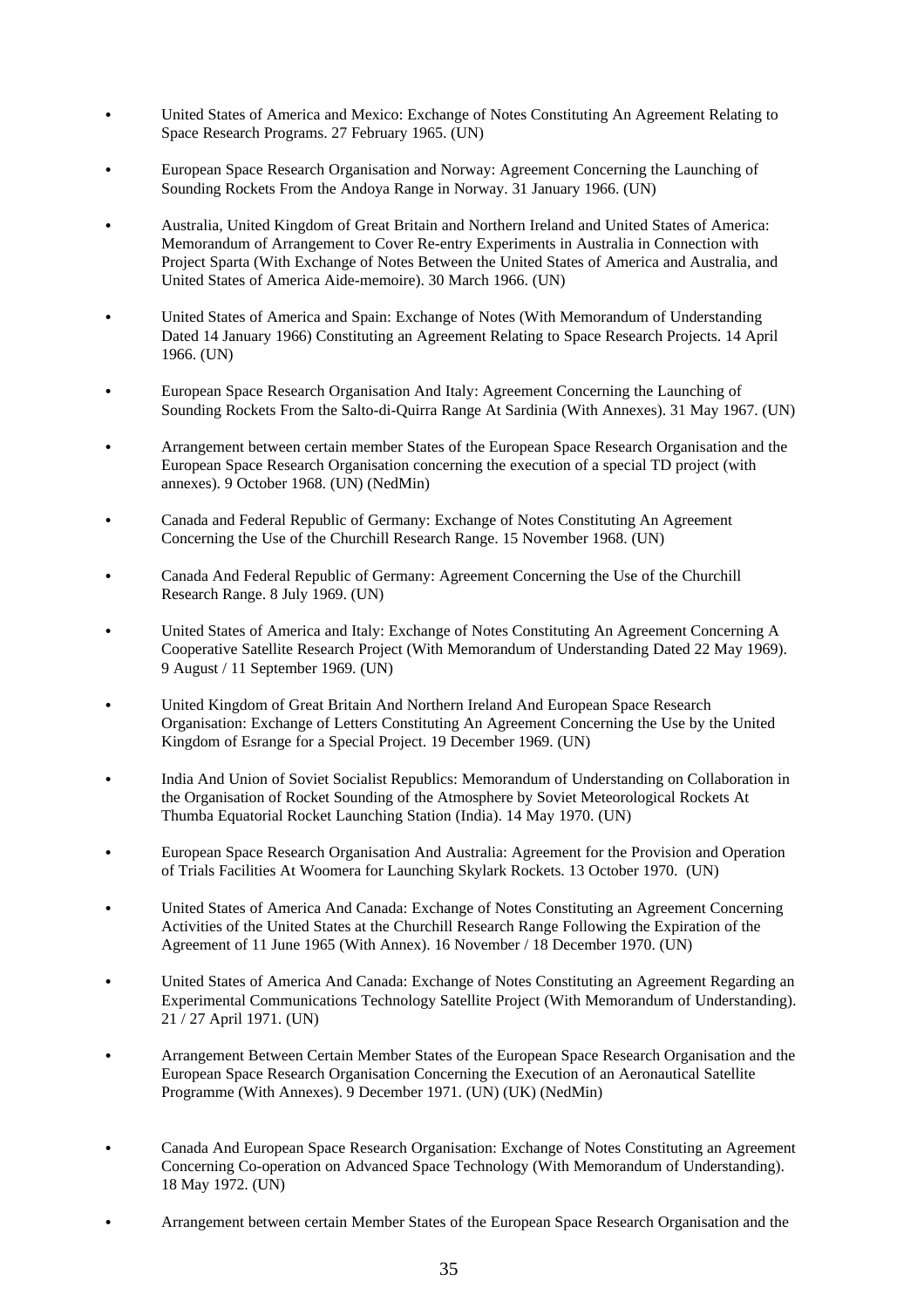European Space Research Organisation concerning the Execution of a Meteorological Satellite Programme. 29 September 1972. (UK)

- C Argentina and Germany: Agreement Between the Argentine National Space Research Commission (CNIE) and the Max Planck Institute for Physics and Astrophysics, Institute for Extraterrestrial Physics, on Exploration of the Upper Atmosphere. 28 November 1972. (Arg)
- Agreement between Sweden, other Member States of the European Space Research Organisation and the European Space Research Organisation on a Special Project concerning the Launching of Sounding Rockets [with Annexes]. 26 January 1973. (UK) (NedMin)
- C Arrangement between certain Member States of the European Space Research Organisation and the European Space Research Organisation concerning the Execution of the SPACELAB Programme. 10 August 1973. (UK) (NedMin)
- Agreement between the Government of the United States of America and certain Governments, Members of the European Space Research Organisation, for a Co-operative Programme concerning the Development, Procurement and Use of a Space Laboratory in Conjunction with the Space Shuttle System. 14 August 1973. (UK) (NedMin)
- C United States of America and Australia: Exchange of Notes Constituting an Agreement Relating to a Space Research Program. 18 September 1973. (UN)
- Arrangement between certain Member States of the European Space Research Organisation and the European Space Research Organisation concerning the Execution of a Communication Satellite Programme. 21 September 1973. (UK) (NedMin)
- C United States of America, Brazil and Federal Republic of Germany: Exchange of Notes Constituting an Agreement Relating to a Space Research Project (With Memorandum of Understanding Dated 12, 15 and 16 October 1973). 17, 18 and 19 October 1973. (UN)
- Arrangement between certain Members States of the European Space Research Organisation and the European Space Research Organisation concerning the Execution of a Maritime Satellite Programme. 27 November 1973. (UK) (NedMin)
- Netherlands And European Space Research Organisation: Exchange of Letters Constituting an Agreement Concerning the Use of Certain Facilities and Services of the European Space Research Organisation for the Design, the Development and the Operation of the Astronomical Netherlands Satellite. 5/7 December 1973. (UN) (NedMin)
- C United States of America and Australia: Exchange of Notes Constituting an Agreement Relating to a Space Research Program. 23 August 1974 (UN)
- C Australia and Federal Republic of Germany: Exchange of Notes Constituting an Agreement Concerning the Launching of a Skylark Vehicle and Payload at Woomera for Scientific Purposes. 19 December 1974 and 11 February 1975. (UN)
- C United States of America and Australia: Exchange of Notes Constituting an Agreement Relating to the Transfer of a Research Facility for the Purpose of Studying Aerospace Disturbances. 31 January / 26 February 1975. (UN)
- Argentina and Germany: Agreement Extending the Agreement between the Argentine National Space Research Commission (CNIE) and the Max Planck Institute for Physics and Astrophysics, Institute for Extraterrestrial Physics, on Exploration of the Upper Atmosphere, of 28 November 1972. 10 July 1975. (Arg)
- Protocol introducing amendments to the Arrangements between Certain Member States of the European Space Research Organisation and the European Space Research Organisation concerning the Execution of an Aeronautical Satellite Programme. 20 November 1975. (UK) (NedMin)
- C United States of America and Canada: Exchange of Notes Constituting an Understanding Relating to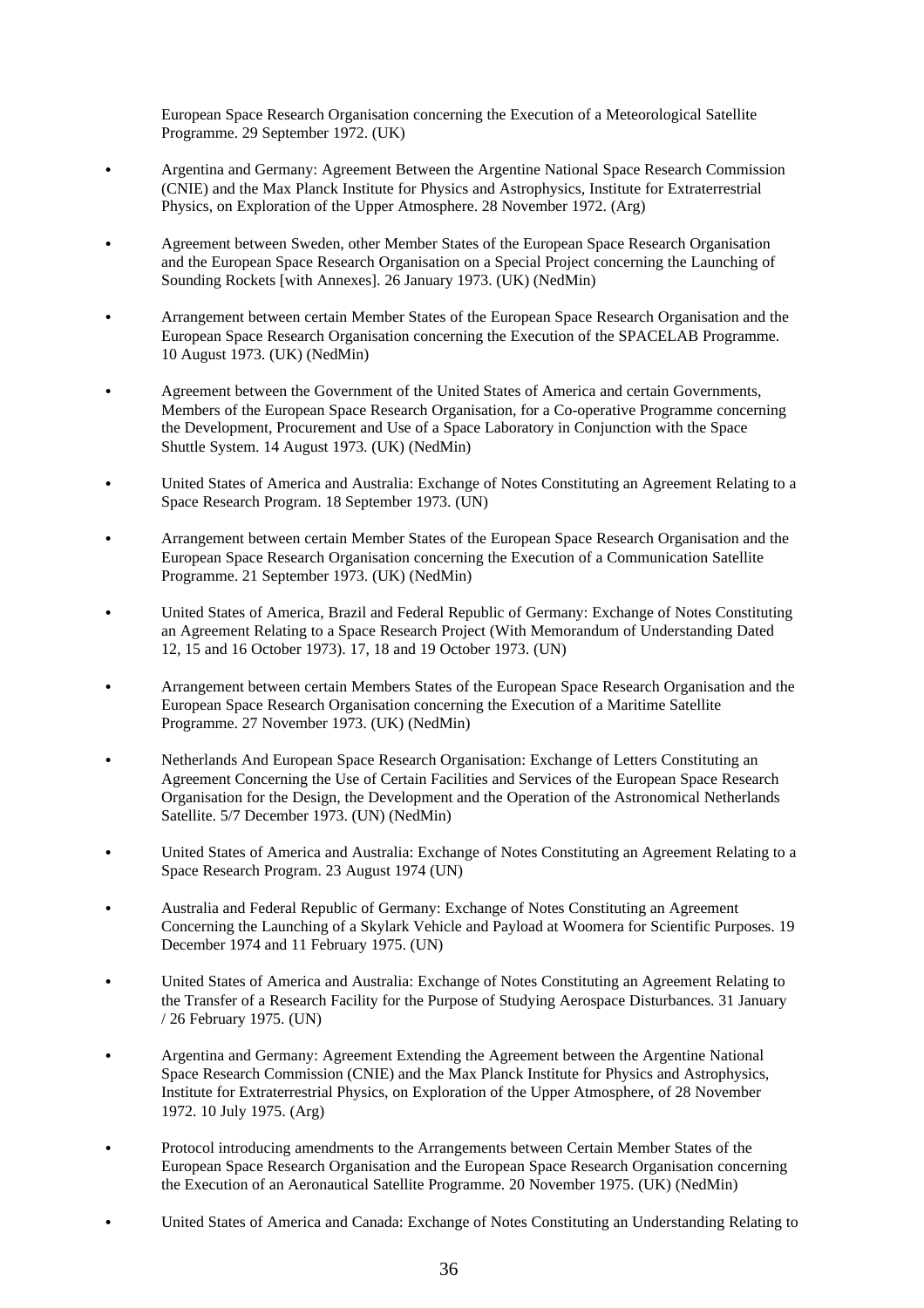Space Research: Rocket Launches and Similar Experiments at Cape Parry, Northwest Territories. 24/25 November 1975. (UN)

- C United States of America and Australia: Exchange of Notes Constituting an Agreement Relating to a Space Research Program. 20 September 1976 and 14 January 1977. (UN)
- C Canada And Japan: Exchange of Notes Constituting an Agreement Concerning the Establishment of a Temporary Satellite Support Facility at Churchill Research Range. 16 February 1978. (UN)
- C United States of America and Canada: Exchange of Notes Constituting an Agreement for Cooperation in the Development of Space Remote Sensing for Global Crop Information (With Memorandum of Understanding of 14 March 1978). 31 March and 10 April 1978. (UN)
- European Space Agency: Agreement on the Participation of Austria in the ASTP and the H-SAT studies. 9 October 1978. (ESA2)
- C United States of America And Brazil: Exchange of Notes Constituting an Agreement on Sounding Rockets and Balloons for Space Research (With Memorandum of Understanding). 14 November 1978 and 24 January 1979. (UN)
- C Agreement between the Centre National d'Etudes Spatiales (CNES) and the European Space Agency concerning the making available to and use by the Agency of the CNES coordinated test facilities. 1 January 1979. (ESA2)
- C Australia and Federal Republic of Germany: Exchange of Notes Constituting an Agreement Concerning the Launching of Two Scientific Payloads From Woomera for Scientific Purposes. 16 February 1979. (UN)
- C Argentina and Germany: Agreement by Exchange of Notes Extending the Competence Assigned to the Argentine Air Force for the Signature and Conclusion of Special Agreements to the National Space Research Commission. 17 May 1979. (Arg)
- United States of America and Canada: Exchange of Notes Constituting an Agreement Concerning Support of United States Activities at the National Research Council Space Research Facilities of Canada (With Annex). 19 March and 20 September 1979. (UN)
- European Space Agency: Memorandum of Understanding for the implementation of a European research project on influence of the atmosphere on radio propagation on satellite-earth paths at frequencies above 10 GHz (COST project 205). 24 July 1980. (ESA2)
- C Additional protocol to the Agreement between Sweden, other Member States of the European Space Agency and the European Space Agency on a Special Project concerning the launching of Sounding Rockets. 1 October 1980. (ESA2)
- C Brazil and France: Supplementary Arrangement to the Franco-Brazilian Agreement on Technical and Scientific Co-operation Between the National Council for Scientific and Technological Development and the International Aeronautic and Space Training Centre. 26 May 1982. (UN)
- European Space Agency: Memorandum of Understanding for the implementation of a European research project on phased array antennas and their novel applications (COST project 204). 6 September 1982. (ESA2)
- European Space Agency: Agreement concerning Austria's participation in the study programme in preparation for the SPACELAB Follow-on Development Programme. 21 September 1982. (ESA2)
- Brazil and United States of America: Memorandum of Understanding Concerning Co-operation in Aerospace Experiments Employing Sounding Rockets. 31 January 1983. (UN)(Gor)
- C Spain and United States of America: Exchange of Notes Constituting an Agreement to Transfer the Cebreros Facilities to the Government of Spain. 15 February 1983. (UN)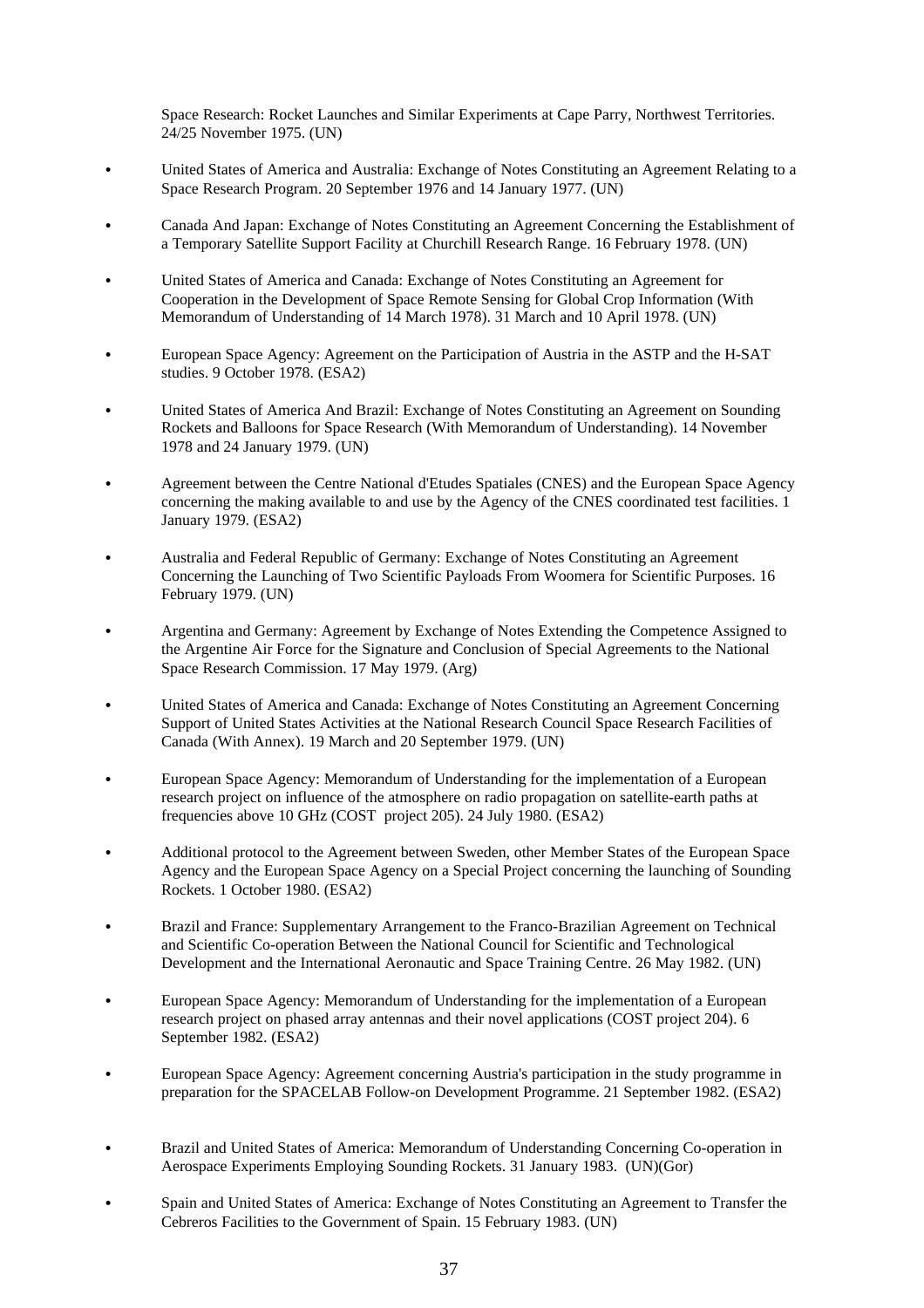- Argentina and Canada: Memorandum of Understanding between the National Space Research Commission and the Canada Centre for Remote Sensing. 13 June 1983. (Arg)
- Argentina and France: Treaty between the National Space Research Centre and the Centre National d'Etudes Spatiales (CNES). 5 December 1984. (Arg)
- Cooperative Agency Arrangement between the United States National Aeronautics and Space Administration and the Australian Department of Industry, Science and Technology for the Launching of Scientific Balloons. 10 March 1995. (Aus)
- Agreement between the Norwegian Government and the European Space Agency concerning the participation of Norway in the development and exploitation phases of the ERS- 1 programme. 24 April 1985. (ESA2)
- C European Space Agency: Agreement between the Agency and the Centre National d'Etudes Spatiales (CNES) on the execution of the large cryogenic engine (HM 60) preparatory development programme. 17 July 1985. (ESA2)
- Arrangement between the Government of Canada and the European Space Agency concerning the participation of the Government of Canada in the Payload and Spacecraft Development and Experimentation Programme (PSDE). 15 May 1987. (ESA2)
- C Agreement between the Centre National d'Etudes Spatiales (CNES) and the European Space Agency on the putting at the disposal of and the utilisation by the European Space Agency of the CNES coordinated test facilities. 1 January 1988. (ESA2)
- Agreement concerning Finland's participation in the PSDE (Payload and Spacecraft development and experimentation) programme of the European Space Agency. 28 April 1988. (ESA2)
- Exchange of Notes constituting an Agreement between the Government of Australia and the Government of the United States of America amending the Agreement on the Establishment of a Joint Space Research Facility of 9 December 1966, as amended [Pine Gap]. 16 November 1988. (Aus)
- Agreement between the Republic of Austria and the European Space Agency on the participation of Austria in the development and exploitation phases of the ERS-1 programme. 1 June 1989. (ESA2)
- Agreement between the European Space Agency and the Centre National d'Etudes Spatiales (CNES) concerning the In-Orbit Experimentation of Optical Data Relay Connections (SILEX). 20 November 1989. (ESA2)
- European Space Agency: Arrangement concerning the participation of Canada in the Development and Exploitation Phases of the ERS-2 Programme. 21 March 1991. (ESA2)
- C Agreement between the Industrieanlagen-Betriebsgesellschaft (IABG) and the European Space Agency on the putting at the disposal of and the utilization by the European Space Agency of the IABG coordinated test facilities. 1 January 1992. (ESA2)
- Agreement between the Centre National d'Etudes Spatiales (CNES) and the European Space Agency on the putting at the disposal of and the utilisation by the European Space Agency of the CNES/ INTESPACE Coordinated Facilities. 1 January 1992. (ESA2)
- Exchange of Notes constituting an Agreement between the Government of Australia and the Government of the United States of America concerning the Conduct of Scientific Balloon Flights. 19 June 1992. (Aus)
- Agreement between the (Philippine) Department of Science and Technology (DOST) and the European Space Agency (ESA) on the implementation of the CES/ESA-ASEAN Natural Resources and Environment Management Project. 11 August 1992. (Philippines)
- Arrangement between the European Space Agency and the Russian Space Agency for the conduct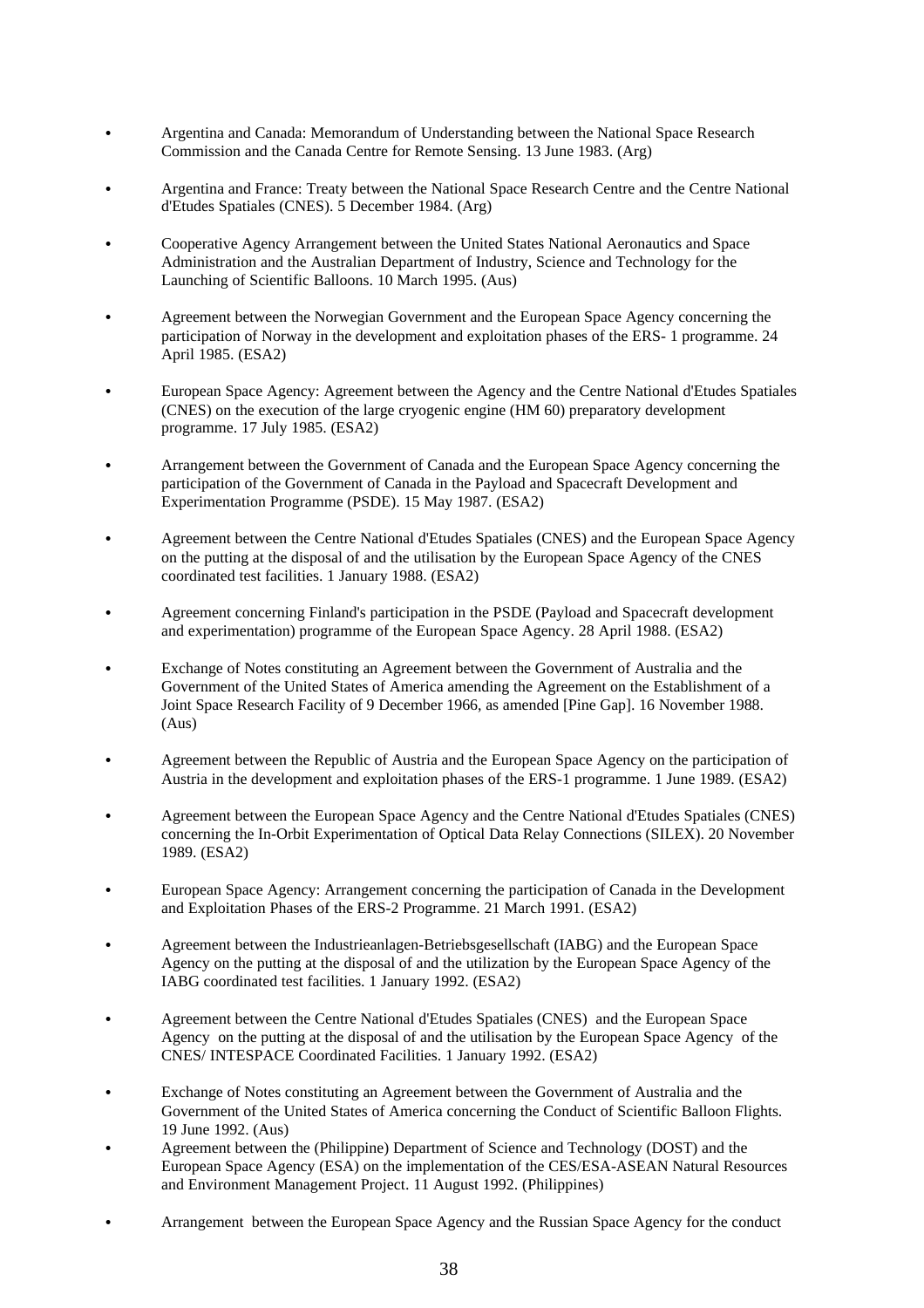of joint experiments on the BION-10 Mission. 12 October 1992. (ESA2)

- Agreement between the European Space Agency and the Italian Republic on the European Space Research Institute. 14 January 1993. (ESA2)
- Agreement between the Government of the Kingdom of the Netherlands and the Government of the People's Republic of China concerning a project to strengthen the training center for space planning and research of the Technical University of Wuhan. 23 March 1993. (NedMin)
- Memorandum of Understanding between the European Space Agency and the National Space Development Agency of Japan (NASDA) concerning an optical link and S-band experiment between the ARTEMIS and the Optical Inter-orbit Communications Engineering Test Satellite. 7 December 1994. (ESA2)
- Agreement for the Establishment of the Centre for Space Science and Technology Education in Asia and the Pacific. 1 November 1995. (OOSA2)
- Agreement between the United States National Aeronautics and Space Administration (NASA) and the Commonwealth of Australia as Represented by the Australian Surveying and Land Information Group (AUSLIG). 19 December 1995. (Aus)
- C Agreement between the Industrieanlagen-Betriebsgesellschaft (IABG) and the European Space Agency on the putting at the disposal of and the utilization by the European Space Agency of the IABG Coordinated Test Facilities. 1 January 1996. (ESA2)
- Agreement between the INTESPACE and the European Space Agency on the putting at the disposal of and the utilization by the European Space Agency of the INTESPACE Coordinated Test Facilities. 1 January 1996. (ESA2)
- C Constitution of the African Regional Centre for Space Science and Technology in French Language. 23 October 1998. (OOSA2)

## **Certain Specific International Projects**

#### **The Ariane Launcher Programme**

- Arrangement between certain European Governments and the European Space Research Organization concerning the Execution of the Ariane Launcher Programme. 21 September 1973. (BB) (NedMin)
- Agreement Between the European Space Research Organization (ESRO) and the Centre National d'Etudes Spatiales (CNES) Concerning the Execution of the Ariane Launcher Programme. 7 February 1974. (BB)
- C Agreement between the Centre National d'Etudes Spatiales (CNES) and the European Space Agency concerning the arrangements for the provision of Ariane launchers and launches. 23 August 1979. (ESA2)
- Declaration by certain European Governments on the production phase of the Ariane launchers. 14 July 1980. (ESA2)
- Convention between the European Space Agency and Arianespace. 15 May 1981. (ESA2)
- Agreement between the Government of the Ivory Coast and the European Space Agency on the setting-up and use of monitoring facilities for the purposes of the Ariane Launcher programme. 23 April 1982. (ESA2)
- C European Space Agency: Agreement between the Agency and the Centre National d'Etudes Spatiales (CNES) concerning the execution of the Ariane launcher follow-on development programme (Ariane 2-3). 5 August 1983. (ESA2)
- C European Space Agency: Agreement between the Agency and the Centre National d'Etudes Spatiales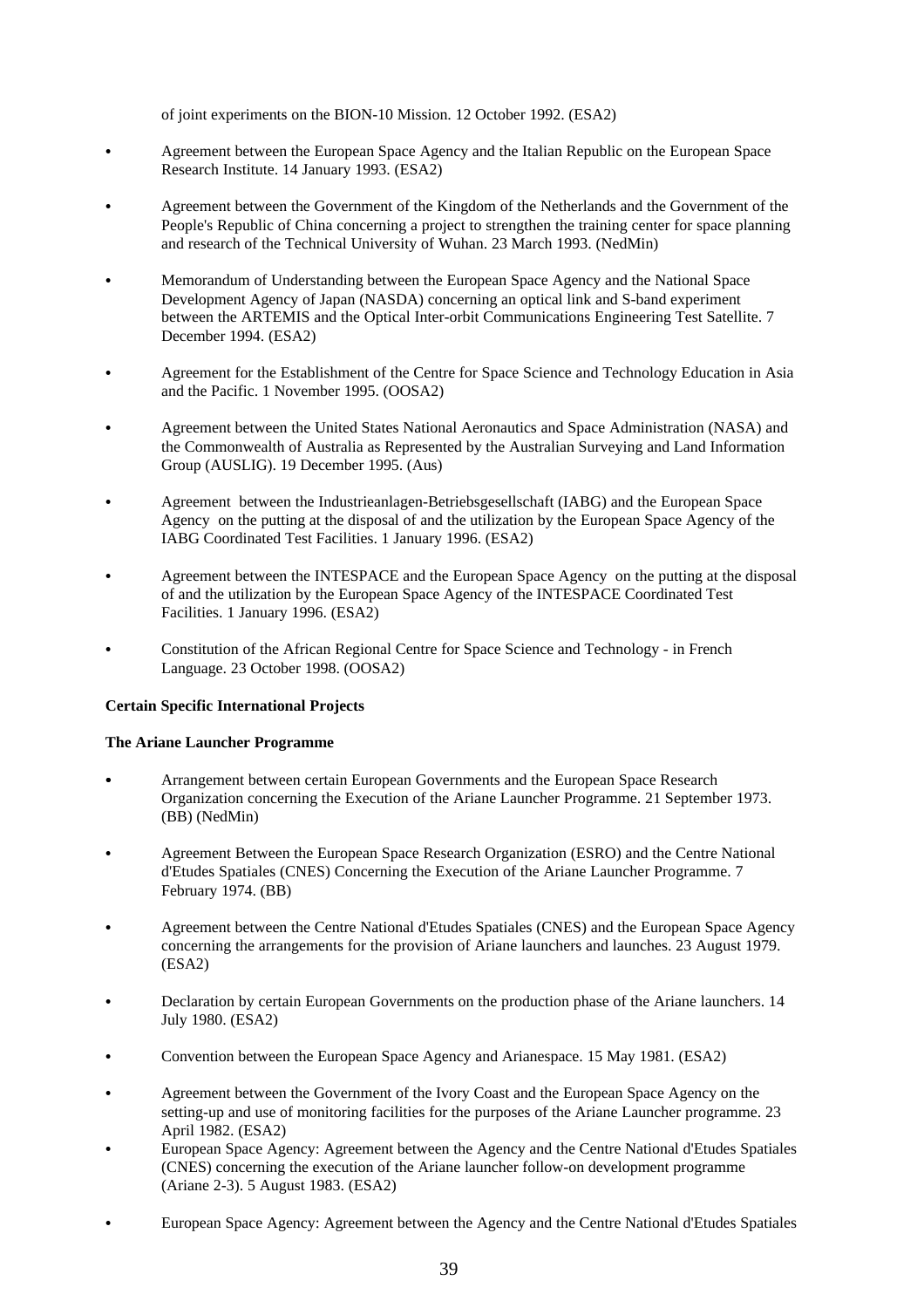(CNES) concerning the execution of the programme for the development of an up-rated version of the Ariane launcher (Ariane 4 programme). 5 August 1983. (ESA2)

- C European Space Agency: Agreement between the Agency and the Centre National d'Etudes Spatiales (CNES) concerning the execution of the programme for the construction of a second Ariane launch site (ELA 2). 5 August 1983. (ESA2)
- Rider No. 3 to the Convention between the European Space Agency and the Arianespace Company concerning the second Ariane Launch site (ELA-2). 15 January 1985. (ESA2)
- European Space Agency: Agreement between the Gabon Government and the Agency on the setting-up and use of an Ariane downrange station at Libreville. 6 October 1986. (ESA2)
- Agreement between the European Space Agency and the Centre National d'Etudes Spatiales (CNES) on the execution of the Ariane-5 preparatory programme. 17 October 1986. (ESA2)
- C Agreement between the European Space Agency and the Centre National d'Etudes Spatiales (CNES) on the execution of the Ariane-5 development programme. 3 October 1989. (ESA2)
- Agreement between the European Space Agency and the Government of the United Kingdom of Great Britain and Northern Ireland concerning the establishment and use of an Ariane Downrange Station on Ascension Island. 27 November 1989. (ESA2)
- Convention between the European Space Agency and Arianespace concerning the production phase of Ariane launchers. 24 September 1992. (ESA2)

## **COSPAS-SARSAT Search and Rescue Satellite System**

- International COSPAS-SARSAT Programme Agreement. 1 July 1988. (BB)(Gor)
- Letter of Notification of Association [of Australia] with the International COSPAS-SARSAT Programme as a Ground Segment Provider. 22 June 1991. (Aus)

## **International Space Station**

- Agreement on the association of certain national bodies with the Agency's management and execution of the Columbus preparatory programme. 1 February 1985. (ESA2)
- C United States and Japan: Memorandum of Understanding for A Cooperative Program Concerning Design (Phase B) of A Permanently Manned Space Station. 9 May 1985. (Gor)
- Memorandum of Understanding between the United States National Aeronautics and Space Administration (NASA) and the European Space Agency for the conduct of parallel detailed definition and preliminary design studies (Phase B) leading toward further cooperation in the development, operation and utilisation of a permanently manned space station. 3 June 1985. (ESA2) (Gor)
- Agreement between the Federal Government of Austria and the European Space Agency on Austria's participation in the Columbus preparatory programme. 25 September 1986. (ESA2)
- Agreement Among the Government of the United States of America, Government of Member States of the European Space Agency, the Government of Japan, and the Government of Canada on Cooperation in the Detailed Design, Development, Operation, and Utilization of the Permanently Manned Civil Space Station. 26 September 1988. (BB)(Gor) (UK) (NedMin) (NedTrb 1989, 5)
- Memorandum of Understanding Between the United States National Aeronautics and Space Administration (NASA) and the European Space Agency on Cooperation in the Detailed Design, Development, Operation, and Utilization of the Permanently Manned Civil Space Station. 26 September 1988. (BB)(Gor)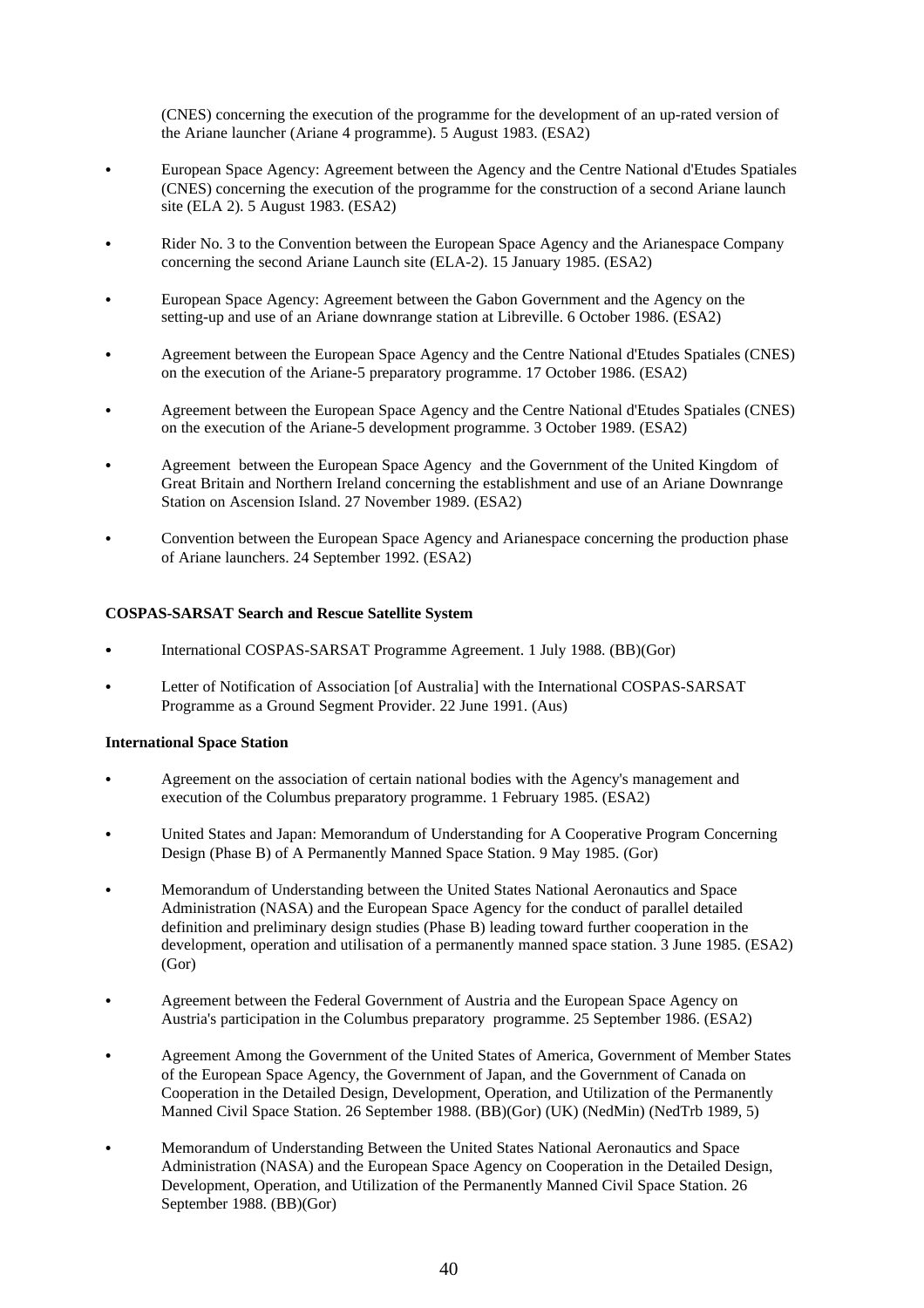- C Arrangement Concerning Application of the Space Station Intergovernmental Agreement Pending its Entry into Force. 26 September 1988. (BB) (NedMin)
- C Memorandum of Understanding Between the United States National Aeronautics and Space Administration and the Government of Japan on Cooperation in the Detailed Design, Development, operation and Utilization of the Permanently Manned Civil Space Station. 14 March 1989. (Gor)
- Exchange of Notes between the Governments of the Netherlands and the United States of America concerning the joining of Japan to the Arrangement Concerning Application of the Space Station Intergovernmental Agreement of 29 September 1988. 19 July / 9 August 1989. (NedMin)
- C Implementing Agreement between the National Aeronautics and Space Administration of the United States of America and the Russian Federation on Human Space Flight Cooperation. 5 October 1992. (Gor)
- C Interim Agreement Between the National Aeronautics and Space Administration of the United States of America and the Russian Space Agency for the conduct of Activities Leading to Russian Partnership in the Detailed Design, Development, Operation, and Utilization of the Permanently Manned Civil Space Station. 23 June 1994. (Gor)
- Agreement between the European Space Agency and the Russian Space Agency concerning cooperation in the development and operations of the service module data management system (DMS) for the Russian segment of the International Space Station (ISS), and of the space vehicle docking system. 1 March 1996. (ESA2)
- Arrangement between the European Space Agency and the Russian Space Agency concerning cooperation in the development and operations of the European Robotic Arm (ERA) for the Russian segment of the International Space Station (ISS). 29 July 1996. (ESA2)
- C Arrangement between the European Space Agency and the Italian Space Agency (ASI) on the exploitation of common features of the pressurised modules developed by the parties. 17 April 1997. (ESA2)
- Arrangement between the National Aeronautics and Space Administration of the United States of America and the Canadian Space Agency Regarding the Provision, by Canada, of a Special Purpose Dexterous Manipulator and Other Goods and Services towards the fulfilment of its Common System Operations Responsibilities Within the Context of the International Space Station (ISS) Program. 28 January 1998. (CSA)
- Agreement Among the Government of Canada, the Governments of Member States of the European Space Agency, the Government of Japan, the Government of the Russian Federation, and the Government of the United States of America Concerning Cooperation on the Civil International Space Station. 29 January 1998. (BB) (UK) (CSA) (NedMin)
- C Arrangement Concerning Application of the Space Station Intergovernmental Agreement Pending its Entry into Force. 29 January 1998. (CSA) (NedMin)
- Memorandum of Understanding between the National Aeronautics and Space Administration of the United States of America and the European Space Agency Concerning Cooperation of the Civil International Space Station. 29 January 1998. (Gor)
- Memorandum of Understanding between the Canadian Space Agency and the National Aeronautics and Space Administration of the United States of America concerning Cooperation on the Civil International Space Station. 29 January 1998. (CSA)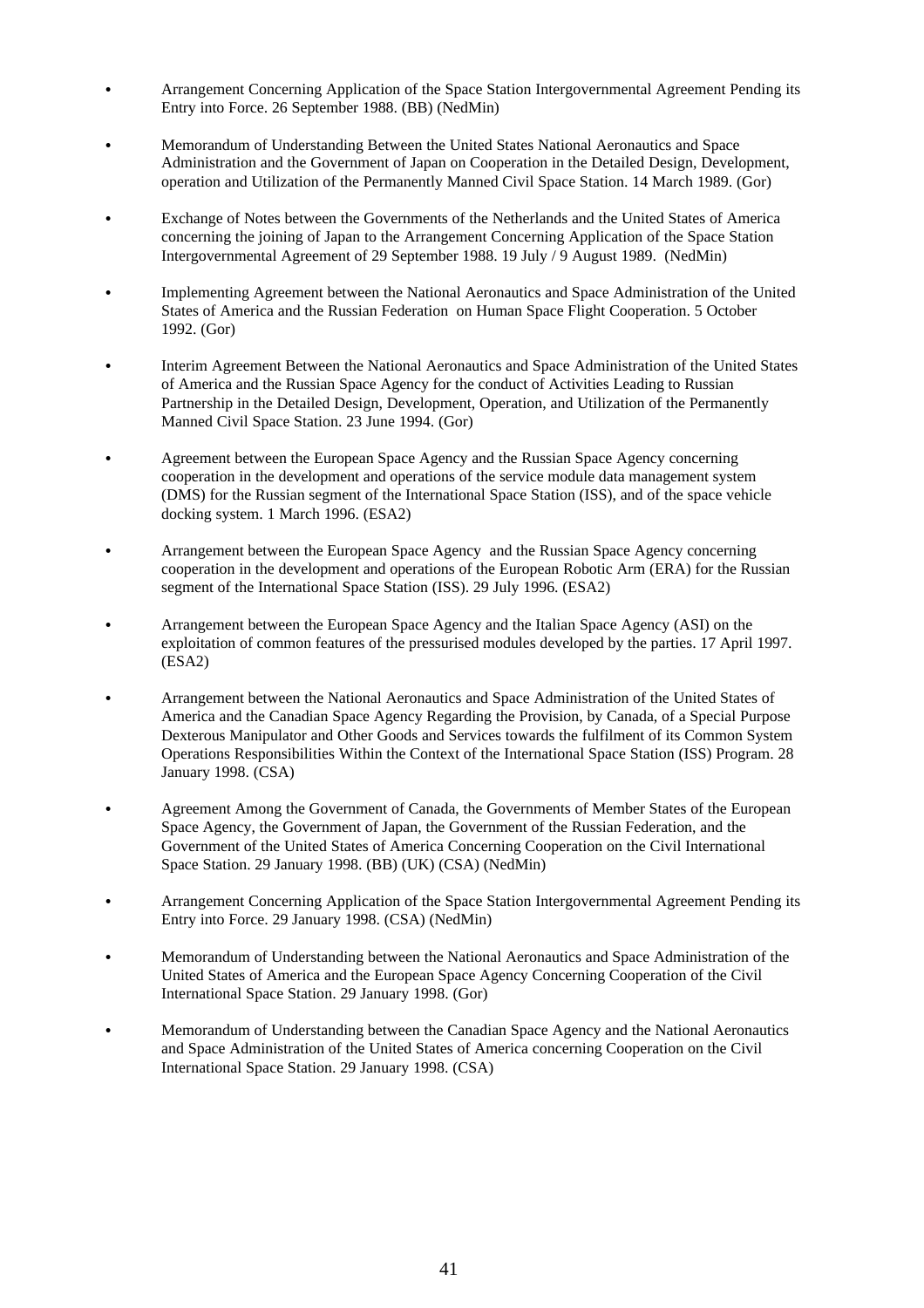# **NATIONAL LAW AND LEGISLATION**

## **Argentina**

- Decree No. 995/91, "Establishment of the National Commission for Space Activities" (entity with responsibility for space activities in Argentina). (Arg)
- Decree No. 2,076/94, "National Space Plan". (Arg)
- Decree No. 125/95, "Establishment of the National Register of Objects Launched into Outer Space". (Arg)
- Resolution No. 252/96 of the National Commission for Space Activities, "Regulations implementing Decree No. 125/95". (Arg)
- Resolution No. 330/96 of the National Commission for Space Activities. "Regulations governing the conduct of space activities in Argentina". (Arg)

# **Canada**

Canadian Space Agency Act, Assented to 10 May 1990. (CSA)

# **Finland**

- Finnish Penal Code, Chapter 1, section 7, as applicable in terms of Article 8 of the Treaty on Principles Governing the Activities of States in the Exploration and Peaceful Uses of Outer Space. (Source: Government of Finland, Finnish Law, Part I and II-publications)
- Act 616/1970 on the Acceptance of the Agreement on the Rescue of Astronauts, the Return of Astronauts and the Return of Objects Launched into Outer Space, and Decree 617/1970 implementing said Convention. (Source: Government of Finland, Finnish Law, Part I and IIpublications)
- Act 194/1977 on the Acceptance of the Convention on International Liability for Damage Caused by Space objects, and Decree 195/1977 implementing said Convention. (Source: Government of Finland, Finnish Law, Part I and II-publications)
- Act 77/1988 on Found Objects, referring to the provisions of Act 616/1970 in the case of the return of astronauts and space objects (Source: Government of Finland, Finnish Law, Part I and IIpublications)

# **France**

C Statute of the Centre National d'Etudes Spatiales (CNES), Loi no. 61-1382. 19 December 1961 (Journal Officiel de la République Francaise (20 December 1961), 11665)

# **Germany**

Law governing the transfer of responsibilities for space activities (RAÜG), as amended in 1998. (Source: German Bundesgesetzblatt Teil I 1998, page 2510 ff)

# **Hungary**

Law Decree No. 41/1967. on the promulgation of the 1967 Treaty on principles governing the activities of states in the exploration and use of outer space, including the moon and other celestial bodies (Hungary)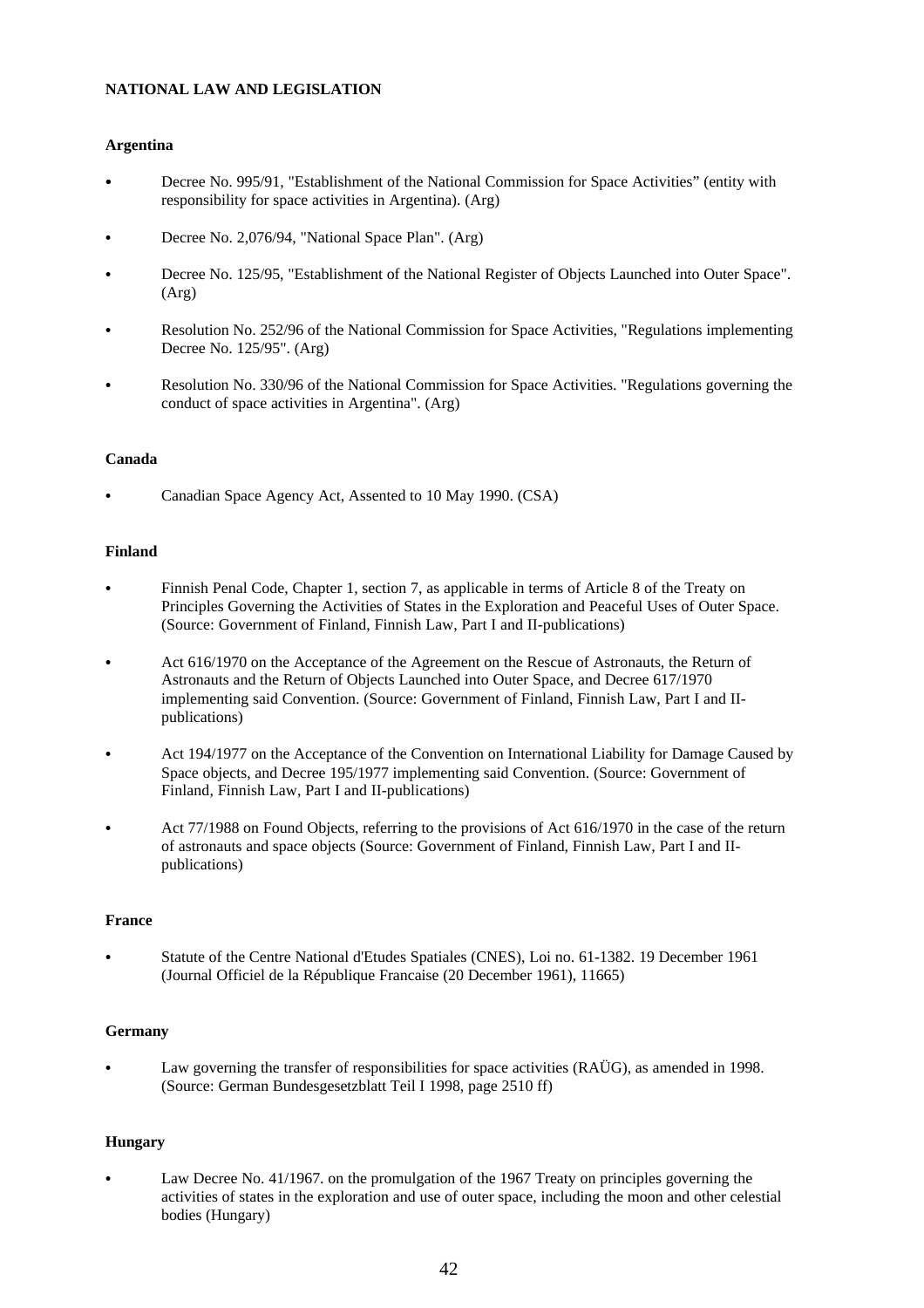- Law Decree No. 22/1969. on the promulgation of the 1968 Agreement on the rescue of astronauts, the return of astronauts and the return of objects launched into outer space (Hungary)
- Law Decree No. 3/1973. on the promulgation of the 1972 Convention on international liability for damage caused by space objects (Hungary)
- Law Decree No 7/1978. on the promulgation of the 1974 Convention on registration of objects launched into outer space (Hungary)
- Governmental Decree No. 3/1992 on the establishment of the Hungarian Space Office (Hungary)
- Governmental Decree No. 151/1994 on the competence and tasks of the ministry of transportation, communications and water conservancy (Hungary)
- C Governmental Decree No. 1060/1994. on certain competencies in connection with the formation of the Government. (Hungary)
- C Governmental Decree No. 2041/1999. on Hungarian participation in the Third UNISPACE World Conference on Space Research (Hungary)

#### **Indonesia**

- Presidential Decree of the Republic of Indonesia Number 7 of 1986 Concerning Ratification to the Agreement Relating to the International Telecommunications Satellite Organization "INTELSAT" and its Operating Agreement (Operating Agreement Relating to the International Telecommunications Satellite Organization "INTELSAT"). Stipulated 10 February 1986 (Source: State Gazette of the Republic of Indonesia of 1986 Number 13)
- Presidential Decree of the Republic of Indonesia Number 14 of 1986 Concerning Accession to the Protocol on the Privileges and Immunities of the International Maritime Satellite Organization (Inmarsat) Stipulated 21 April 1986 (Source: State Gazette of the Republic of Indonesia of 1986 Number 27)
- C Presidential Decree of The Republic of Indonesia Number 37 of 1989 Concerning Accession to The Protocol on The Privileges And Immunities of The International Maritime Satellite Organization (Inmarsat) Stipulated 26 July 1989 (Source: State Gazette of the Republic of Indonesia of 1989 Number 25)
- Presidential Decree of the Republic of Indonesia Number 42 of 1990 Concerning Accession to the Amendments to the Convention on the International Maritime Satellite Organization (Inmarsat). Stipulated 15 September 1990 (Source: State Gazette of the Republic of Indonesia of 1990 Number 63)
- Presidential Decree of the Republic of Indonesia Number 23 of 1992 Concerning Accession to the Vienna Convention for the Protection of the Ozone Layer and Montreal Protocol on Substances That Deplete the Ozone Layer As Adjusted and Amended by the Second Meeting of the Parties, London, 27-29 June 1990. Stipulated 13 May 1992 (Source: State Gazette of the Republic of Indonesia of 1992 Number 50)
- Act of The Republic of Indonesia Number 6 of 1994 Concerning Ratification to The United Nations Framework Convention on Climate Change. Stipulated l August 1994 (Source: State Gazette of the Republic of Indonesia 1994 Number 42, Supplement to the State Gazette of the Republic of Indonesia Number 3357.)
- Presidential Decree of the Republic of Indonesia Number 20 of 1996 Concerning Accession to the Convention on International Liability for Damage Caused by Space Objects Stipulated 27 February 1996 (Source: State Gazette of the Republic of Indonesia of 1996 Number 30)
- Presidential Decree of the Republic of Indonesia Number 5 of 1997 Concerning Accession to the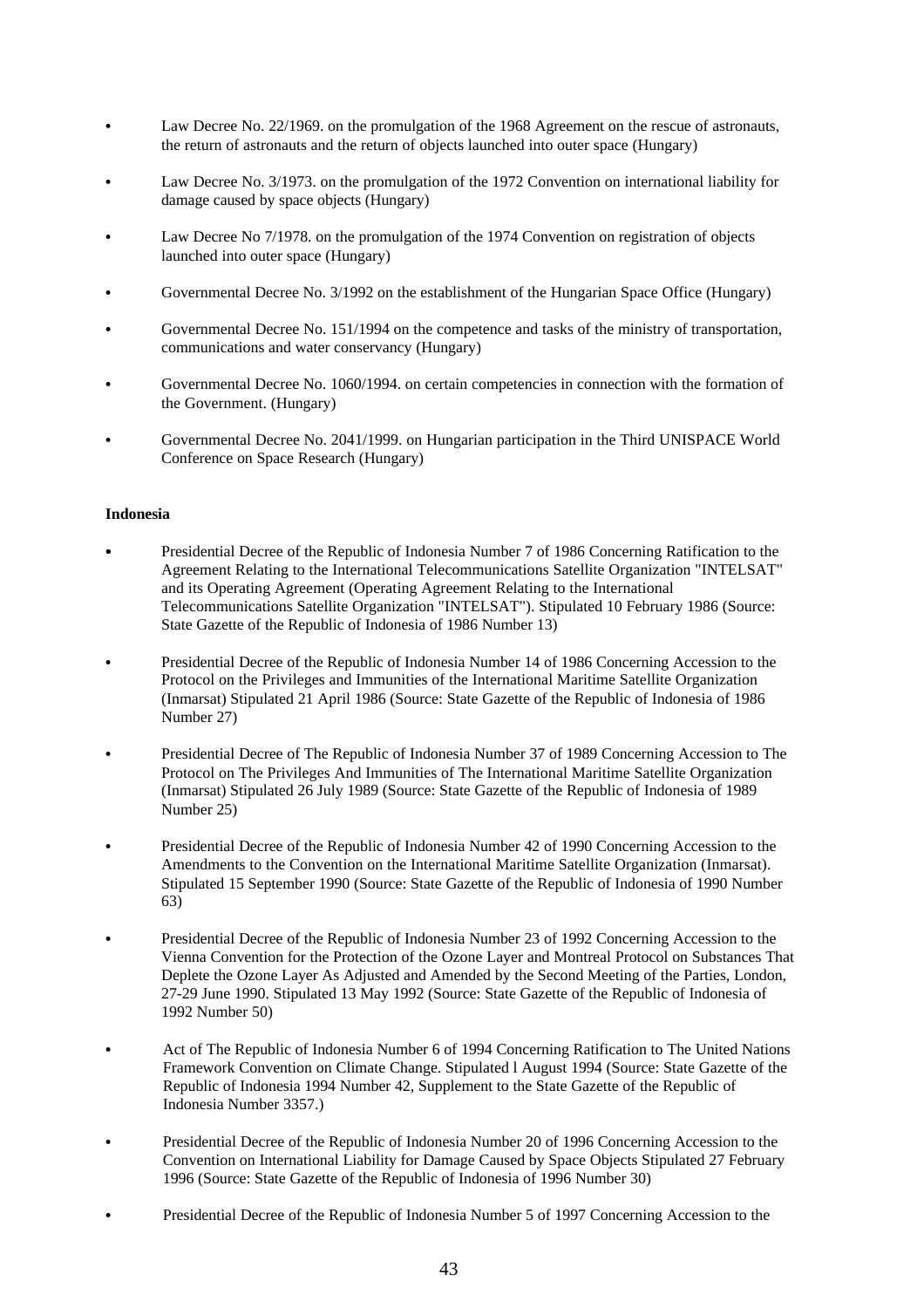Convention on Registration of Objects Launched Into Outer Space. Stipulated 12 March 1997 (Source :State Gazette of the Republic of Indonesia of 1997 Number 12)

• Presidential Decree of the Republic of Indonesia Number 4 of 1998 Concerning Ratification to the Agreement on the Rescue of Astronauts and Return of Objects Launched into Outer Space (Rescue Agreement, 1968). 8 January 1998 (Source: State Gazette of the Republic of Indonesia of 1999 number 5)

#### **Japan**

Law concerning the National Space Development Agency of Japan, Law No. 50 of 23 June 1969 (as amended). (NASDA)

#### **New Zealand**

C New Zealand Nuclear Free Zone, Disarmament and Arms Control Act 1987 incorporating the 1963 Treaty Banning Nuclear Weapon Tests in the Atmosphere, in Outer Space and under Water (1987) (Know)

#### **Philippines**

National Telecommunications Commission (NTC) circular # 4-3-99: "Implementing Rules and Regulations on International Satellite Policy". (NTC)

#### **Republic of Korea**

Aerospace Industry Development Promotion Act (RoK)

## **Russian Federation**

- Law of the Russian Federation on Space Activities, enacted by Ordinance No. 5664-1 of the Russian Federation Supreme Soviet. 20 August 1993 (BB) (ESA)(Rus)
- The Federal Space Programme of Russia up to year 2000, approved by Ordinance No.1282 of the Russian Federation Government. 11 December 1993 (Rus)
- Statutes of the Russian Space Agency, approved by Ordinance No. 468 of the Russian Federation Government. 15 May 1995 (Rus)
- C Ordinance No. 791 of the Russian Federation Government on the conduct of space activity in the interests of the economy, scientific research and security of the Russian Federation. 7 August 1995 (Rus)
- C Ordinance No. 104 of the Russian Federation Government on the licensing of space activity. 2 February 1996 (Rus)
- C Outline of the national space policy of the Russian Federation, approved by Ordinance No. 533 of the Russian Federation Government. 1 May 1996 (Rus)
- Law No. 147-F3 on the introduction of amendments and additions to the Law of the Russian Federation on Space Activities. 29 November 1996 (Rus)
- C Ordinance No. 70 of the Russian Federation Government on the introduction of amendments and additions to the Statutes of the Russian Space agency, approved by Ordinance No. 468 of 15 May 1995 of the Russian Federation Government. 19 January 1999 (Rus)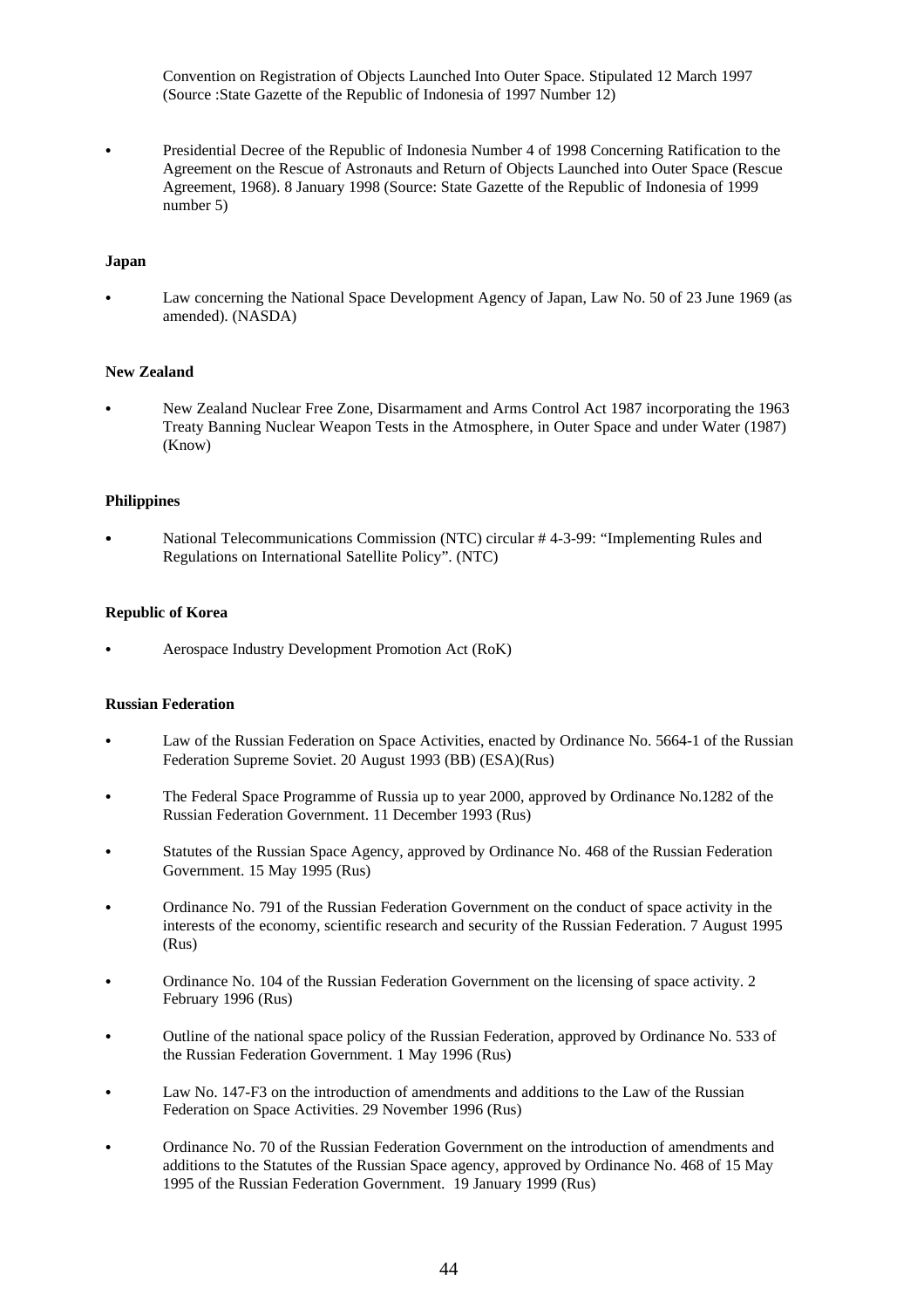# **Slovak Republic**

- Regulation of the Minister of Foreign Affairs No.40/1968 on "Treaty on Principles Governing the activities of States in the Exploration and Use of Outer Space, including the Moon and other Celestial Bodies". 7 February 1968. (Slov)
- C Regulation of the Minister of Foreign Affairs No.130/1978 on the "Convention on Registration of Objects Launched into Outer Space". 4 October 1978. (Slov)

## **Sweden**

- Act on Space Activities (1982:963) (BB) (ESA)
- Decree on Space Activities (1982:1069) (BB)

## **South Africa**

- Space Affairs Act No. 84, 1993 (BB) (ESA)
- Space Affairs Amendment Act No. 1530, 1995 (RSA)

## **Tunisia**

- Law No. 6 (1968) relating to the ratification of the Treaty on the Principles Governing the Activities of States in the Exploration and Use of Outer Space, Including the Moon and Other Celestial Bodies. 8 March 1968. (Tunis)
- Law No. 11 (1973) relating to the ratification of the Convention on International Liability for Damage Caused by Space Objects. 23 March 1973. (Tunis)
- Law No. 70-63 ratifying the Agreement on the Rescue of Astronauts, the Return of Astronauts and the Return of Objects Launched into Outer Space. 8 December 1970. (Tunis)

# **Ukraine**

- Decree of the President of Ukraine on the establishment of the National Space Agency of Ukraine. 29 February 1992 (Ukr)
- C Ordinance of the cabinet of ministers of Ukraine on approval of the Statute of the National Space Agency of Ukraine attached to the cabinet of ministers of Ukraine. 1 June 1992 (Ukr)
- Ordinance of the cabinet of ministers of Ukraine on approval of the State Space Programme of Ukraine. 7 June 1994 (Ukr)
- C Cabinet of ministers of Ukraine: Regulations governing the control of the export, import and transit of rocket engineering products and of equipment, materials and technology used in the manufacture of rocket propelled weaponry. 27 July 1995 (Ukr)
- C Ordinance of the cabinet of ministers of Ukraine on the preparation, launch and operation of space object SICh-1. 23 August 1995 (Ukr)
- C Ordinance of the cabinet of ministers of Ukraine on supplementary measures in respect of State regulation of space activity. 1 April 1996 (Ukr)
- C Cabinet of ministers of Ukraine: Regulations for the issuance to economic agents of Ukraine of authorizations to engage in space activity and on the procedures for the recovery of payment, including rates of payment, for the issuance of authorizations to engage in space activity. 1 April 1996 (Ukr)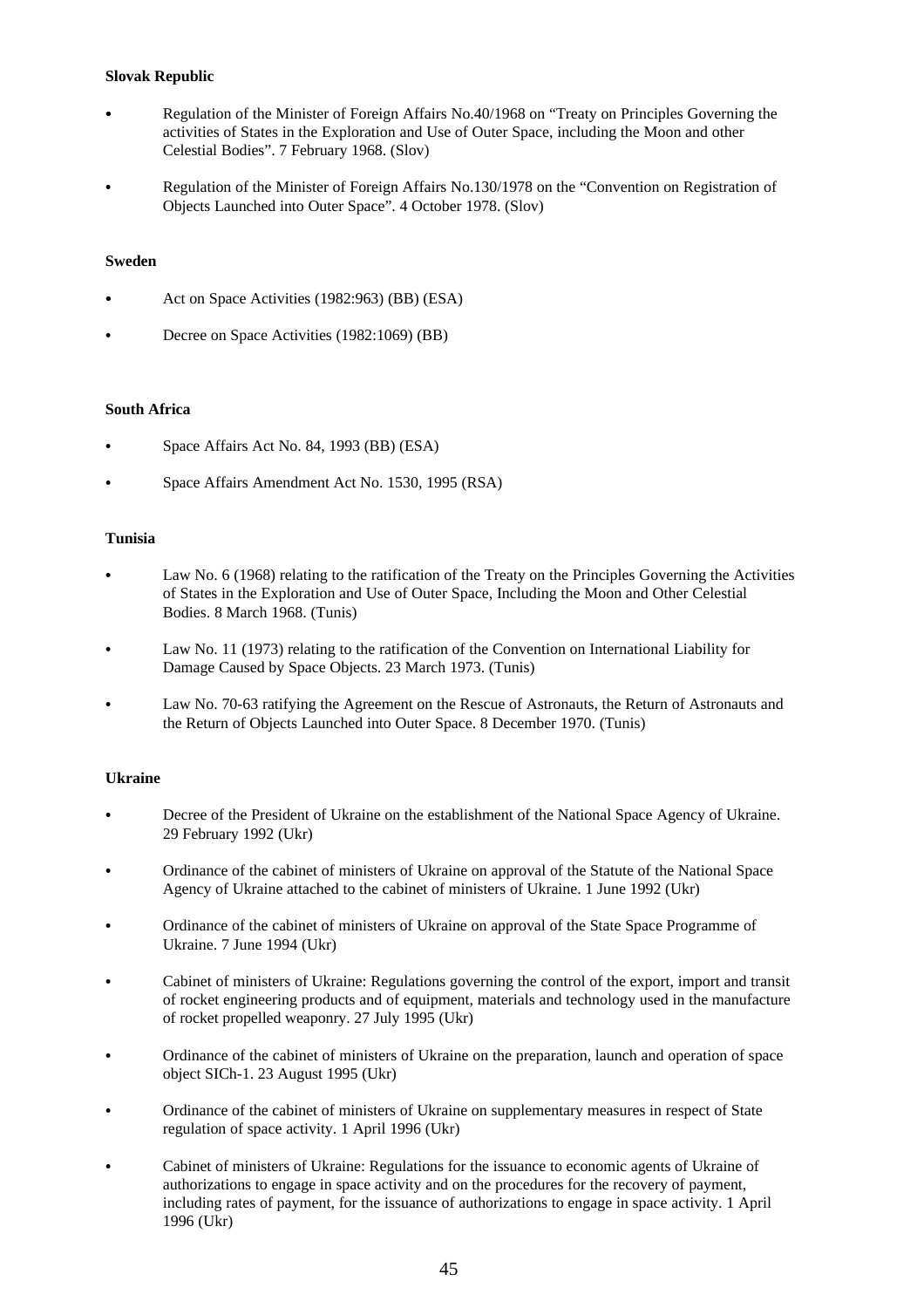- C Cabinet of ministers of Ukraine: Regulations on the granting of authorizations to economic agents of Ukraine for the conduct of negotiations with foreign economic agents in relation to the exploration and use of outer space, the production and operation of space technology and in relation to the conclusion and registration of purchase-sale agreements in respect of space engineering and technology, and on the registration of agreements relating to space activity and procedures for the recovery of payment, including rates of payment, for such registration. 1 April 1996 (Ukr)
- Decree of the President of Ukraine on the National Centre for Management and Testing of Space Systems. 12 August 1996 (Ukr)
- Law of Ukraine on space activity. 15 November 1996 (Ukr)
- C Ordinance of the cabinet of ministers of Ukraine on the establishment of a Single Satellite Information Relay System. 2 December 1996 (Ukr)
- Law of Ukraine on the amendment of particular legislative texts of Ukraine concerning the activities of communications enterprises. 20 December 1996 (Ukr)
- Decree of the President of Ukraine on measures to further develop space technology. 4 March 1997  $(Ukr)$
- C Ordinance of the cabinet of ministers of Ukraine on the implementation of measures to improve space technology. 28 June 1997 (Ukr)
- C Ordinance of the cabinet of ministers of Ukraine on approval of the Statute of the national system of seismic monitoring and improvement of the safety of populations in areas of seismic risk, the Statute of the Inter-Agency Seismic Monitoring Committee and the Operation and Development Programme for the national system of seismic monitoring and improvement of the safety of populations in areas of seismic risk. 28 June 1997 (Ukr)
- C Cabinet of ministers of Ukraine: Statute of the national system of seismic monitoring and improvement of the safety of populations in areas of seismic risk. 28 June 1997 (Ukr)
- C Cabinet of ministers of Ukraine: Statute of the Inter-Agency Seismic Monitoring Committee. 28 June 1997 (Ukr)
- C Cabinet of ministers of Ukraine: Operation and Development Programme for the national system of seismic monitoring and improvement of the safety of populations in areas of seismic risk. 28 June 1997 (Ukr)
- Decree of the President of Ukraineon the Statute of the National Space Agency of Ukraine. 22 July 1997 (Ukr)
- Decree of the President of Ukraine on measures for the preparation and conduct of joint Ukranian-American experiments on board the Shuttle spacecraft. 28 July 1997. (Ukr)
- Law of Ukraine on the State (National) Space Programme of Ukraine for 1998-2002. 23 December 1997 (Ukr)
- C Ordinance of the cabinet of ministers of Ukraine on action to ensure implementation of the State (National) Space Programme of Ukrainefor 1998-2002. 30 March 1998 (Ukr)
- Decree of the President of Ukraine on certain measures to protect State interests in the information sphere. 22 April 1998 (Ukr)
- Decree of the President of Ukraine on the measures to improve State regulation of space activity in Ukraine. 17 October 1999 (Ukr)

## **United Kingdom of Great Britain and Northern Ireland**

Outer Space Act 18 July 1986, 1986 Chapter 38 (BB) (ESA)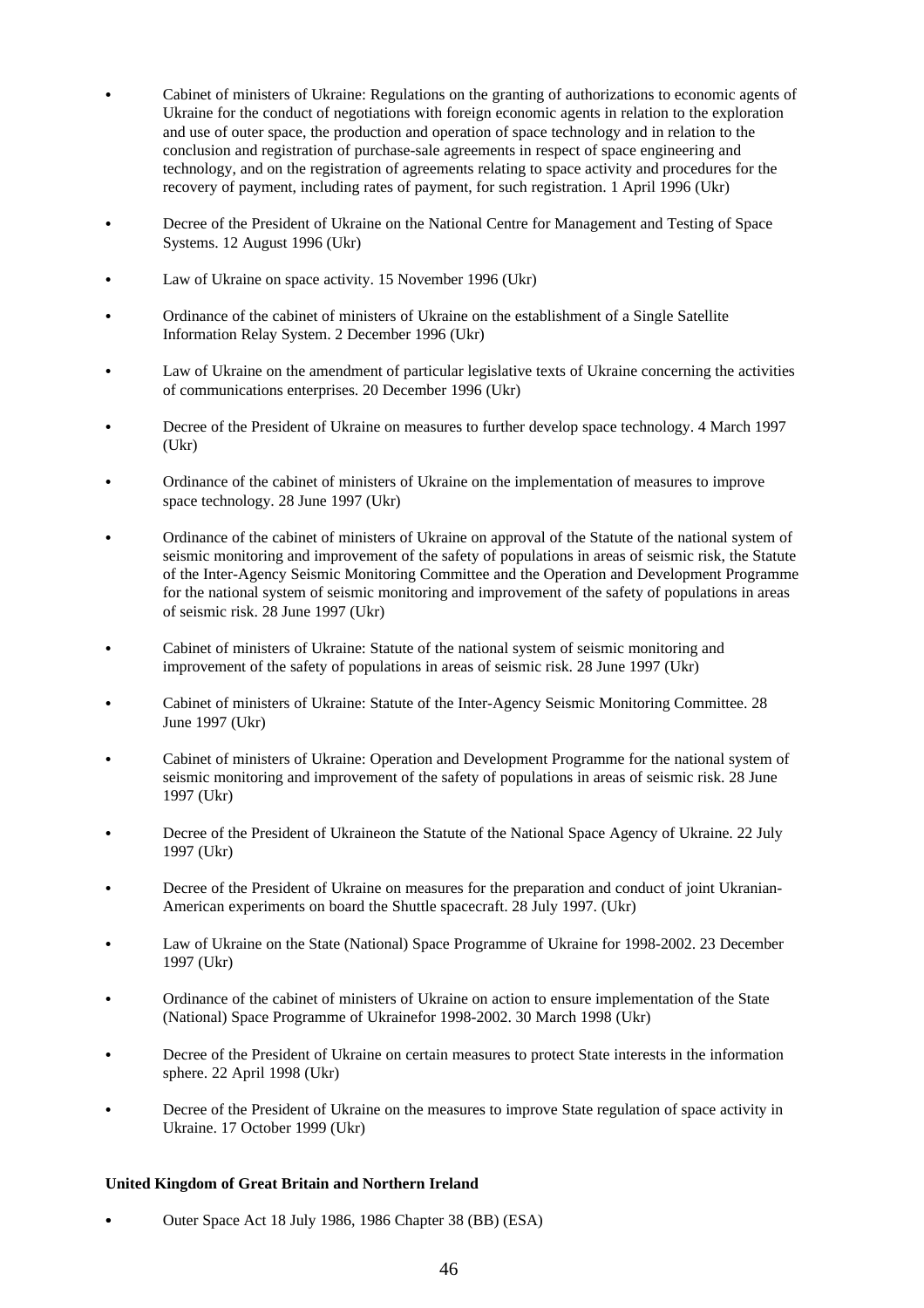### **United States of America**

- Communications Act of 1934, as Amended (Extracts) (Gor)
- National Aeronautics and Space Act of 1958, as amended (BB) (Arch) (ESA)(Gor)
- Communications Satellite Act of 1962, as Amended (Gor)(BB) (ESA)(Arch)
- Land Remote-Sensing Commercialization Act of 1984, as amended (BB) (ESA) (Gor)
- Commercial Space Launch Act of 1984, as amended (BB) (ESA)(Gor)
- C National Aeronautics and Space Administration Authorization Act (1985) (Extracts) (Gor)
- National Aeronautics and Space Administration Authorization Act (1986) (Extracts) (Gor)
- C National Aeronautics and Space Administration Authorization Act (1988) (Extracts) (Gor)
- National Aeronautics and Space Administration Authorization Act (1989) (Extracts) (Gor)
- Inventions in Outer Space, Pub. L. 101-580 (Nov. 15, 1990) (Gor)
- National Aeronautics and Space Administration Authorization Act (1991) (Gor)
- National Aeronautics and Space Administration Authorization Act (1992) (Gor)
- National Oceanic and Atmospheric Administration Act of 1992 (Gor)
- Land Remote Sensing Policy Act of 1992 (BB) (Arch)(Gor)
- National Aeronautics and Space Administration Authorization Act (1993) (Gor)

#### **USC**

- Space Trade and Cooperation 22 USC 5871 et seq. (Arch)
- Patents in Space 35 USC 105 (Arch)
- International Maritime Satellite Telecommunications Act 47 USC Ch.6.V (Arch)

#### **FCC**

- C Establishment of Domestic Communications-Satellite Facilities by Non-Governmental Entities (DOMSAT I), Report and Order, 22 FCC 2d 86 (1970) (Gor)
- C Establishment of Domestic Communications-Satellite Facilities by Non-Governmental Entities (DOMSAT II), Report & Order, 35 FCC 2d 844 (1972) (Gor)
- C Establishment of Domestic Communications-Satellite Facilities by Non-Governmental Entities (DOMSAT III), Memorandum Opinion & Order, 38 FCC 2d 665 (1972) (Gor)
- Application of Western Union Telegraph Cp. For Authority To Launch and Operate a Domestic Communications Satellite, Memorandum Opinion, Order and Authorization, 47 FCC 2d 274 (1974) (Gor)
- Processing of Pending Space Station Applications in the Domestic Fixed Satellite Service, Memorandum Opinion and Order, 77 FCC 2d 956 (1980) (Gor)
- C Assignment of Orbits 1 Locations to Space Station Applications in the Domestic Fixed-Satellite Service, memorandum Opinion and Order, 84 FCC 2d 584 (1980) (Gor)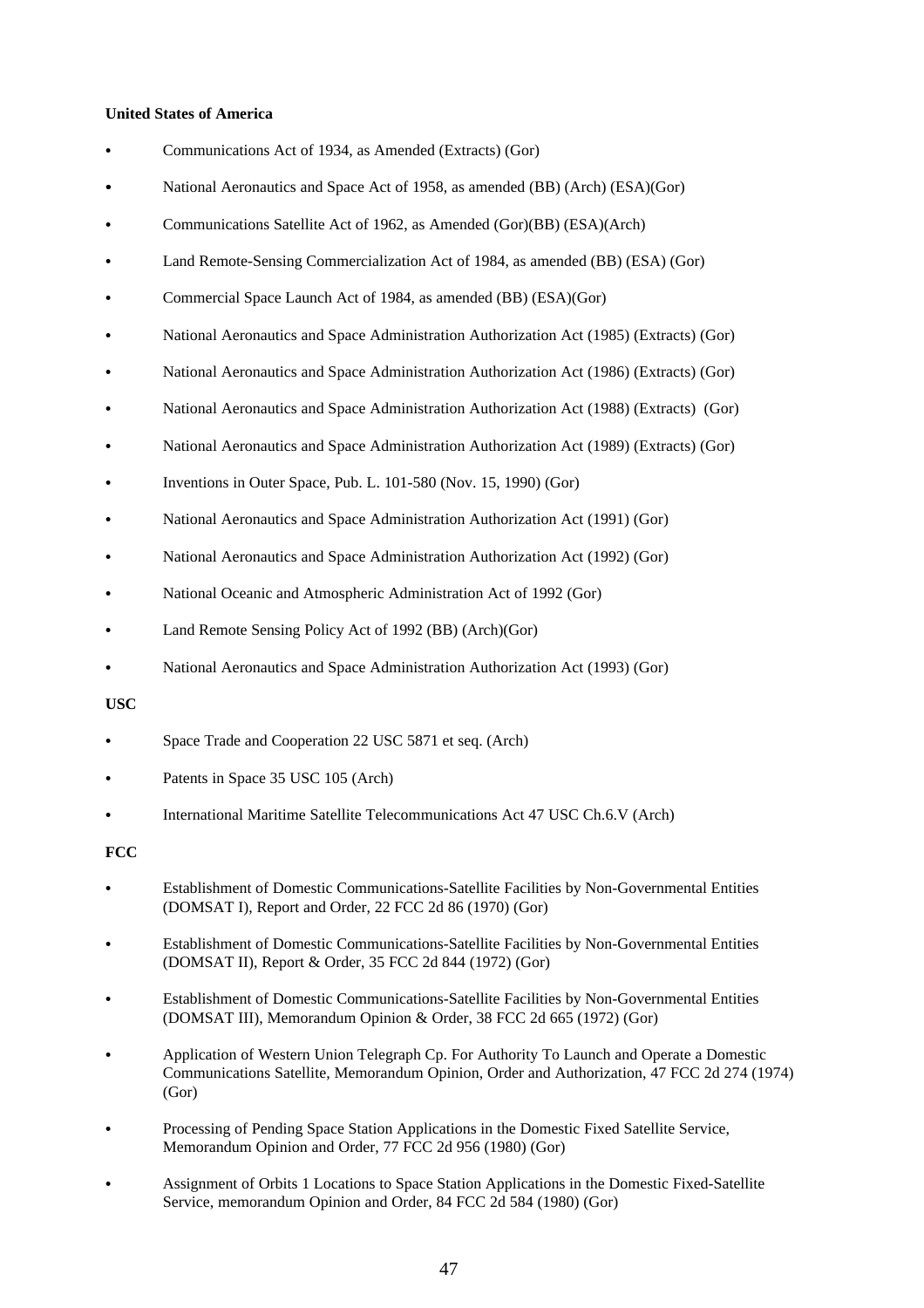- C Trans-border Satellite Video Services, 88 FCC 2d 258 (1981) (Gor)
- DBS Inquiry, Report and Order, 90 FCC 2d 676 (1982) (Gor)
- C Domestic Fixed-Satellite Transponder Sales, Memorandum Opinion, Order and Authorization, 90 FCC 2d 1238 (1982) (Gor)
- C Authorized User Policy (Authorized User II), Report and Order, 90 FCC 2d 1394 (1982) (Gor)
- C Communications Satellite Corp., Memorandum Opinion and Order, 90 FCC 2d 1159 (1982) (Gor)
- C GTE Satellite Corp., Memorandum Opinion, Order and Authorization, 90 FCC 2d 1009 (1982) and Commissioner Rivera's Concurrent Statement, (June 29, 1983) (Gor)
- C Communications Satellite System, Memorandum Opinion and Order, 93 FCC 2d 701 (1983) (Gor)
- C Domestic Fixed Satellite Service, Memorandum and Opinion and Order, 93 FCC 2d 1260 (1983) (Gor)
- C Domestic Fixed-Satellite Service, Orbit Assignment Order, Memorandum Opinion and Order, 94 FCC 2d 129 (1983) (Gor)
- C Establishment of Satellite Systems Providing International Communications, Report and Order, 101 FCC 2d 1046 (1985)(Gor)
- Licensing of Space and Earth Stations in the Radiodetermination Satellite Service, Second Report and order, 104 FCC 2d 650 (1986) (Gor)
- C Establishment of Satellite Systems Providing International Communications, Memorandum Opinion and Order, 1 FCC Rcd 439 (1986) (Gor)
- C Use of Radio Frequencies in a Land Mobile Satellite Service, Second Report and Order, 2 FCC, Rcd 485 (1987)(Gor)
- Final Authority to Construct, Launch and operate an International Communications Satellite System, Order, 6 FCC Rcd 4201 (1991) (Gor)
- Amendment of the Commission's Rules to Establish Rules and Policies Pertaining to a mobile Satellite Service in the 1610-1626/2483.5-2500 MHZ Frequency Bands, Report and Order, 9 FCC Rcd 5936 (1994) (Gor)

# **Cases**

- United States v. Causby, 328 U.S. 256 (1946) (Gor)
- C United States v. Cordova, 89 F. Supp. 298 (E.D.N.Y. 1950) (Gor)
- Berg v. Reaction Motors Div., 181 A.2d 487 (1962) (Gor)
- C Smith v. Lockhead Propulsion Company, Court of Appeals California, 56 Cal. Rptr. 128 (1967) (Gor)
- Pigott v. Boeing Company, Supreme Court of Mississippi, 240 So. 2d 63 (Miss. 1970) (Gor)
- World Communications, Inc. v. FCC, 735 F.2d 1465 (Gor)
- C United States Satellite Broadcasting Co. v. FCC, No. 83-1962 (D.C. Cir. July 24, 1984), 740 F.2d 1177 (1984) (Gor)
- C National Ass'n of Broadcasters v. FCC, No. 82-1926 (D.C. Cir., July 24, 1984), 740 F.2d 1190 (1984) (Gor)
- Communications Satellite Corp. V. Franchise Tax Bd., 203 Cal. Rptr. 779 (Cal. App. 1 Dist. 1984)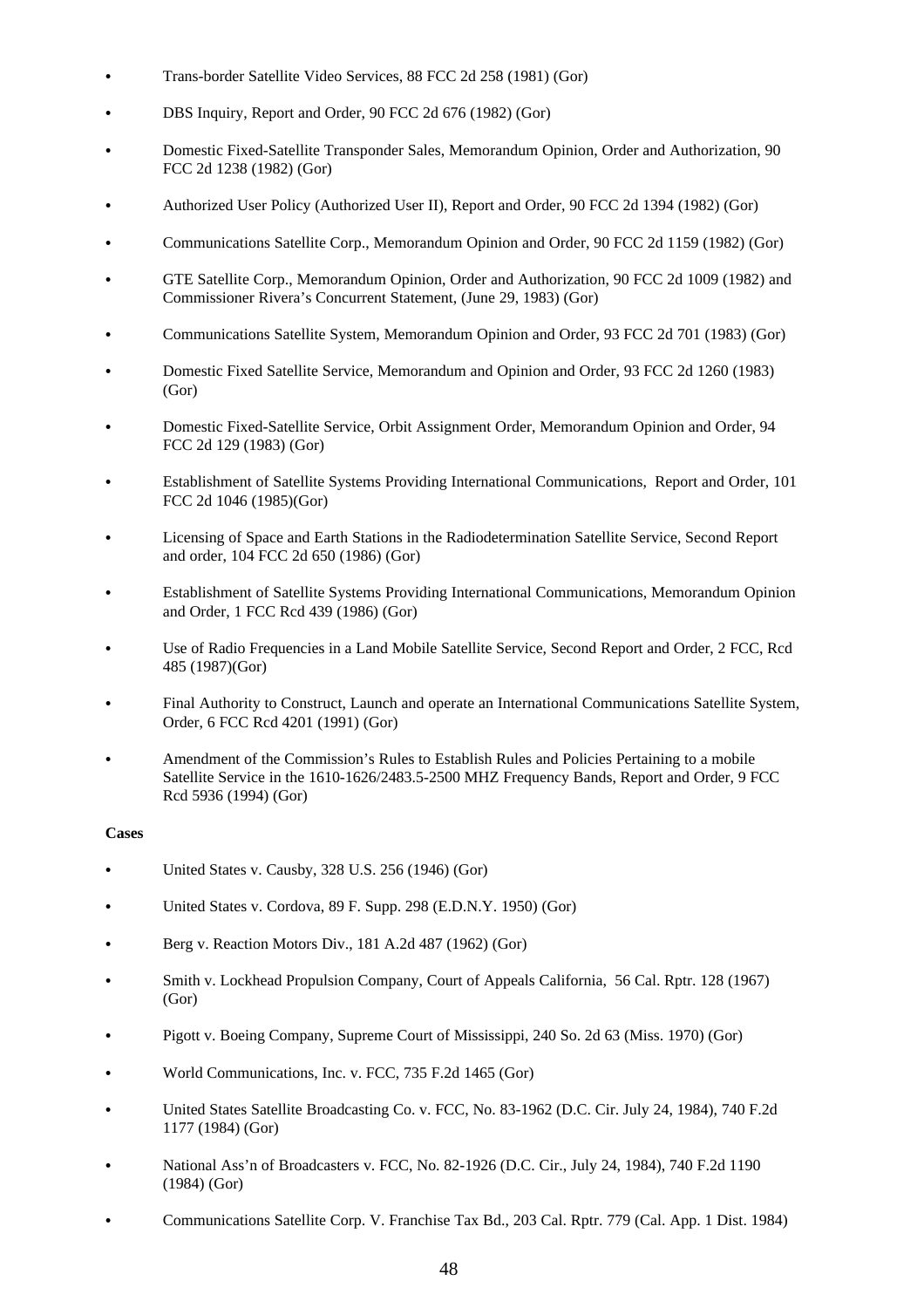(Gor)

- Smith v. Morton Thiokol, 712 F. Supp. 893 (M.D. Fla. 1988) (Gor)
- C Boisjoly v. Morton Thiokol, Inc., 706 F. Supp. 795 (D. Utah 1988)(Gor)
- C Smith v. U.S., 877 F.2d 40 (11 Cir. 1989) Issued 5/92) (Gor)
- Appalachian Ins. Co. v. McDonnell Douglas, 214 Cal. App. 3d 1, 262 Cal. Rptr. 716 (1989) (Gor)
- Florida Coalition for Peace and Justice v. George Herbert Walker Bush, C.A. 89-2682-OG (U.S. Dist. Oct. 10, 1989) (Gor)
- Florida Coalition for Peace and Justice v. George Herbert Walker Bush, C.A. 89-2682-OG (U.S. Dist. Oct. 5, 1990) (Gor)
- Lexington Insurance Co. v. McDonnell Douglas, Case No. 48-17-13, (Cal. Super. Ct., Orange Co., May 23, 1990) (Gor)
- American Satellite Co. v. U.S., 20 Cl. Ct. 710 (1990) (Gor)
- Transpace Carriers, Inc. v. U.S., 22 Cl. Ct. 80 (1990) (Gor)
- C British Aerospace v. Hughes Aircraft Co., Case No. C 682 831 (Cal. Super. Ct. L.A. Dec. 4, 1990) (Gor)
- American Satellite Co. v. U.S., 22 Cl. Ct. 547 (1991) (Gor)
- C Alpha Lyracom Space Communications, Inc. v. Communications Satellite Corporation, 946 F.2d 168 (2nd Cir. 1991) (Gor)
- C Martin Marietta v. Intelsat, 763 F. Supp. 1327 (D.Md. 1991) (Gor)
- Martin Marietta v. Intelsat, 978 F.2d 140 (1992) (Gor)
- C Martin Marietta v. Intelsat, 991 F.2d 94 (1992, as amended 1993) (Gor)
- American Satellite Co. v. U.S., 26 Cl. Ct. 146 (1992) (Gor)
- American Satellite Co. v. U.S., 998 F.2D 950 (1993)(Gor)
- Hughes Communications Galaxy, Inc. v. U.S., 26 Cl. Ct. 123 (1992) (Gor)
- Hughes Communications Galaxy, Inc. v. U.S., 998 F.2d 953 (1993) (Gor)(ESA)
- C Smith v. U.S., 122 L. Ed. 2d 548, 113 S. Ct. 1178 (1993) (Gor)
- C Alpha Lyracom Space Comm., Inc. v. Comm Satellite Corp., (U.S. Dist. Mar. 30, 1993) (Gor)
- Hughes Aircraft Co. v. U.S., 29 Fed. Cl. 197 (1993) (Gor)
- C Nepa Coalition of Japan et al. v. Les Aspin, 837 F. Supp. 266 (1993) (Gor)
- American Satellite Co. v. U.S., 34 Fed. Cl. 468 (1995) (Gor)
- Nerac, Inc. v. Meehan, 690 A.2d 440 Conn. Super. 328, (1995) (Gor)
- New Valley Corporation v. U.S., 34 Fed. Cl. 703 (1996) (Gor)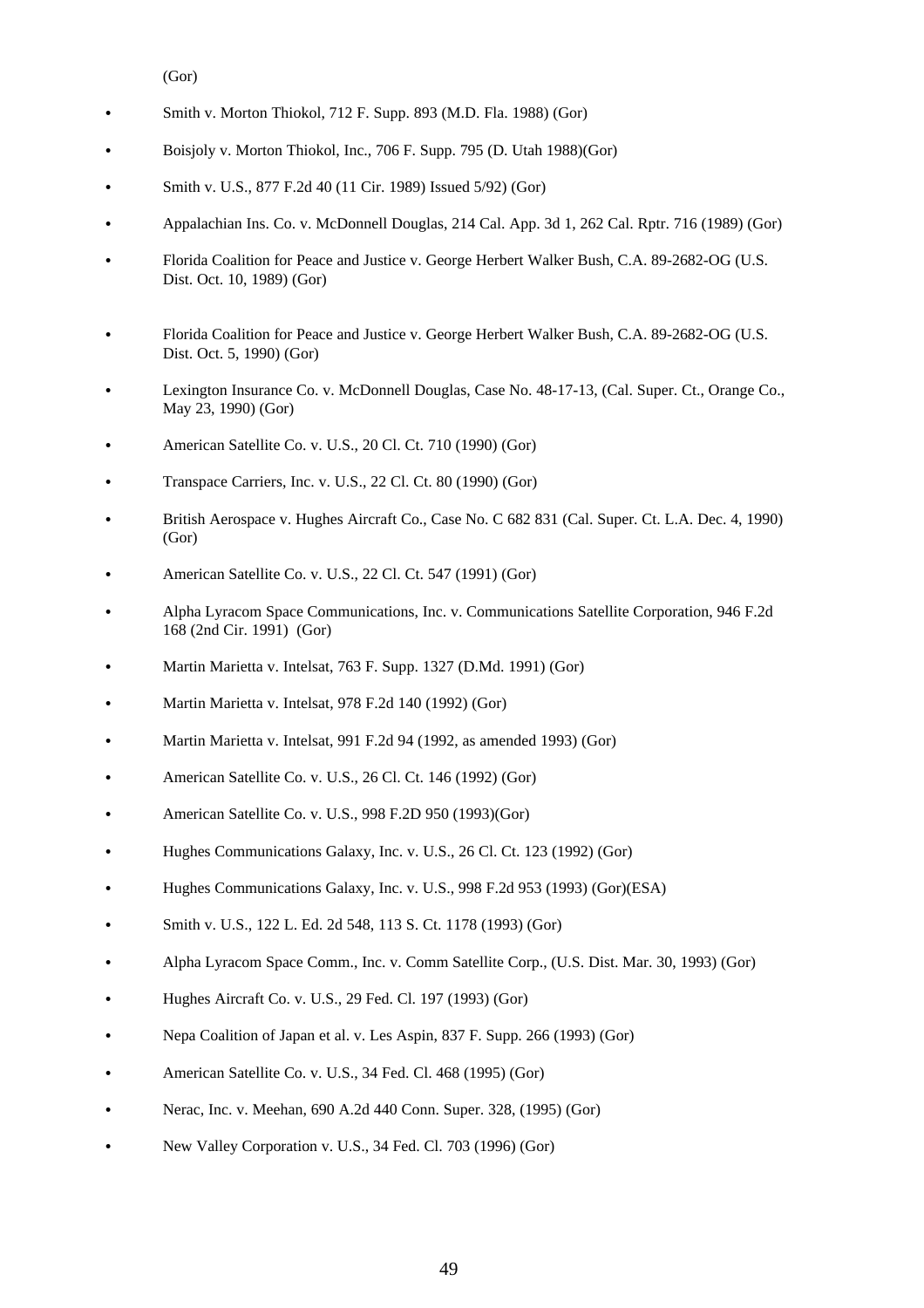# **SOURCE ABBREVIATION KEY**

| Arch:        | The Archimedes Institute web-site at<br>>>http://www.permanent.com/archimedes/LawLibrary.html<<.                                                                                                                         |
|--------------|--------------------------------------------------------------------------------------------------------------------------------------------------------------------------------------------------------------------------|
| Arg:         | Ministry of Foreign Relations,<br>International Trade and Religion Treaty Office<br>Reconquista 1088, piso 12 (1003) Buenos Aires Argentina<br>Tel.: (54-1) 310-8495 Fax: (54-1) 310-8203.                               |
|              | National Commission for Space Activities<br><b>Institutional Administration Registry Unit</b><br>Paseo Colon 751, piso 4 (1063) Buenos Aires Argentina<br>Tel.: (54-1) 331-0074 Fax: (54-1) 331-3446.                    |
| Aus:         | Upon official request from the Space Policy Unit, Department of Industry, Science and<br>Tourism, GPO Box 9839, Canberra, ACT 2601, Australia.                                                                           |
| BB:          | Space Law, Basic Legal Documents Vol. 1 and 2, Edited by Prof. Dr. Karl -Heinz Böckstiegel<br>and Dr. Marietta Benkö, Institute of Air and Space Law at Cologne University, Martinus<br>Nijhoff Publishers (as updated). |
| CSA:         | Canadian Space Agency, Legal Services, 6767 Route de l'Aéroport, Saint-Hubert, Québec,<br>Canada J3Y 8Y9, Telephone: +1-450-926-4800, Fax: +1-450-926-4352.                                                              |
| CTBTO:       | CTBTO Secretariat web-site at >>http://www.ctbto.org/<<.                                                                                                                                                                 |
| EaChart:     | The Earth Charter Campaign web-site at >>http://www.earthcharter.org/<<.                                                                                                                                                 |
| ESA:         | European Space Agency ESALEX Online Database at >>http://edms.esrin.esa.it/esalex/<<.                                                                                                                                    |
| ESA2:        | ESA LEG series obtainable from the European Space Agency Legal Department upon request:<br>by fax (+33 1 53 69 75 60) or E-mail (ncoste@hq.esa.fr or evermeer@hq.esa.fr).                                                |
| FEK:         | Official Government Gazette of Greece FEK 70/A/1997.                                                                                                                                                                     |
| Germany:     | Source: German Ministry of Education and Exploration.                                                                                                                                                                    |
| gopher:      | Cornell Law School online gopher treaty collection at<br>>>gopher://gopher.law.cornell.edu:70/11/foreign/fletcher<<.                                                                                                     |
| Gor:         | United States Space Law, National and International Regulation, Complied and edited by<br>Stephen Gorove, Oceana Publications, Inc. (1998).                                                                              |
| Hungary:     | Source: Government of Hungary.                                                                                                                                                                                           |
| IAEA:        | International Atomic Energy Agency web-site at >>http://www.iaea.or.at/worldatom/<<.                                                                                                                                     |
| IELP:        | Basic Documents of International Environmental Law, International Environmental Law &<br>Policy Series, Edited by Harald Hohmann, Graham & Trotman/Martinus Nijhoff Publishers.<br>(1992).                               |
| ILM:         | International Legal Materials.                                                                                                                                                                                           |
| ILNE:        | The International Law of Nuclear Energy - Basic Documents, Edited by Mohamed M.<br>Elbaradei, Edwin I. Nwogugu & John M. Rames, Martinus Nijhoff Publishers (1993).                                                      |
| Infohabitat: | Information Habitat web-site at >>http://www.infohabitat.org/agenda21/index.html<<.                                                                                                                                      |
| ISPK:        | INTERSPUTNIK Directorate, 121099, Moscow, 2 <sup>nd</sup> Smolensky, 1/4, Russia. Also soon to be<br>available on INTERSPUNIK web-site at >>http://www.intersputnik.com<<.                                               |